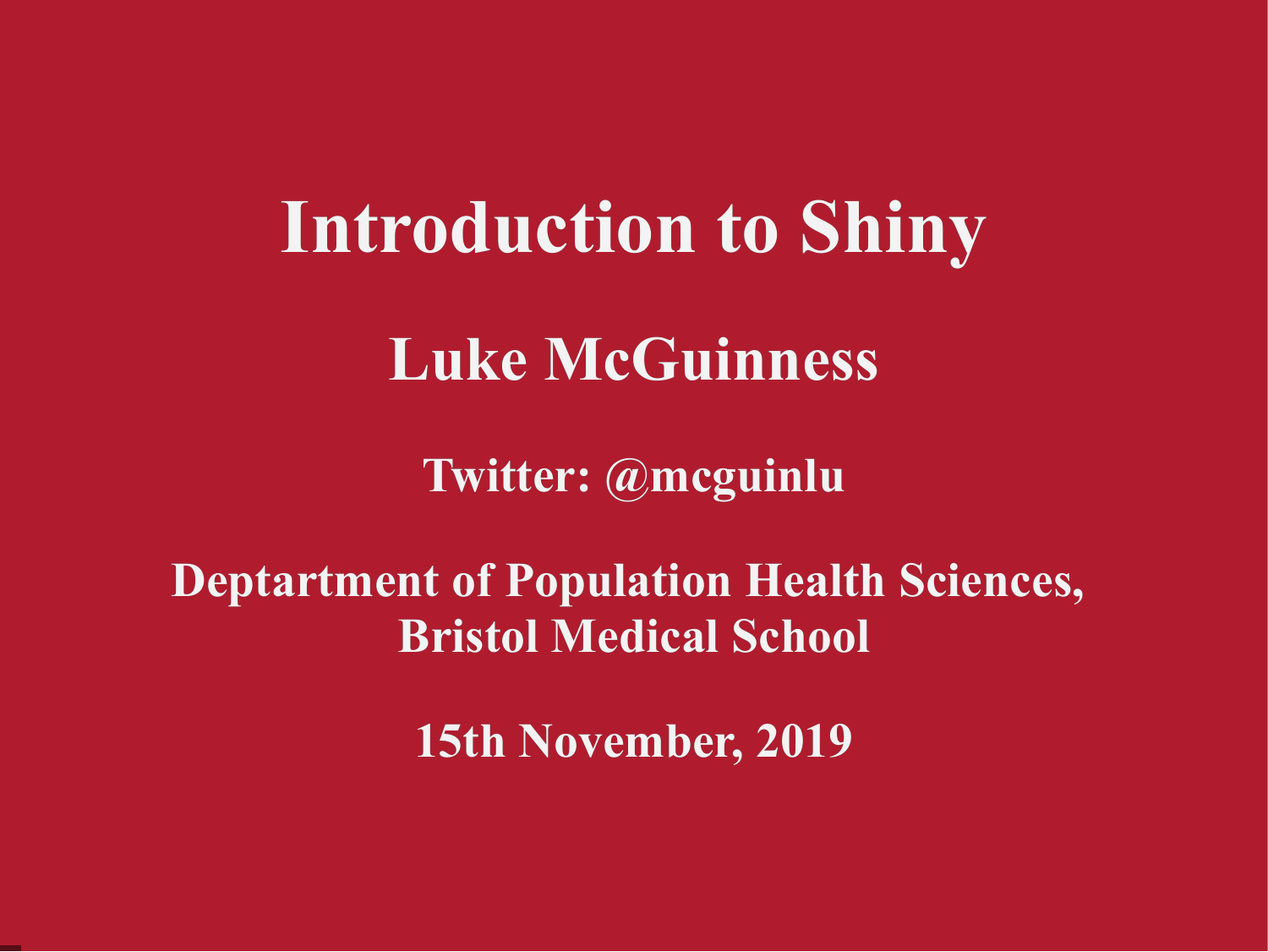# **Overview of this session**

- Background to shiny
- Creating your own app
	- Set-up
	- User interface & control widgets
	- Outputs
- Getting more from shiny
	- Execution
	- Customising your app
	- Reactive programming
	- Publishing your app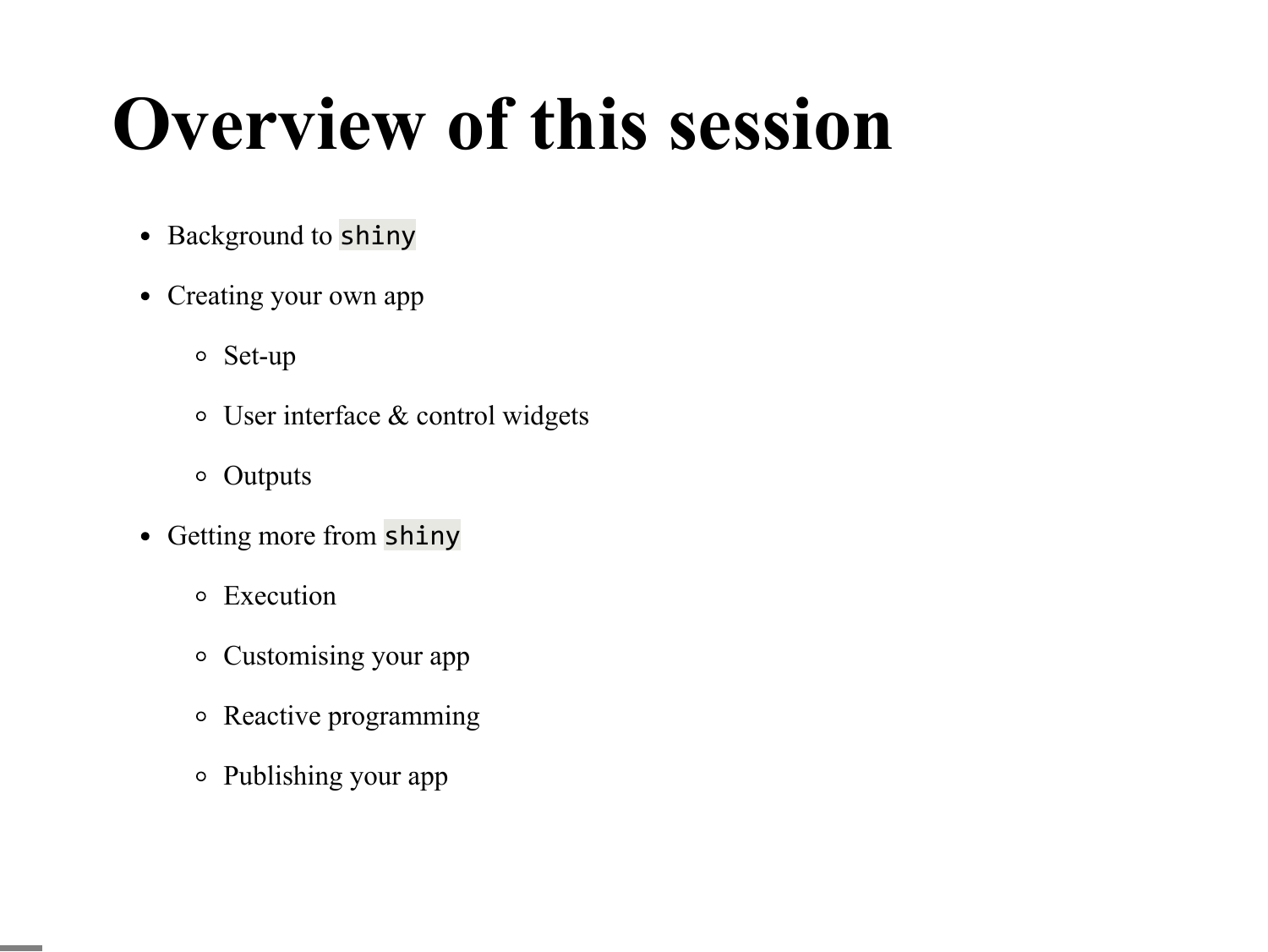# **Public Service Announcements**

### **Workshop plan**

- Lecture and six short practicals mixed together
- There will be a break for coffee in the middle

**Please ask questions as we go along, and feel free to chat/compare code with your neighbours**

**We will be using timers as part of this course:**

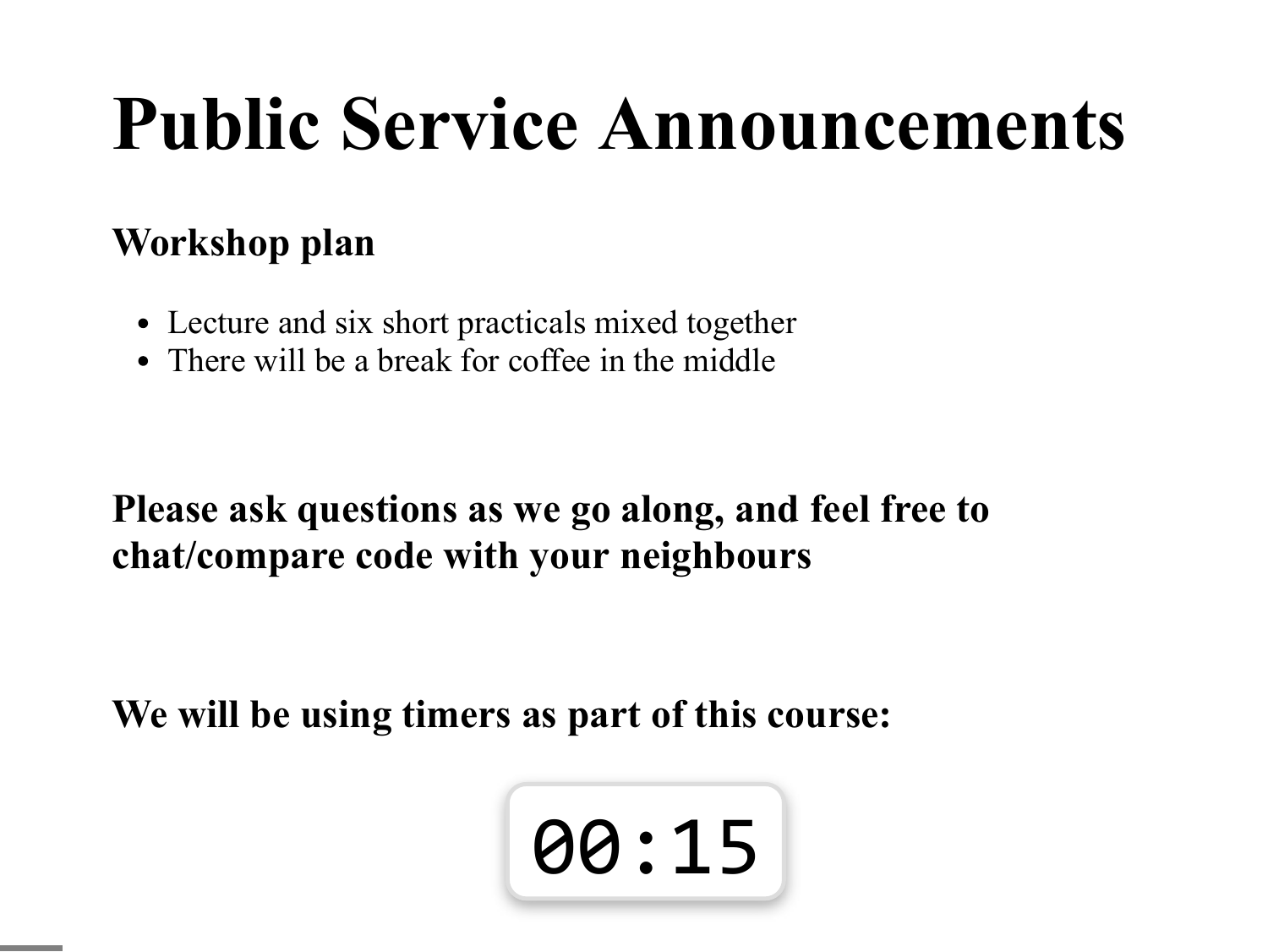# **Public Service Announcements**

**I pronounce the letter "R" oddly:**

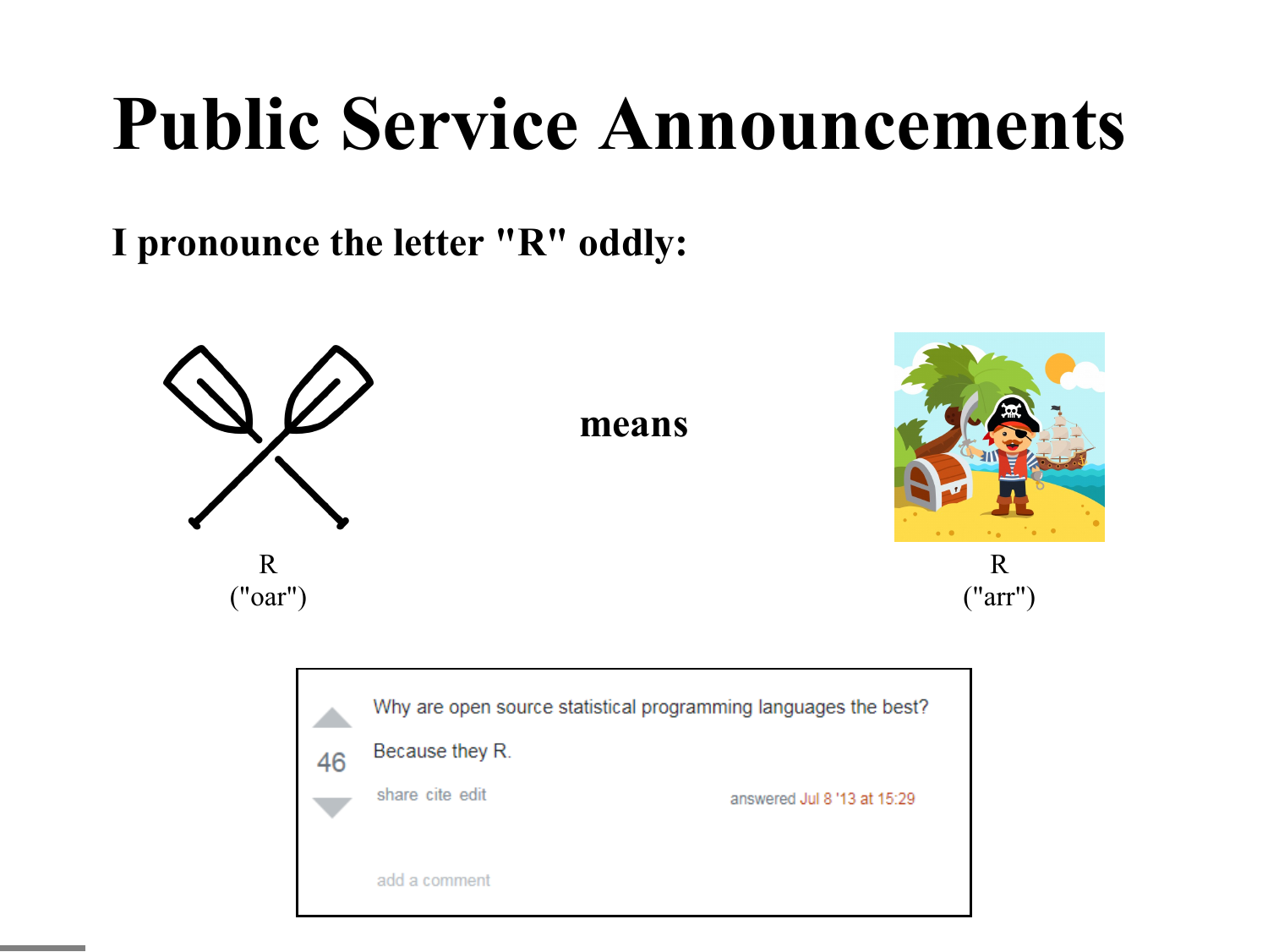**Introduction: Background to shiny**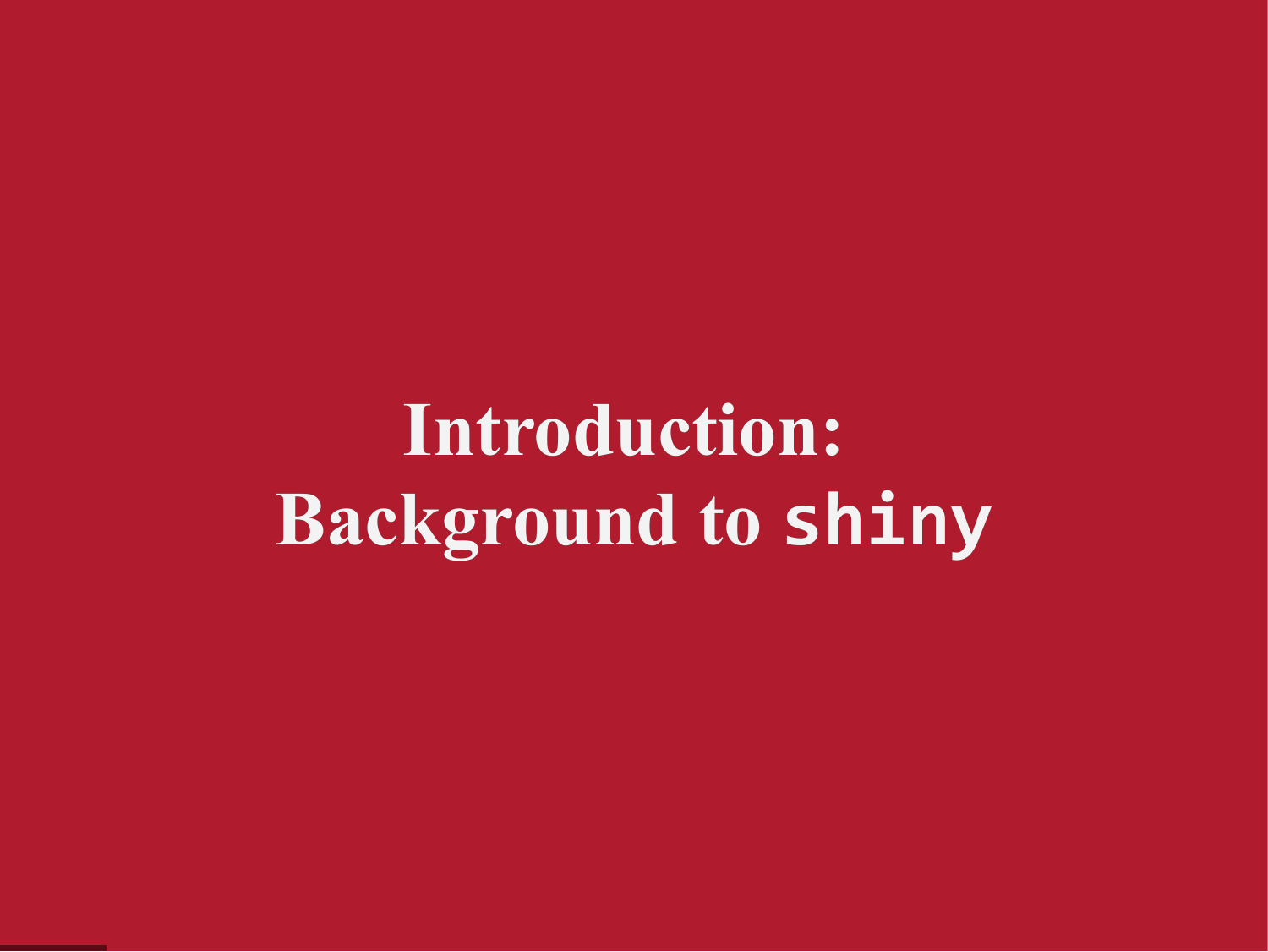### **What is shiny?**

shiny is an R package that allows users to build interactive web applications ("apps") straight from R.

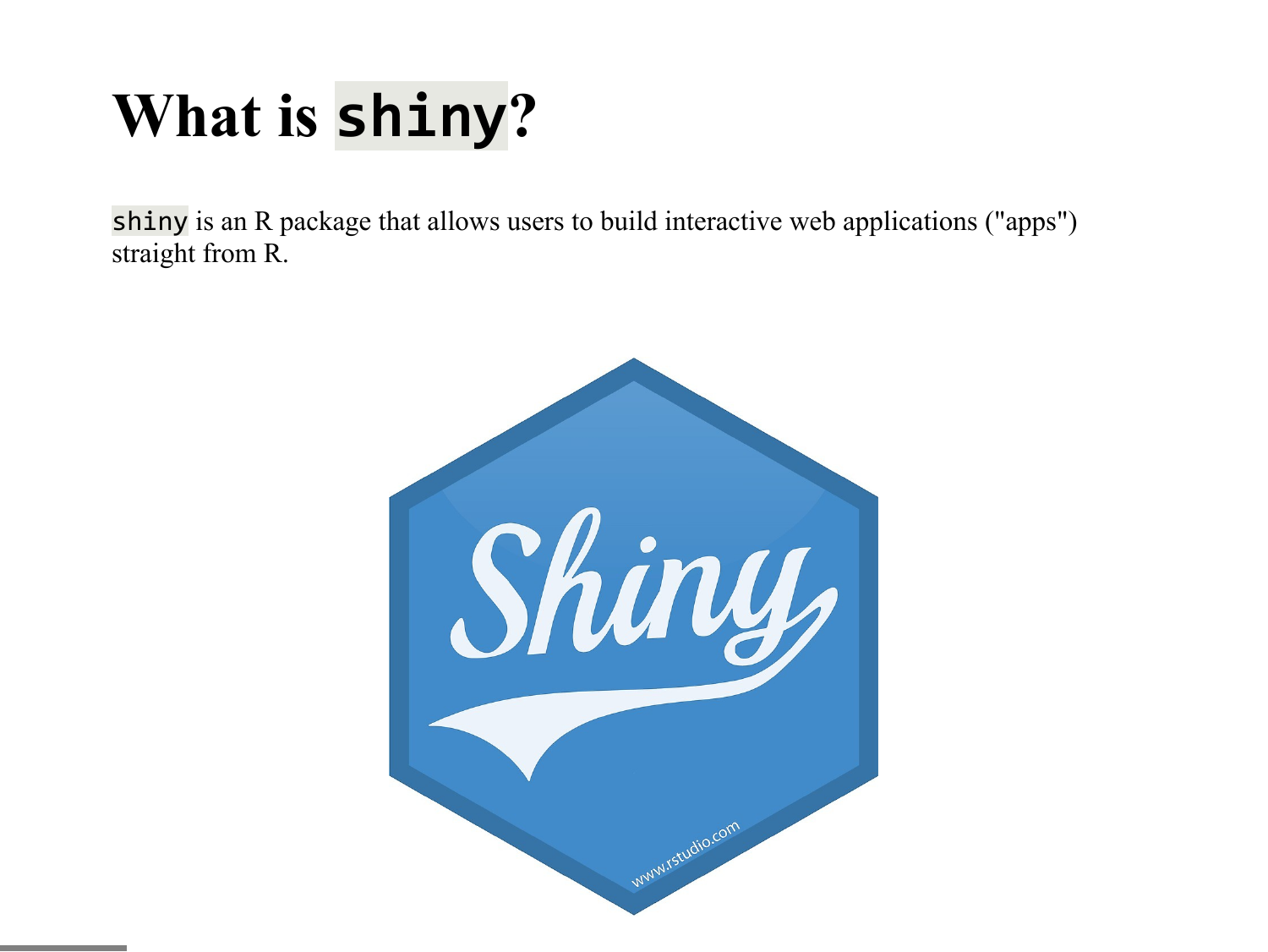## **Why is it called shiny?**

#### **Likely (but less interesing) reason**

Allows you "*to build beautiful, responsive, and powerful applications with minimal effort.*"

#### **Unlikely (but more interesing) reason**

Speculation that it comes from the show *Firefly*, in which "shiny" means "good" or "valuable".

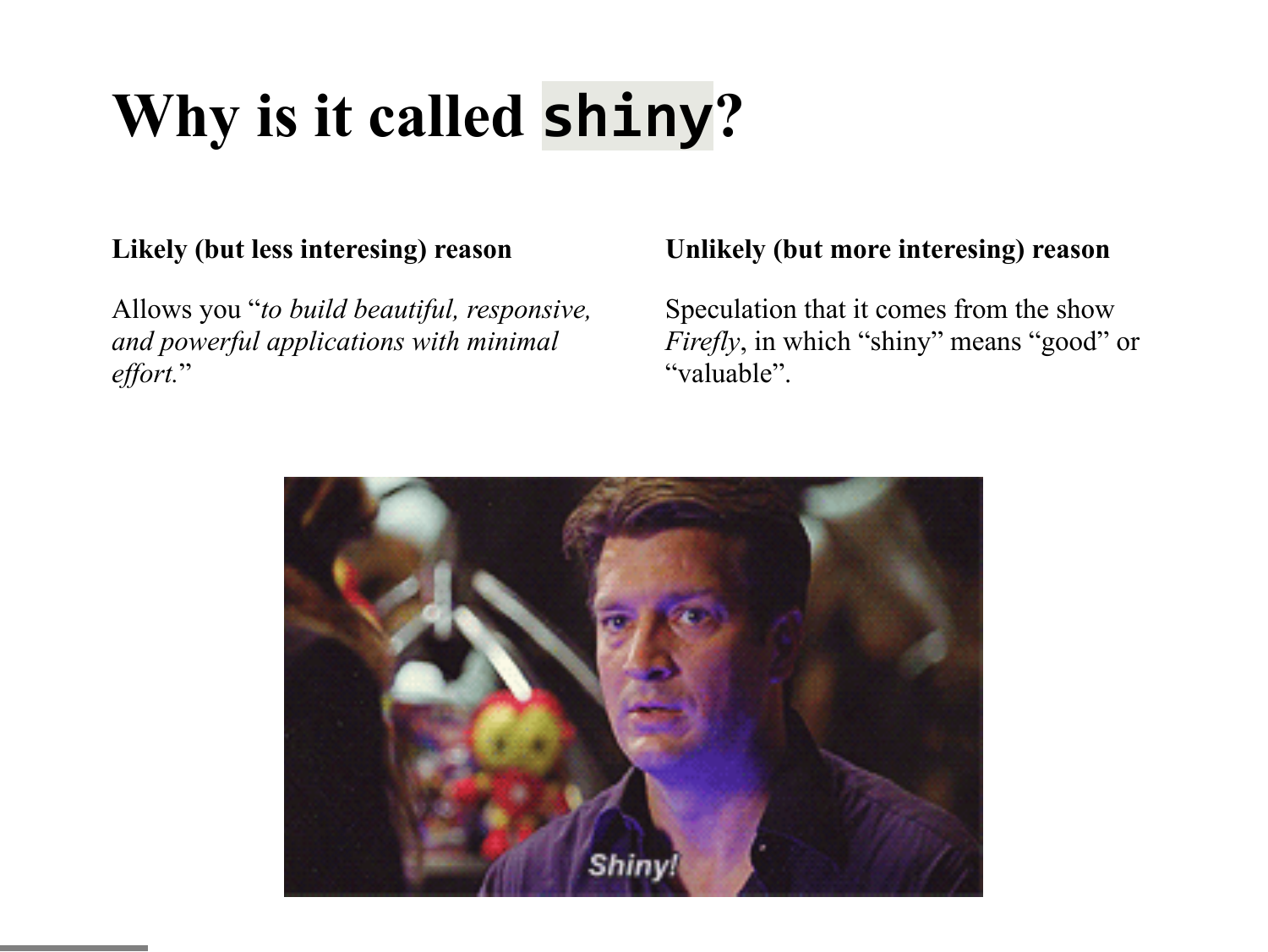### **Benefits of shiny for visualisation**



*Data shown is from the med dataset used throughout this course*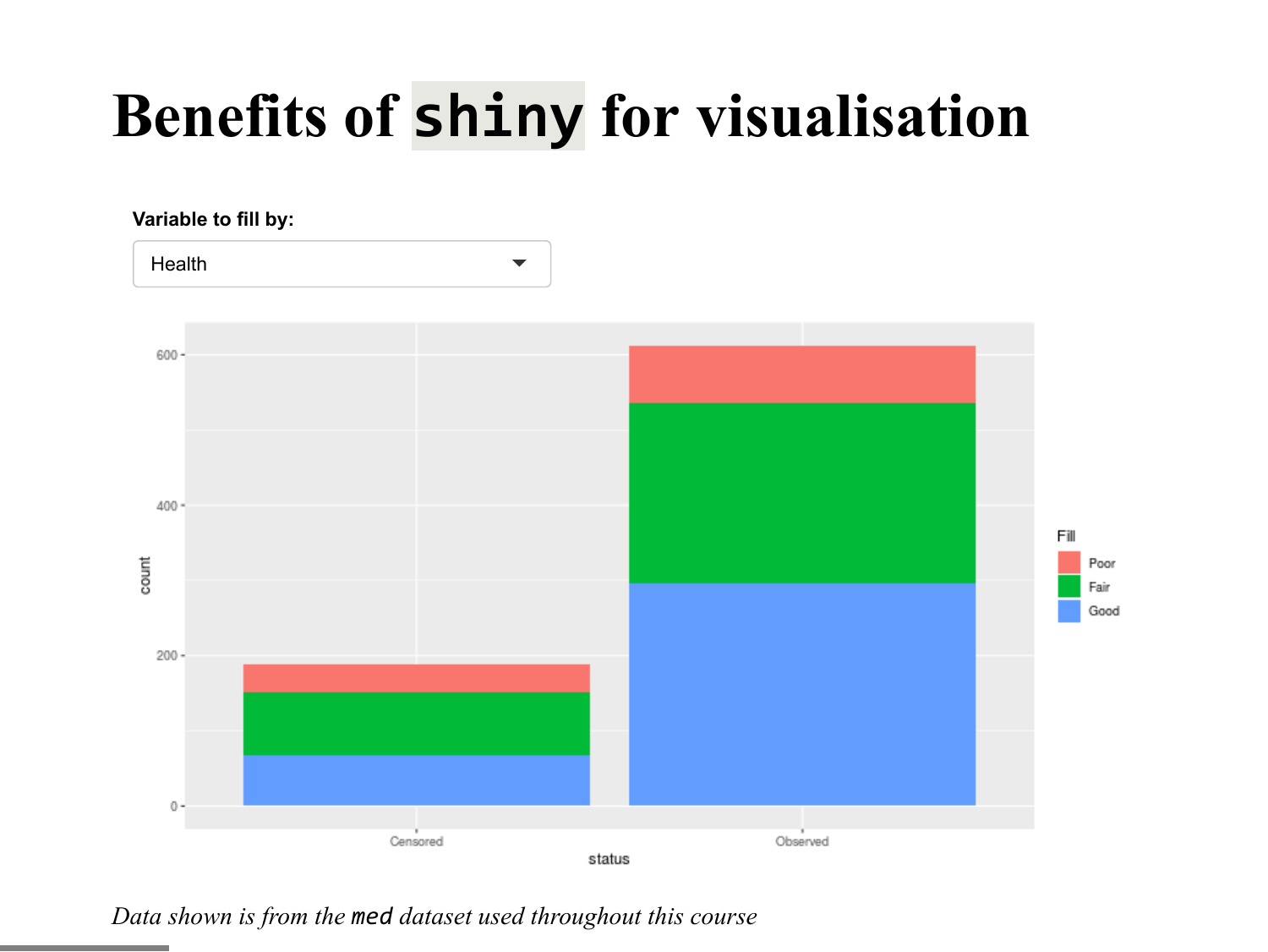**Introduction: Structure of a shiny app**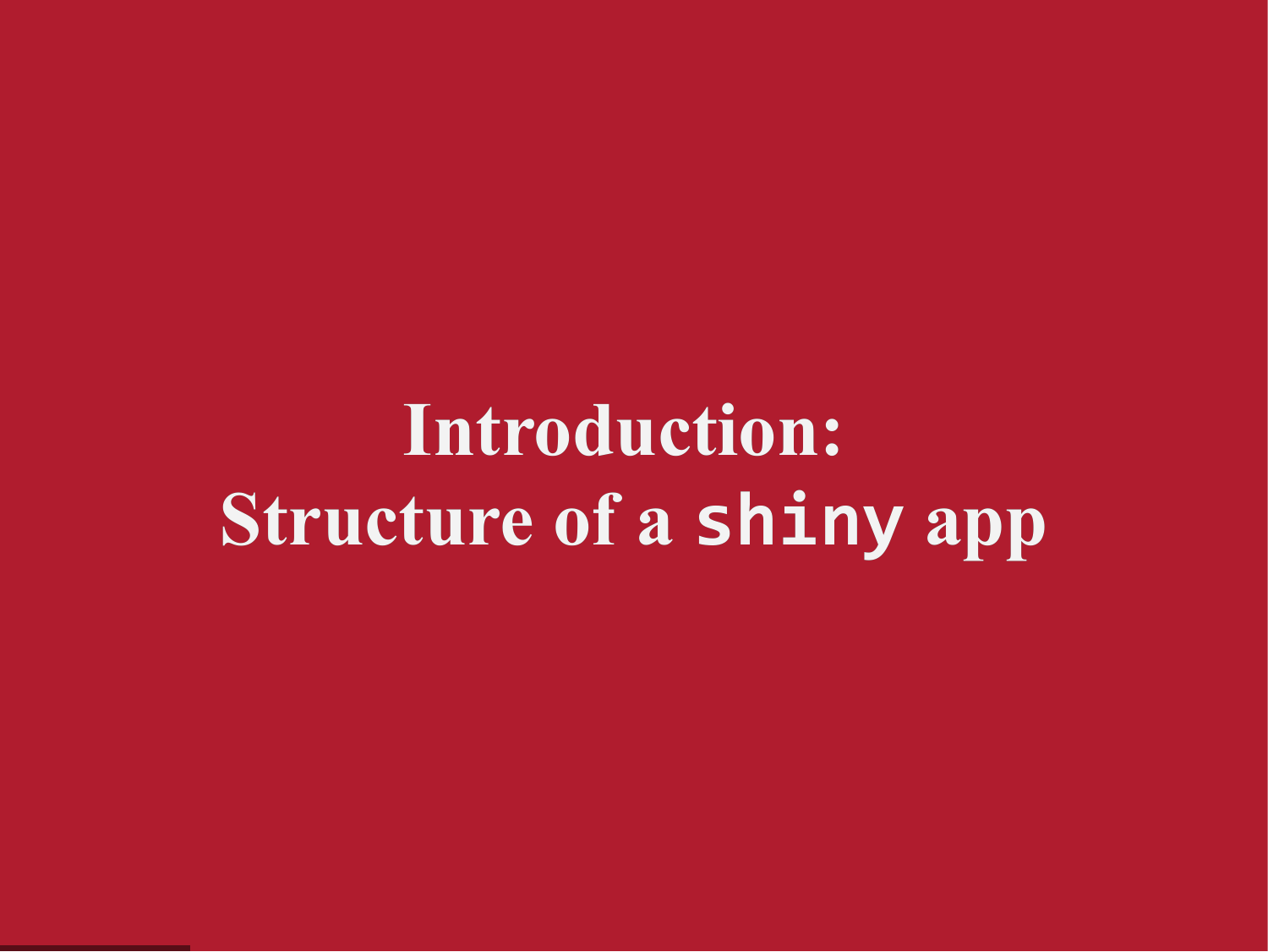## **Structure of a shiny app**

A shiny app has three components:

### **User interface**

- Defines the layout of your app
- Controls what it looks like (themes/fonts/etc)

### **Server**

- Defines the logic needed to build the app
- Performs computational work

### **Call to the shinyApp function**

Creates the app from an user interface and server pair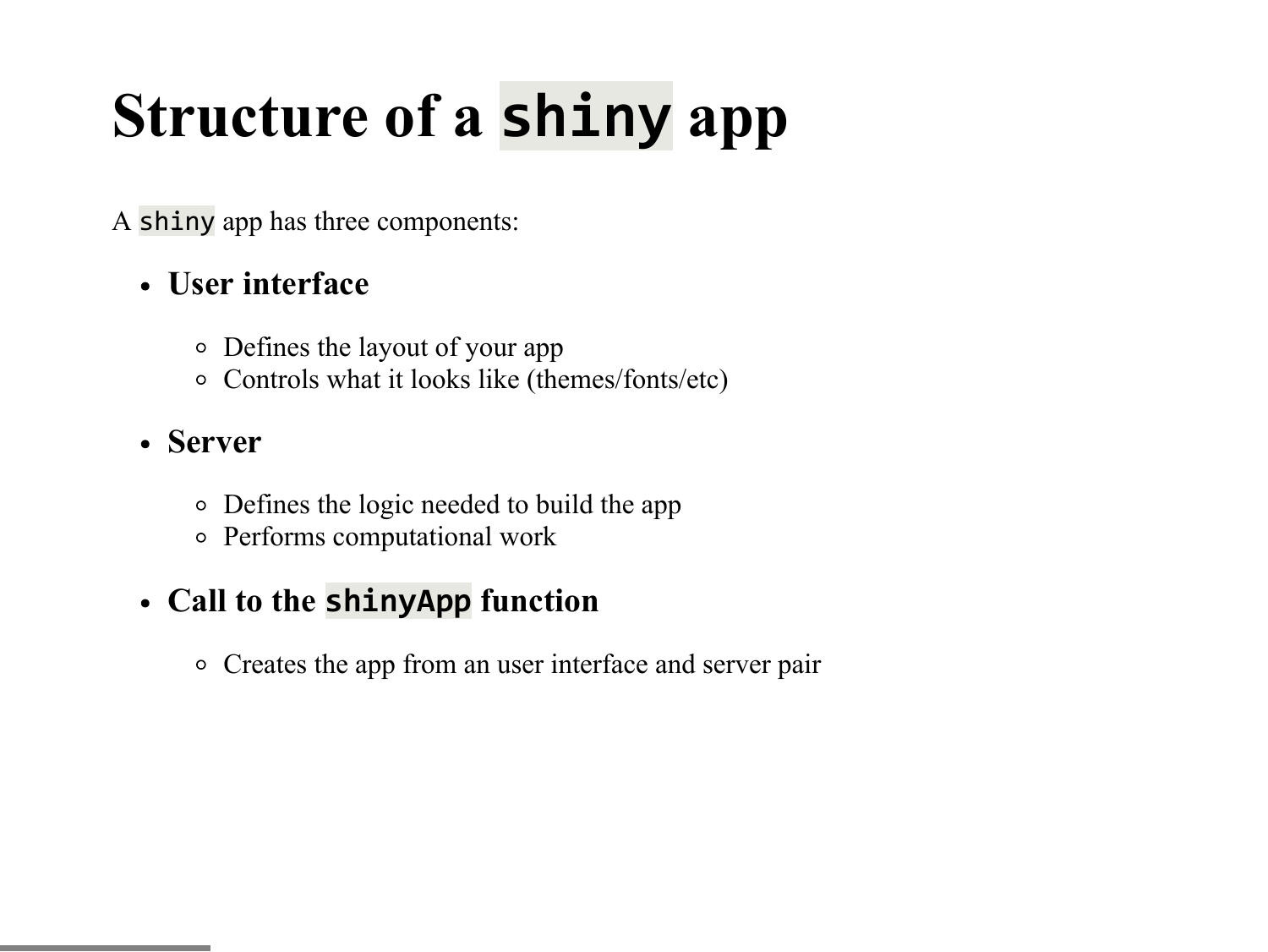### **Inputs and outputs**

Information moves between the UI and the server via inputs and outputs

NB: No computation takes place in UI - only the server can run R functions

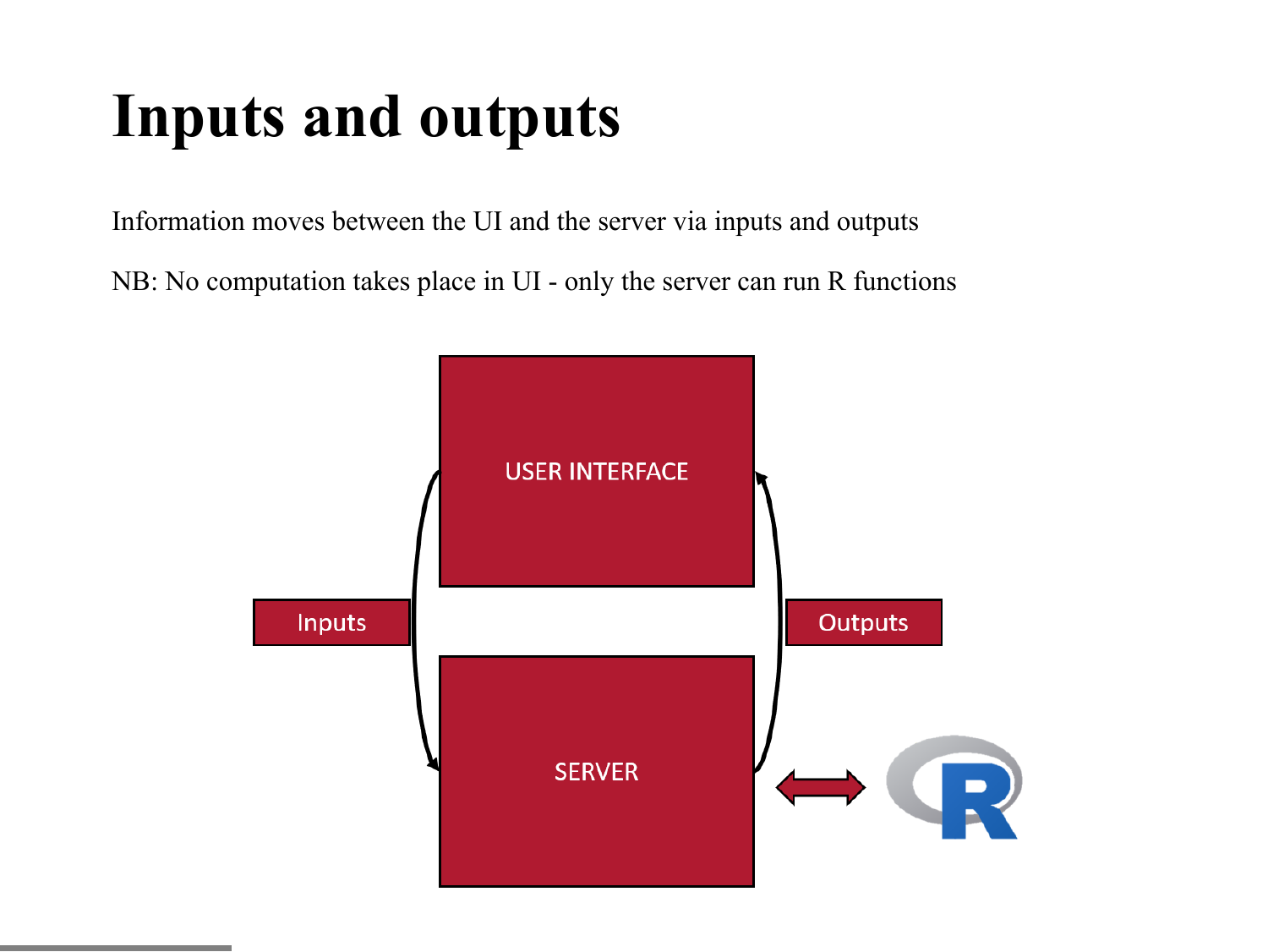# **Creating your own app: Getting started**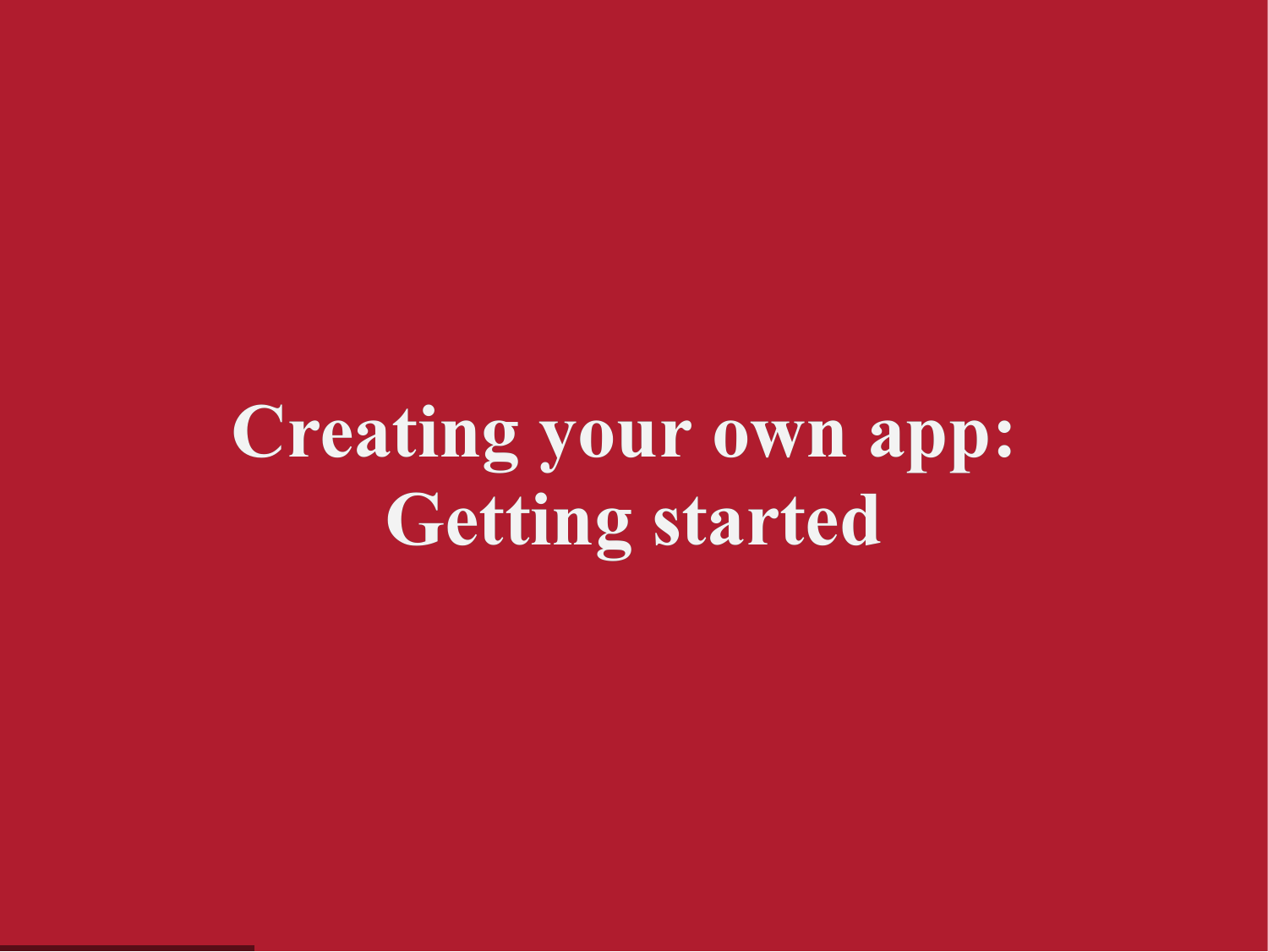## **Setting up a shiny app**

This *ui/server* structure can be implemented in two ways:

**Option 1**

**Option 2**

A single file called app.R

**↑**

Two files: ui.R and server.R

**This is the structure we will use.**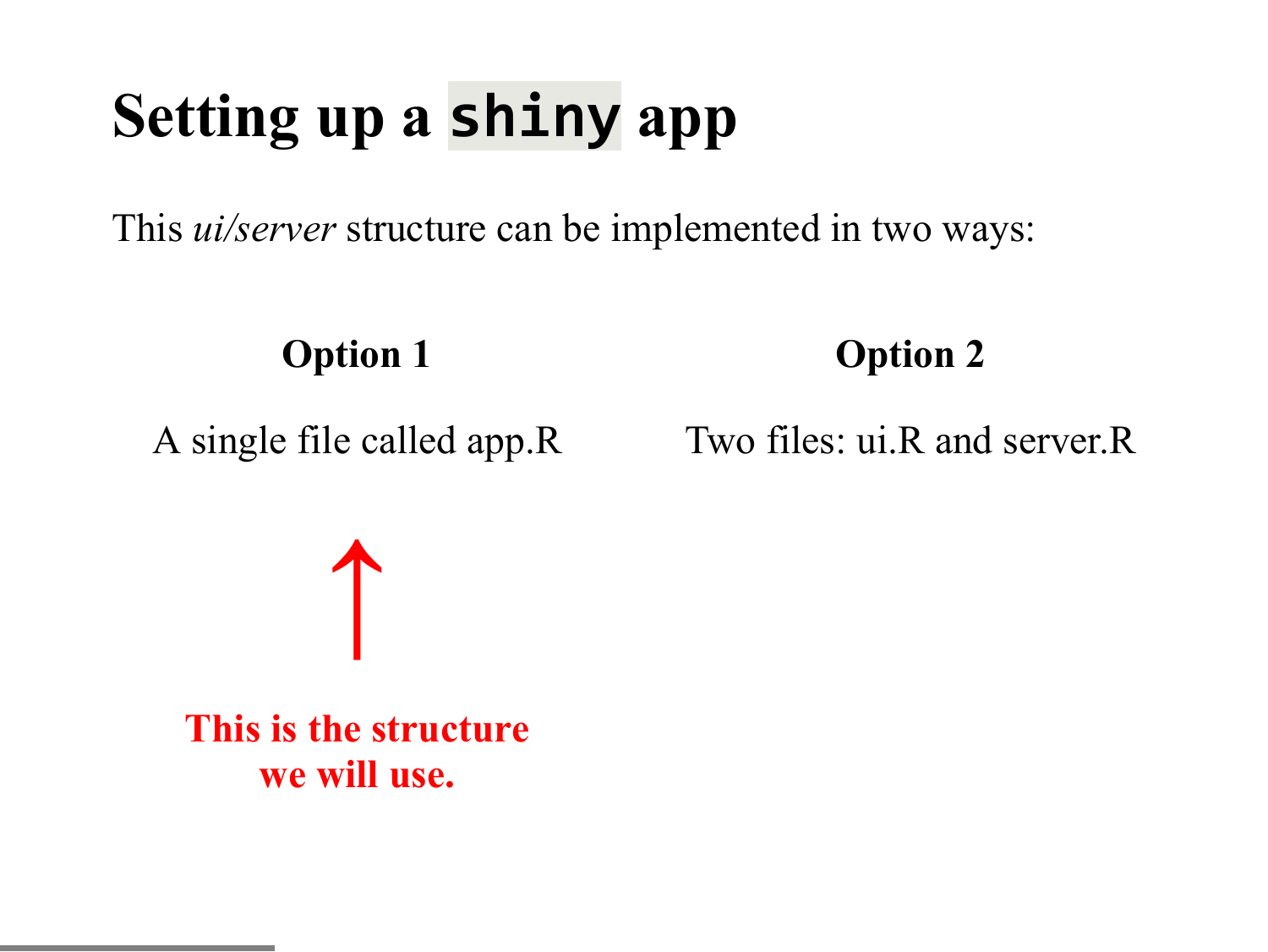## **Option 1: single file (***app.R***)**

### **User interface container**

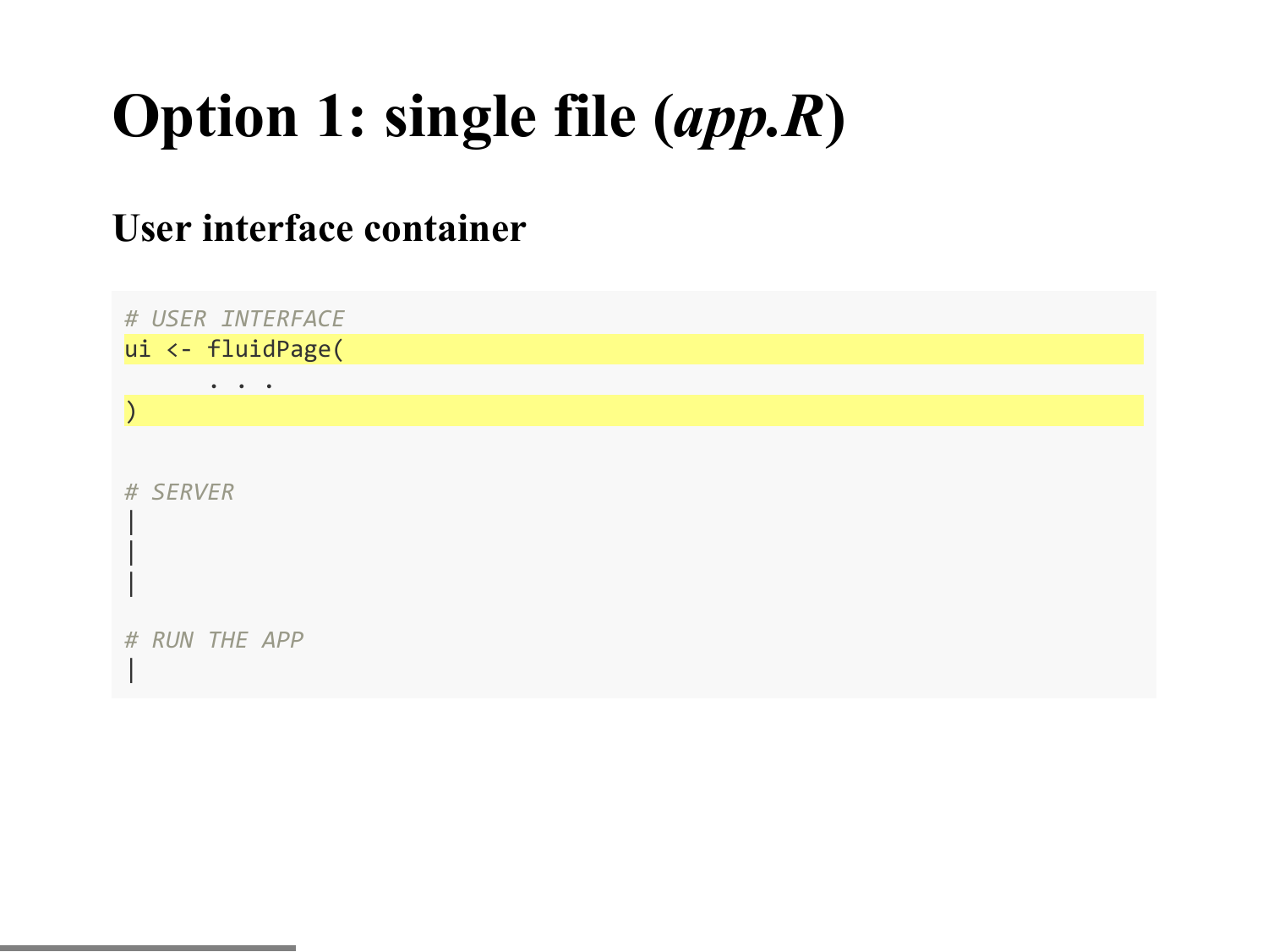## **Option 1: single file (***app.R***)**

### **Server function**

| # USER INTERFACE<br>ui <- fluidPage(            |  |  |  |  |  |
|-------------------------------------------------|--|--|--|--|--|
| $\bullet$                                       |  |  |  |  |  |
| # SERVER<br>server <- function(input, output) { |  |  |  |  |  |
| $\bullet \qquad \bullet \qquad \bullet$<br>$\}$ |  |  |  |  |  |
| # RUN THE APP                                   |  |  |  |  |  |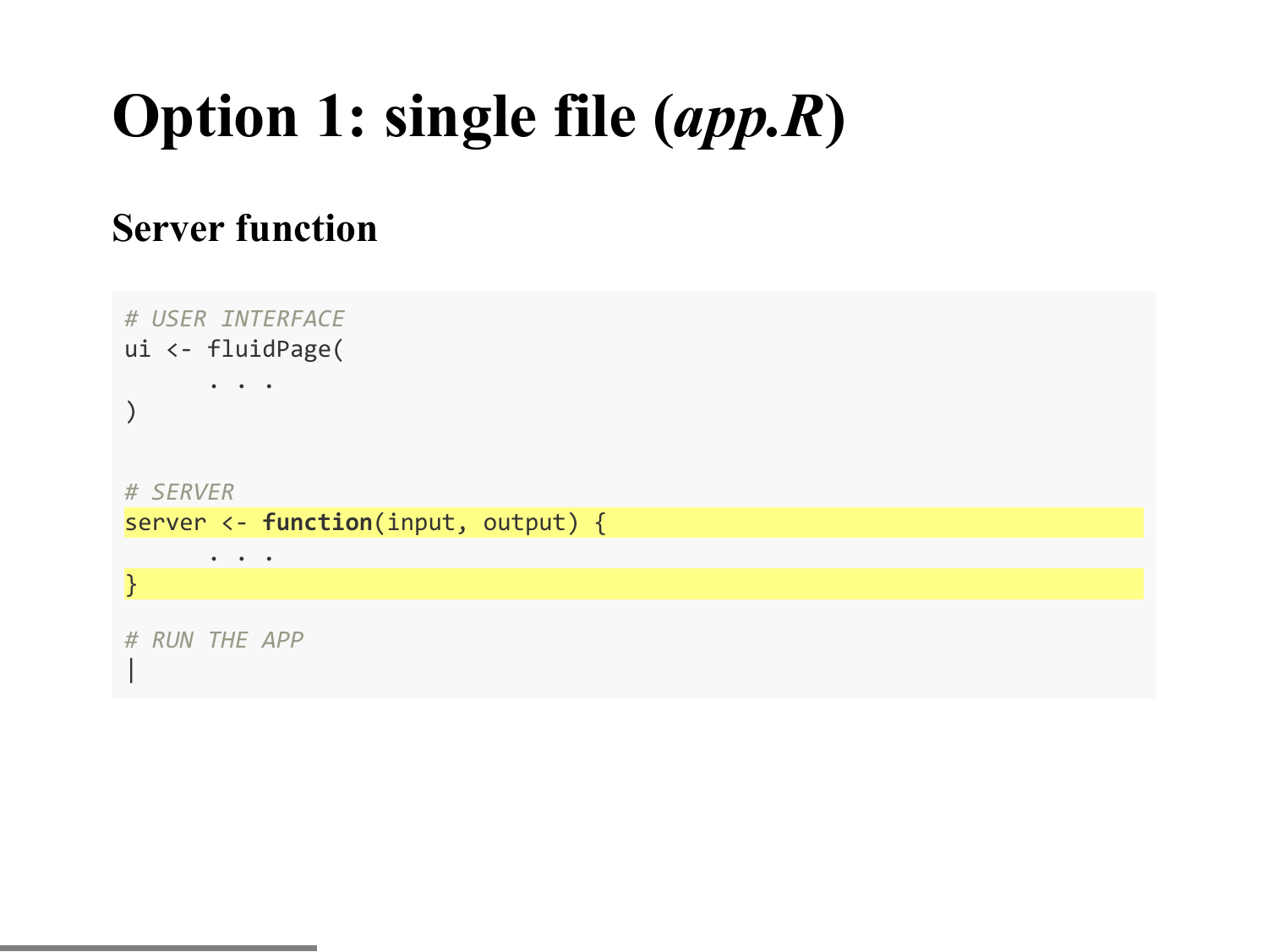## **Option 1: single file (***app.R***)**

### **Call to the shinyApp function**

```
# USER INTERFACE
ui <- fluidPage(
        . . .
\sum_{i=1}^{n}# SERVER
server <- function(input, output) { 
        . . .
} 
# RUN THE APP
shipApp(ui = ui, server = server)
```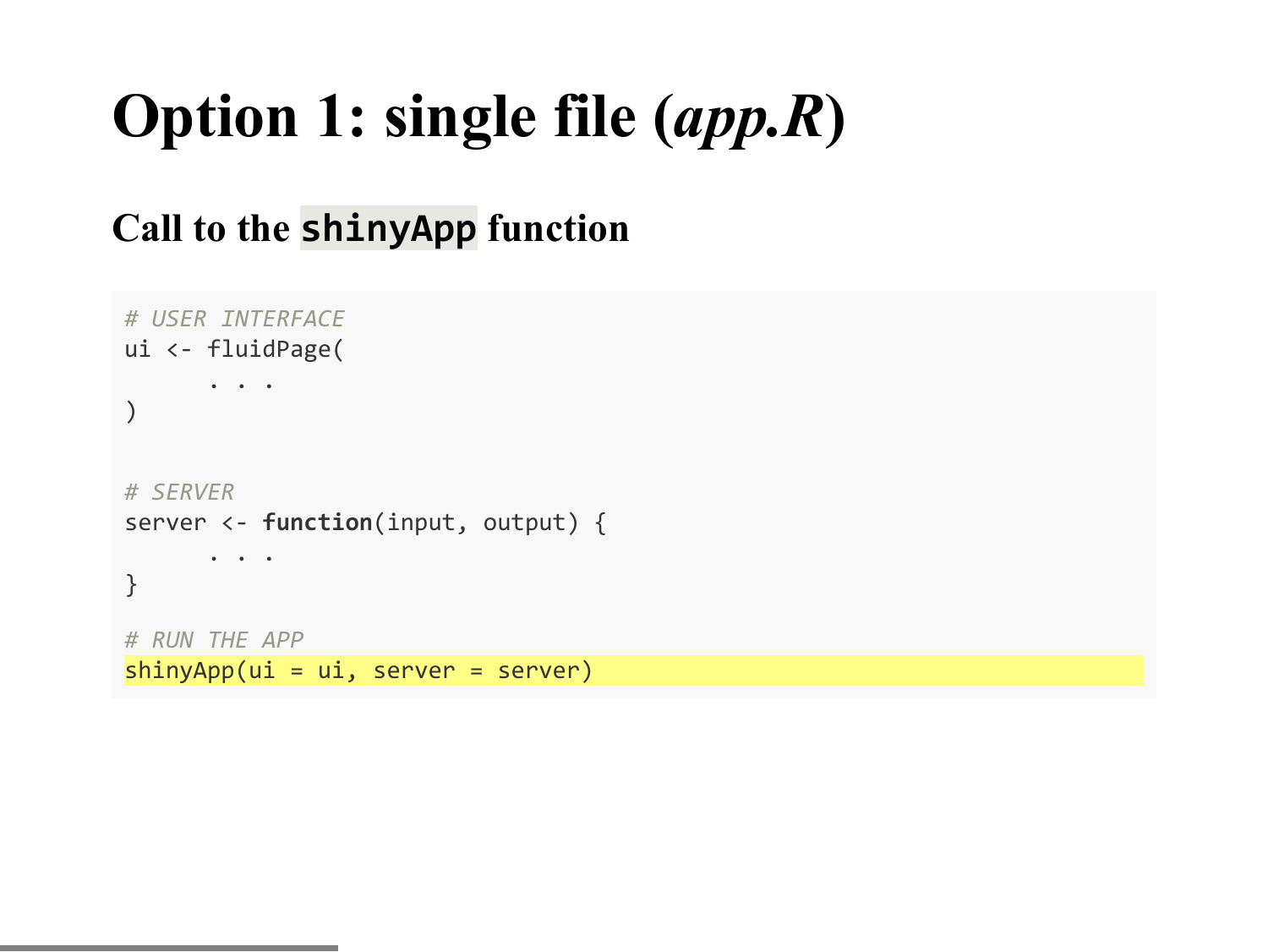## **Option 2: two-file approach**

**Create new folder named "app\_directory" with two files:**

```
~/app_directory
|-- ui.R
 |-- server.R
```
#### **The files will contain the relevant functions:**



#### **Then run the app using:**

runApp("app\_directory")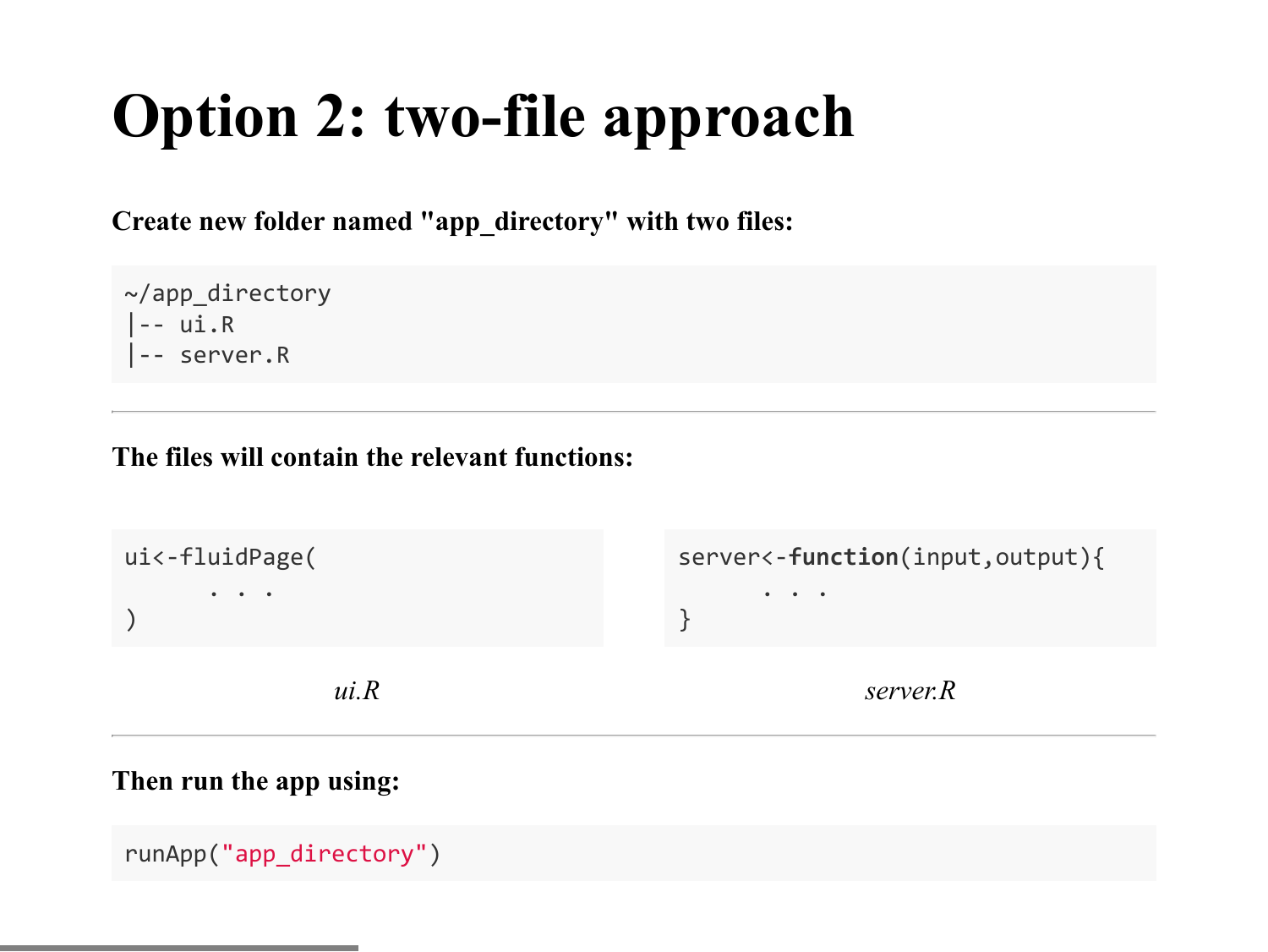## **Running your app**

#### **There are two options when running your app:**

Open the app by running runApp("app-dir") in the console, where "app-dir" is the name of the directory containing your app.R script:

runApp("luke")

#### **OR**

Open the app.R script in Rstudio and then:

• click the "Run App" button:



Use the keyboard short-cut: *Ctrl/Command+Shift+Enter*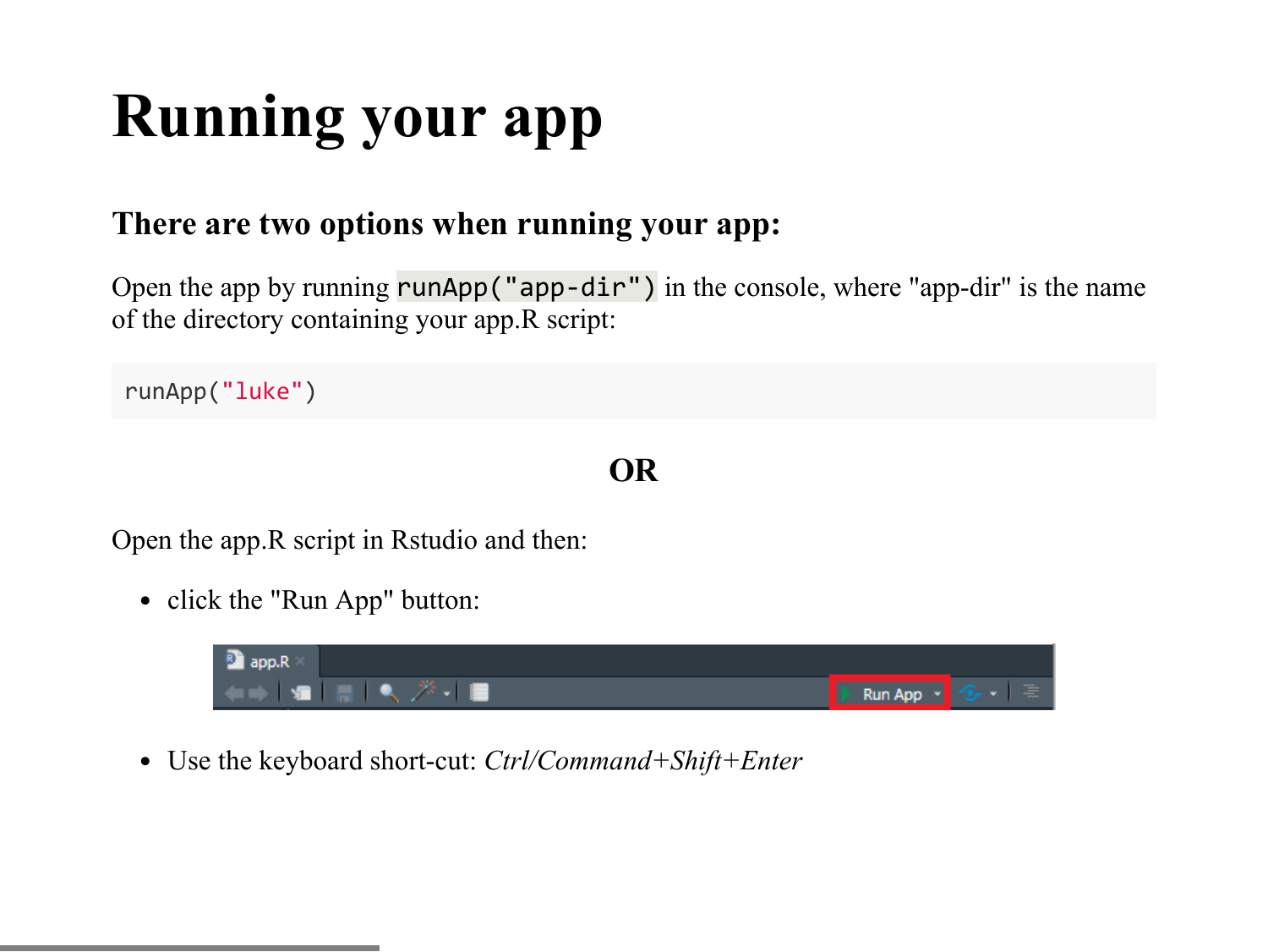### **Your Turn: Introducing the data**

The dataset we will use for the practical elements is the **bmi2** dataset included with the BristolVis package:

|  | id age bmi sex |  | diet status                       |
|--|----------------|--|-----------------------------------|
|  |                |  | 1 78.2 29.3 Male Good Unhealthy   |
|  |                |  | 2 48.5 33.0 Female Good Unhealthy |
|  |                |  | 3 79.5 31.5 Female Good Unhealthy |
|  |                |  | 4 78.5 28.1 Male Poor Healthy     |

The data set contains 200 observations across the following six variables:

#### **Continuous variables:**

- $\bullet$  id
- age
- bmi

#### **Categorical variables:**

- sex: Male / Female
- diet: Good / Moderate / Poor
- status: Healthy / Unhealthy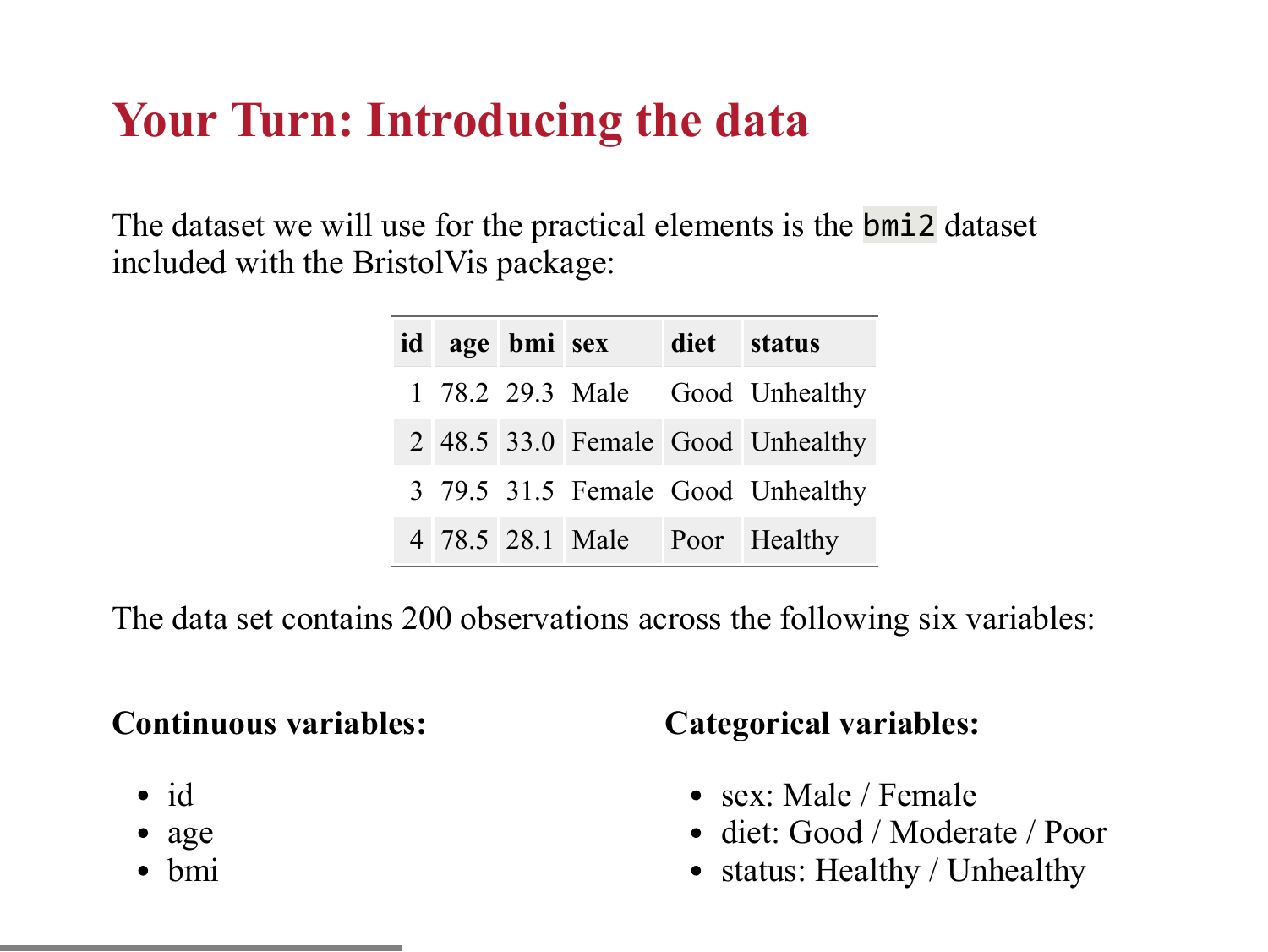### **Your Turn: Run your first app**

• Open the "prac1 shiny" vignette, and copy the code into an empty R file

```
vignette("prac1_shiny", package = "BristolVis")
```
- Run it both:
	- $\circ$  from the console (note: you'll have to save it first) using the "Run App" button

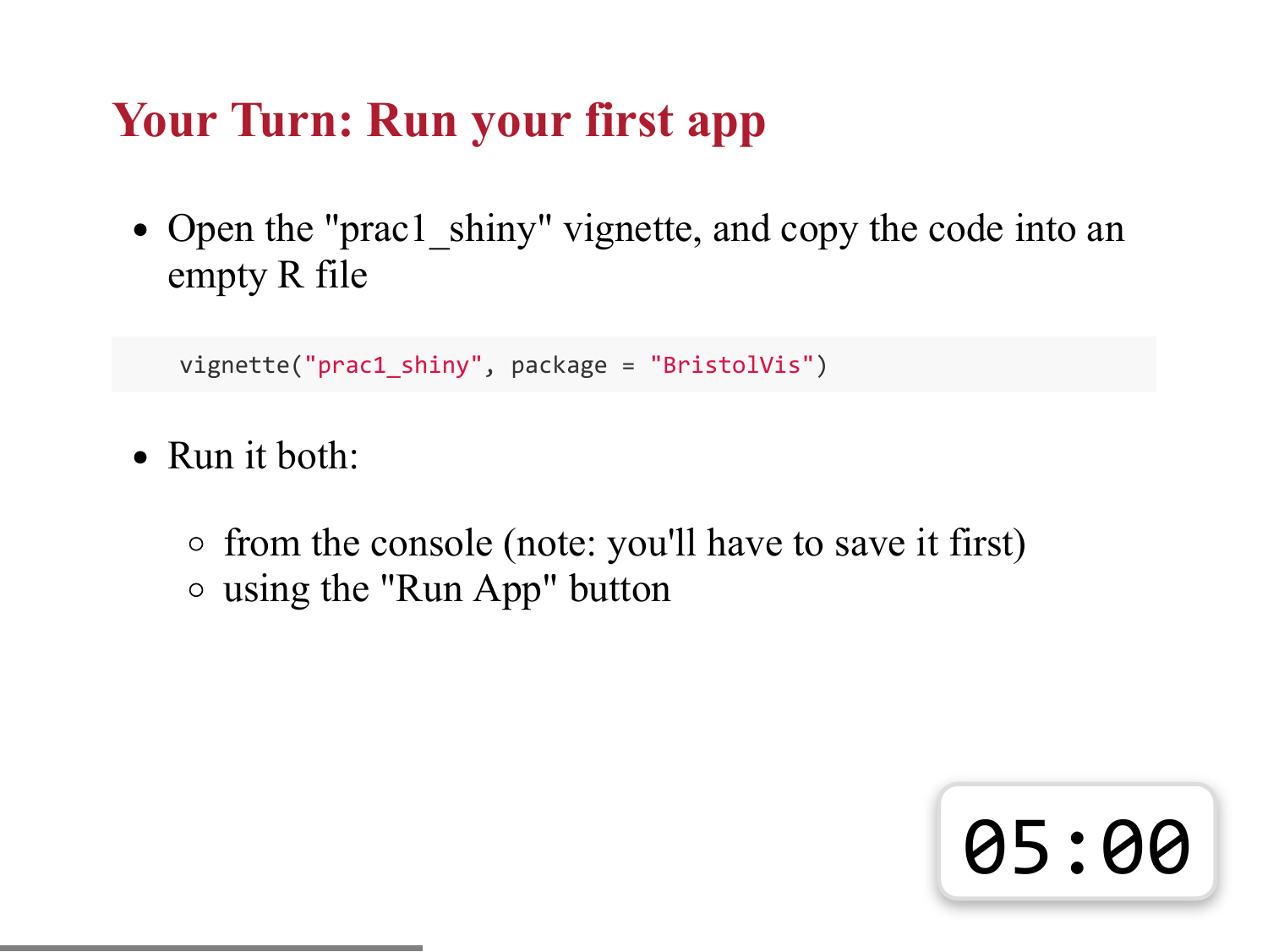**Creating your own app: User interface & control widgets**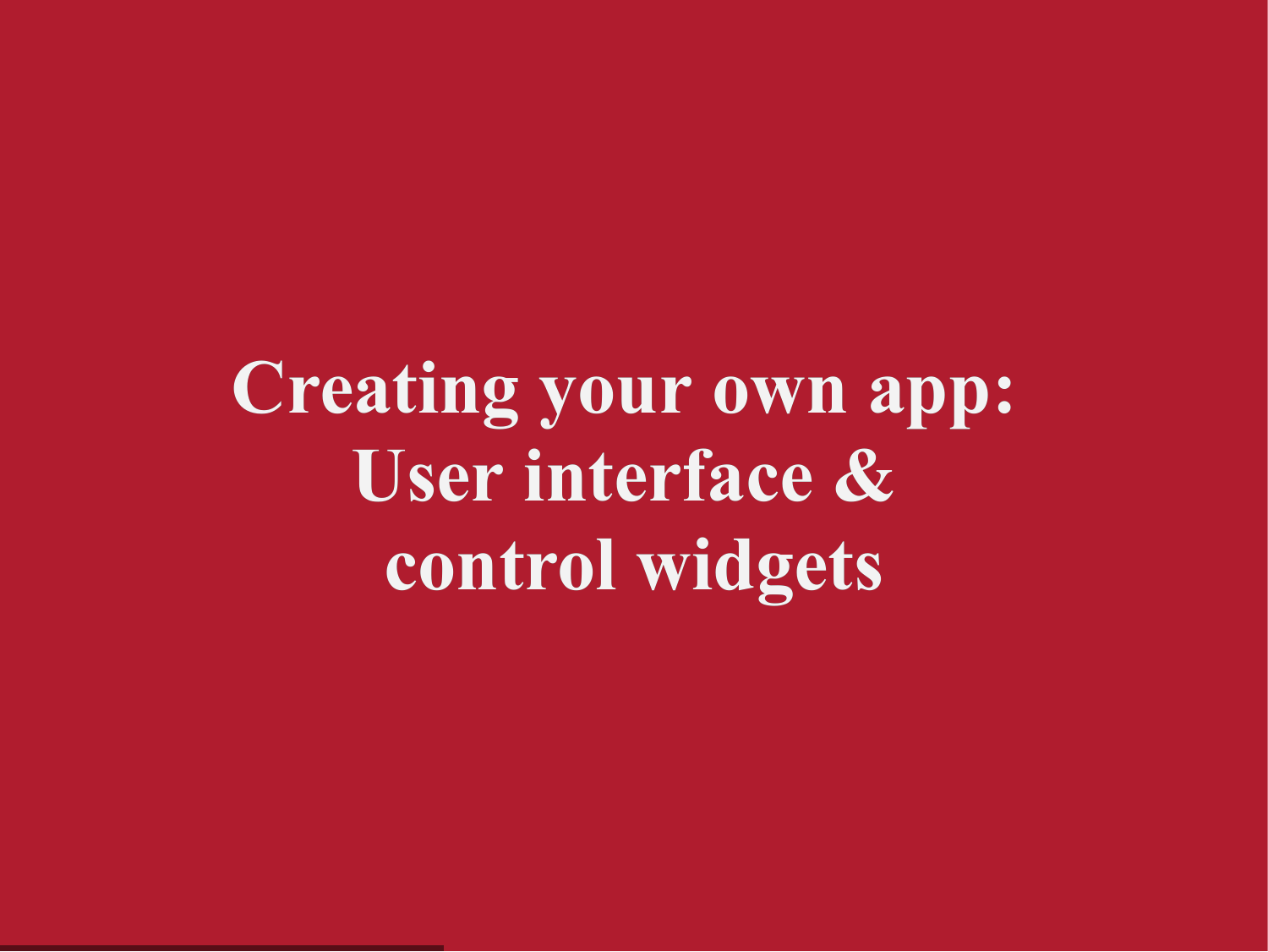## **sidebarLayout()**

Common layout for shiny apps

| fluidpage()     |             |  |  |  |  |
|-----------------|-------------|--|--|--|--|
| titlePanel()    |             |  |  |  |  |
|                 |             |  |  |  |  |
| sidebarLayout() |             |  |  |  |  |
| sidebarPanel()  | mainPanel() |  |  |  |  |
|                 |             |  |  |  |  |
|                 |             |  |  |  |  |
|                 |             |  |  |  |  |
|                 |             |  |  |  |  |
|                 |             |  |  |  |  |
|                 |             |  |  |  |  |
|                 |             |  |  |  |  |
|                 |             |  |  |  |  |
|                 |             |  |  |  |  |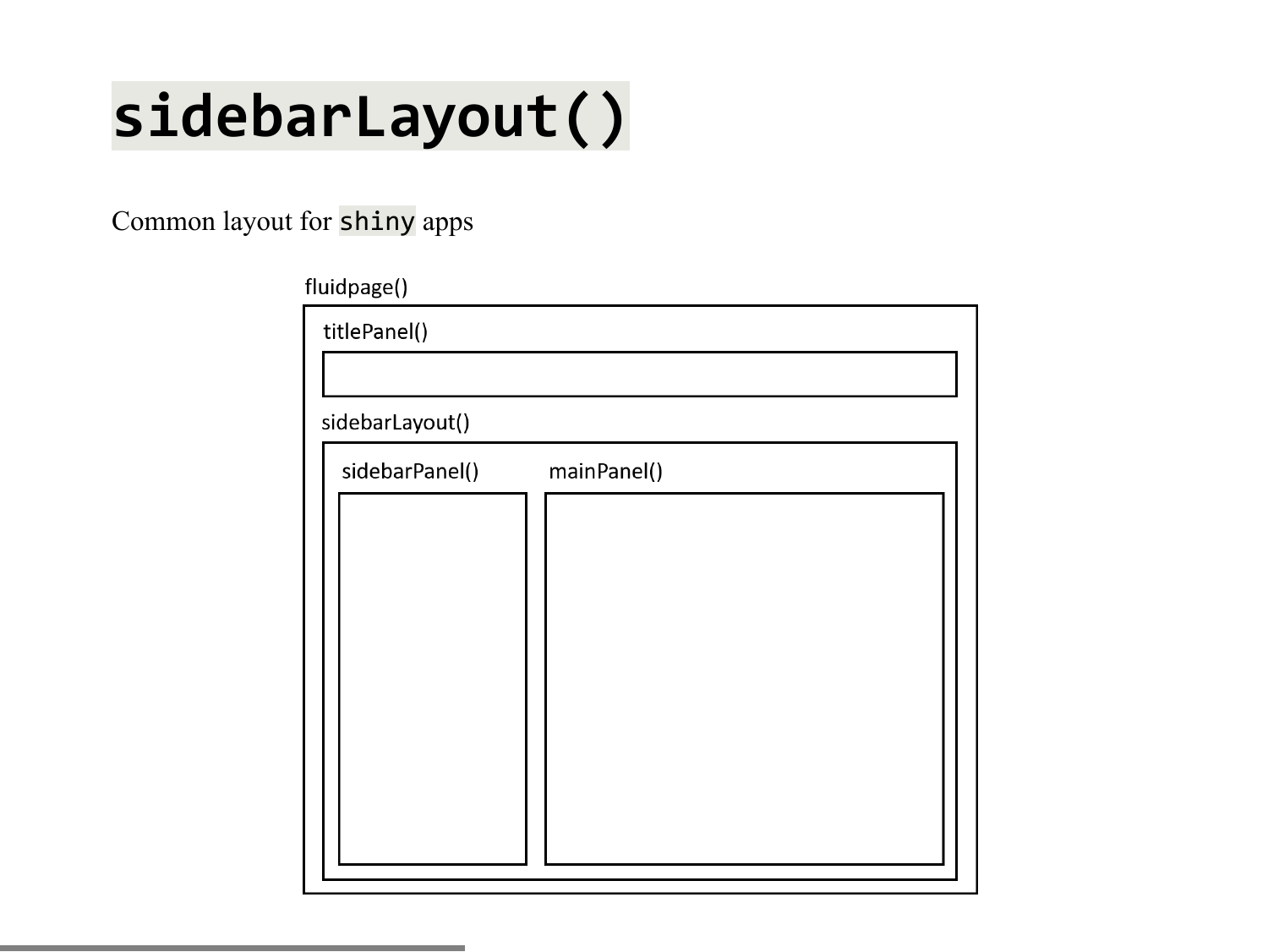## **sidebarLayout()**

Defined in code as:

```
ui <- fluidPage( 
     sidebarLayout(
        sidebarPanel(
            # Control widgets and HTML objects
        ),
        mainPanel(
            # Outputs
\left( \begin{array}{cc} \end{array} \right)\left( \begin{array}{c} \end{array} \right)\sum_{i=1}^{n}
```
Conventions for use:

- The sidebarPanel is usually used to house the control widgets that capture user input.
- The mainPanel is usually used to present the output of the app (text/graph/results).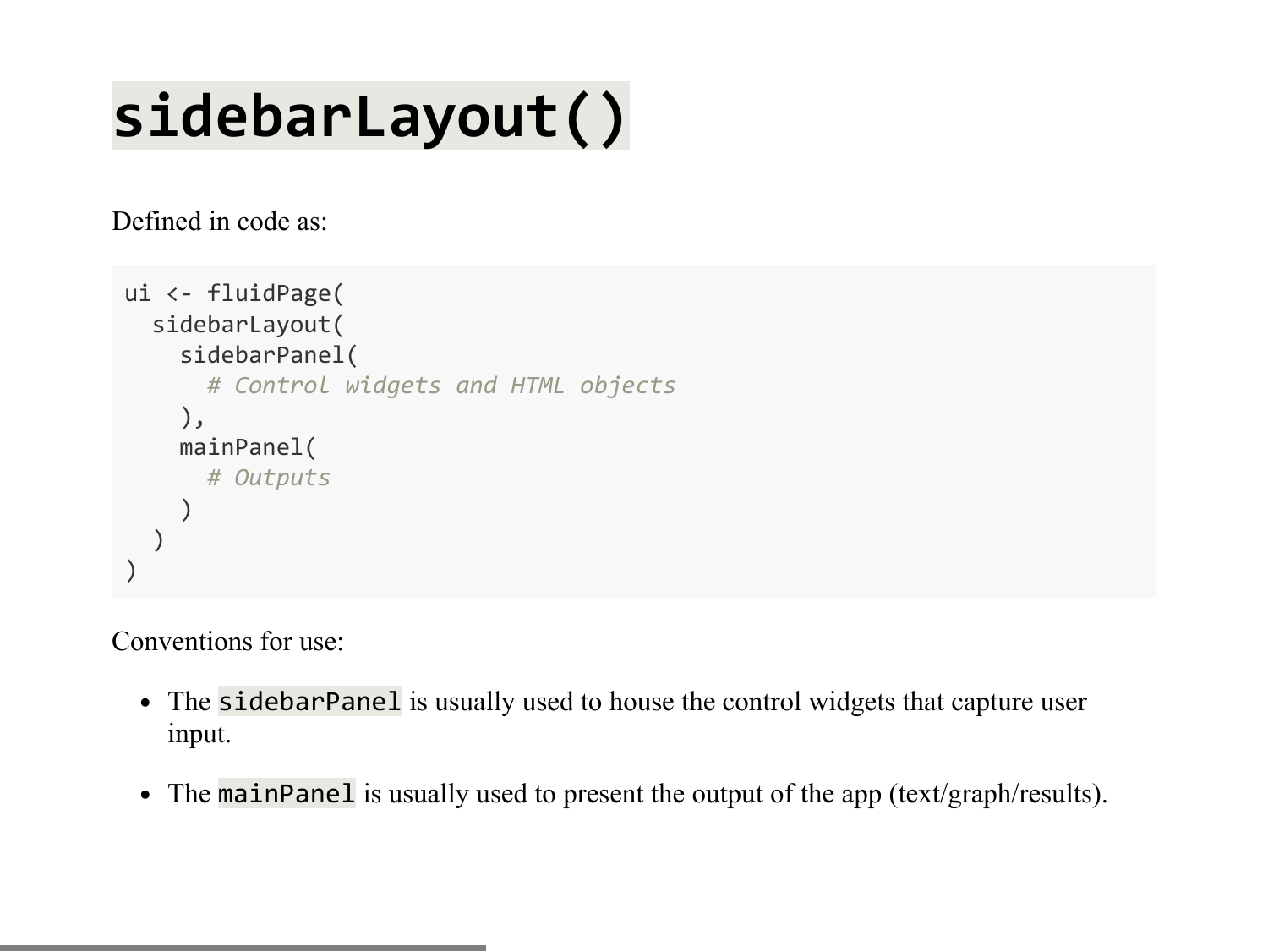### **Example of the sidebarLayout()**

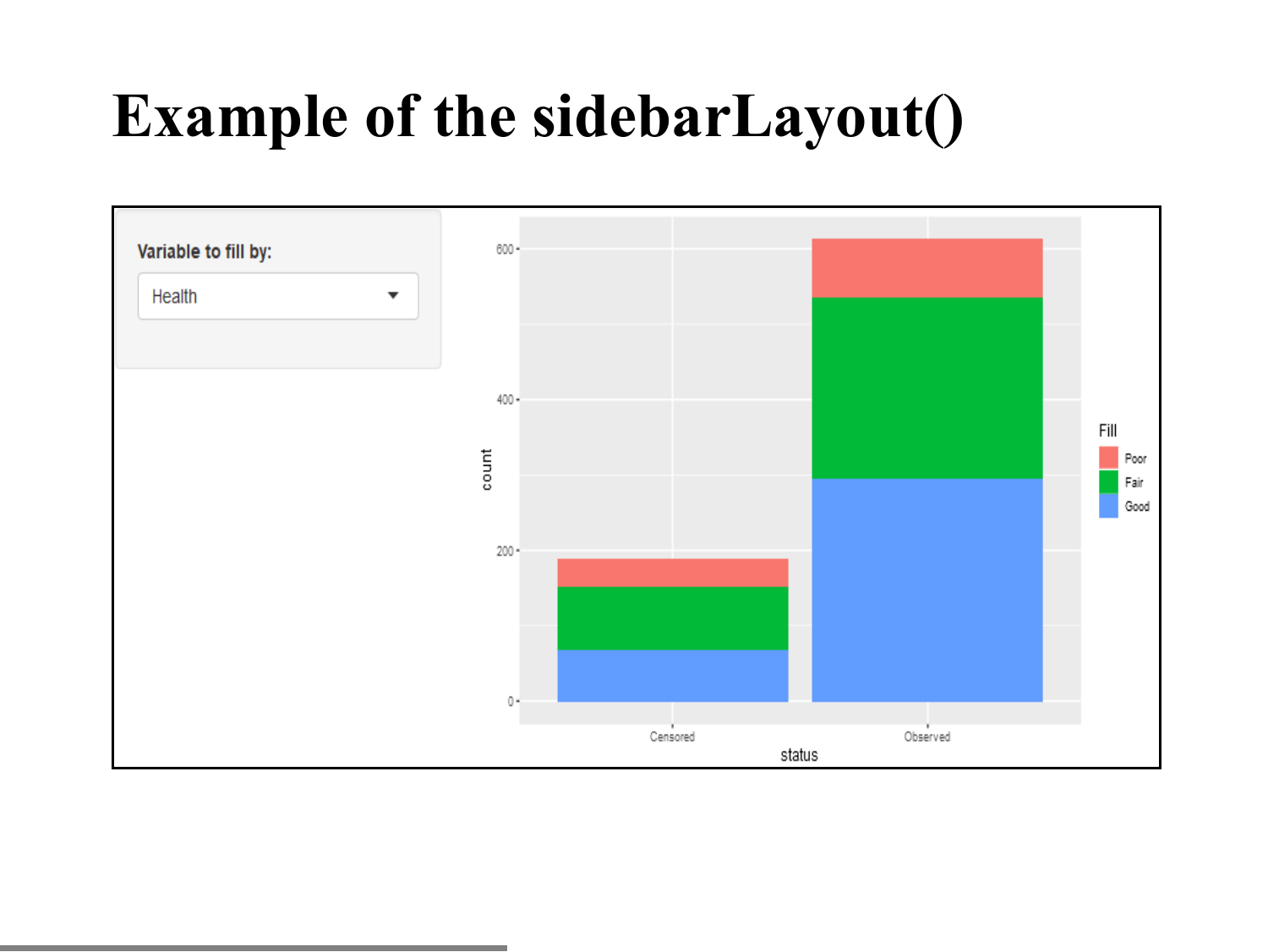### **A widget for every occasion**

Control widgets are used to capture user input and vary based on type of input:



Image sourced from the shiny Rstudio [cheatsheet](https://shiny.rstudio.com/images/shiny-cheatsheet.pdf)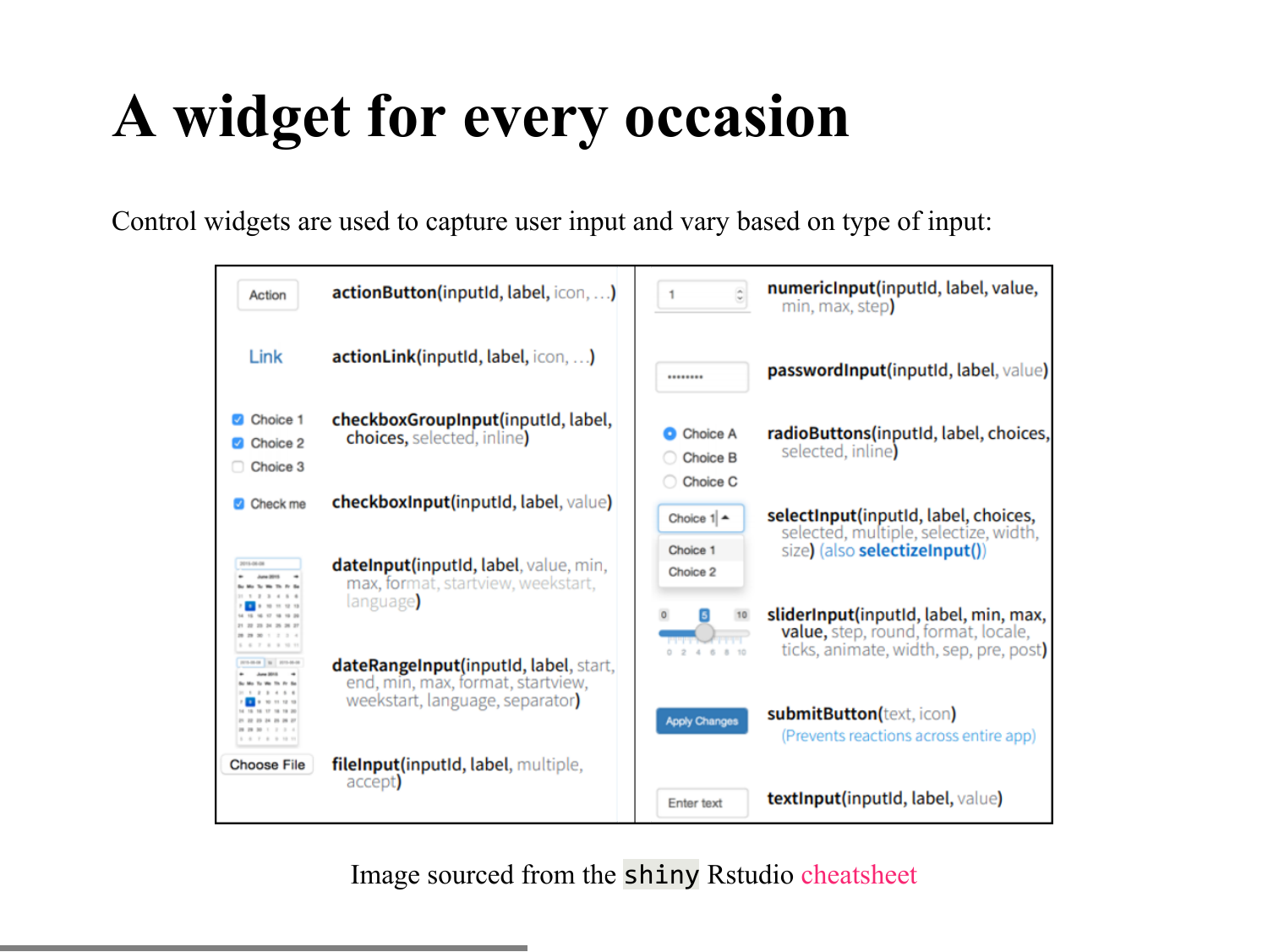### **The anatomy of a widget**

All control widgets have two elements in common:

- **inputId**: Unique ID for that widget
- **label**: Text to be displayed beside the widget (which can be left blank)

```
textInput(inputId = "textboxinput",
          label = "")
```
Other elements are specific to the widget you are using:

```
selectInput(inputId = "fillby",
             label = "Variable to fill by",
             choices = c("Health","treament")),
```

| Variable to fill by: |  |  |  |
|----------------------|--|--|--|
| Health               |  |  |  |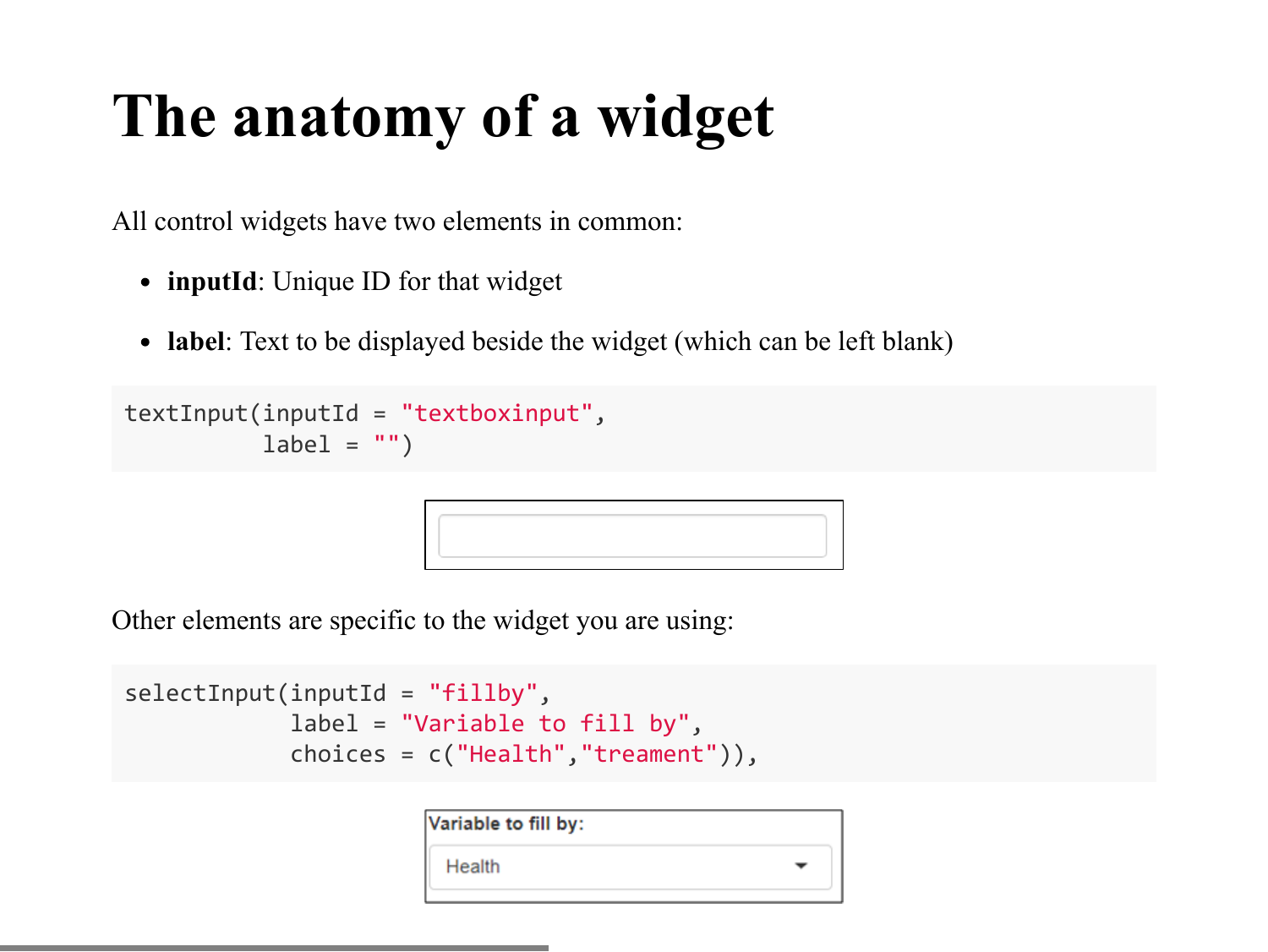### **A note on commas in the user interface**

Remember that the UI containers (e.g. mainPanel()) are still functions, to which arguments (i.e. widgets) are passed, so normal rules apply when using commas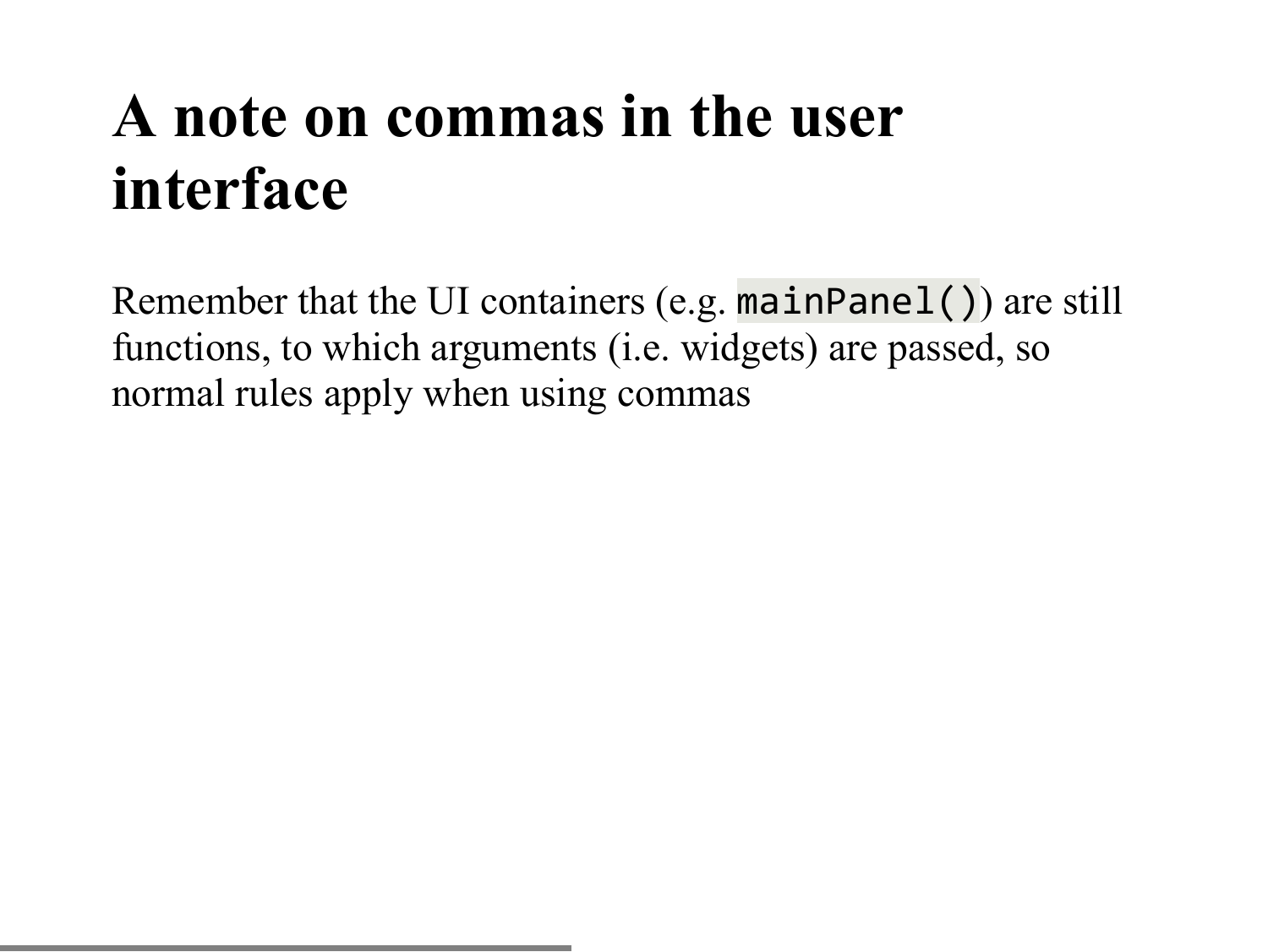### **Your Turn: Design a user interface**

• Open the "prac1 shiny" vignette, and copy the code into an empty R file

```
 vignette("prac1_shiny", package = "BristolVis")
```
- Identify the elements of sidebarLayout
- Run the app
- Make the following changes:
	- Change the title of the app to "Demo of a shiny app"
	- Add a new selectInput widget to the sidebar, with the options "sex","diet", and "status"
	- Add a new textInput widget to the sidebar with the label "Plot title:"
- What is the value of **input**\$textbox when the following is entered in it? *This is a test*

# 10:00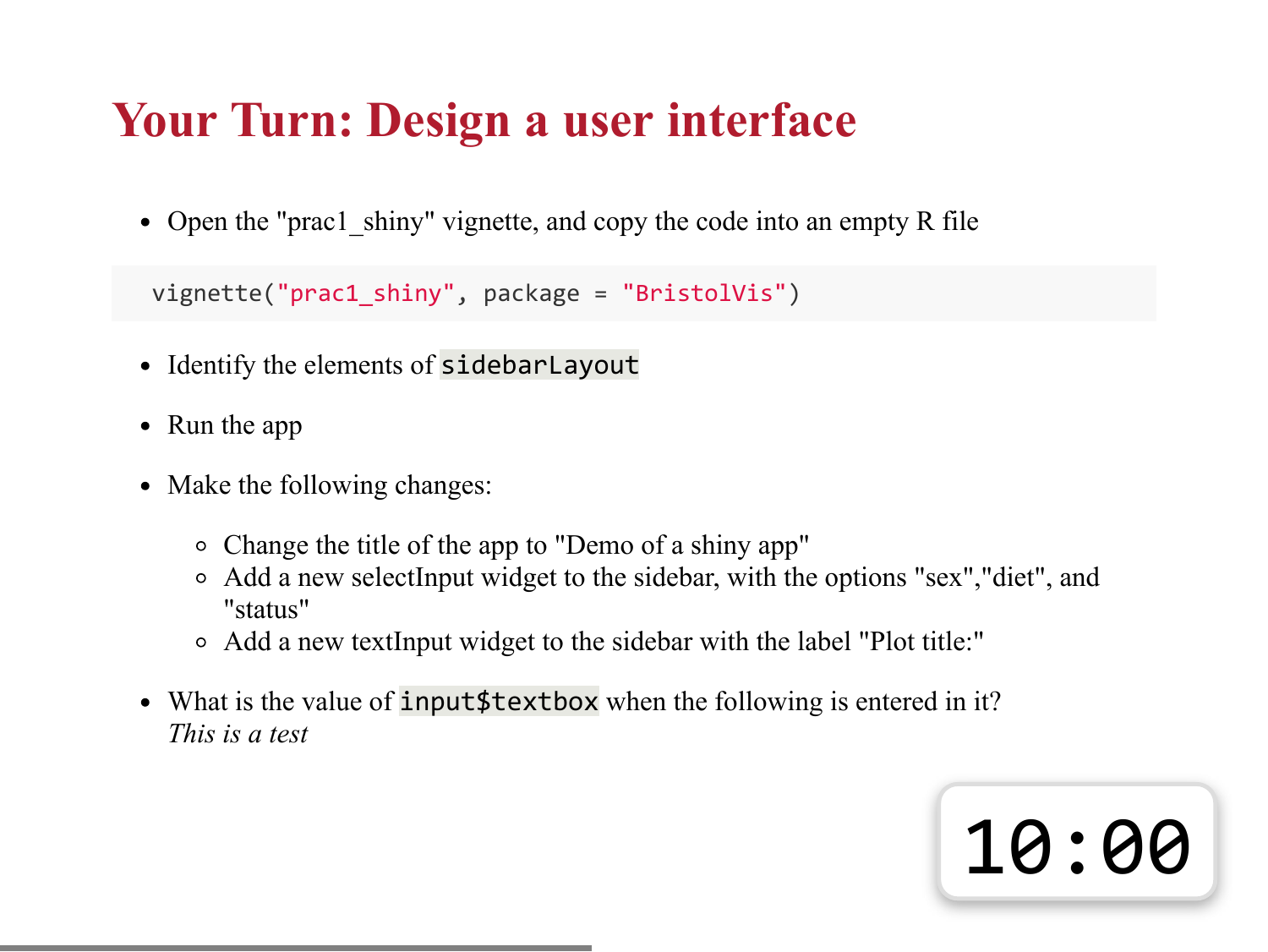**Creating your own app: Reactive outputs**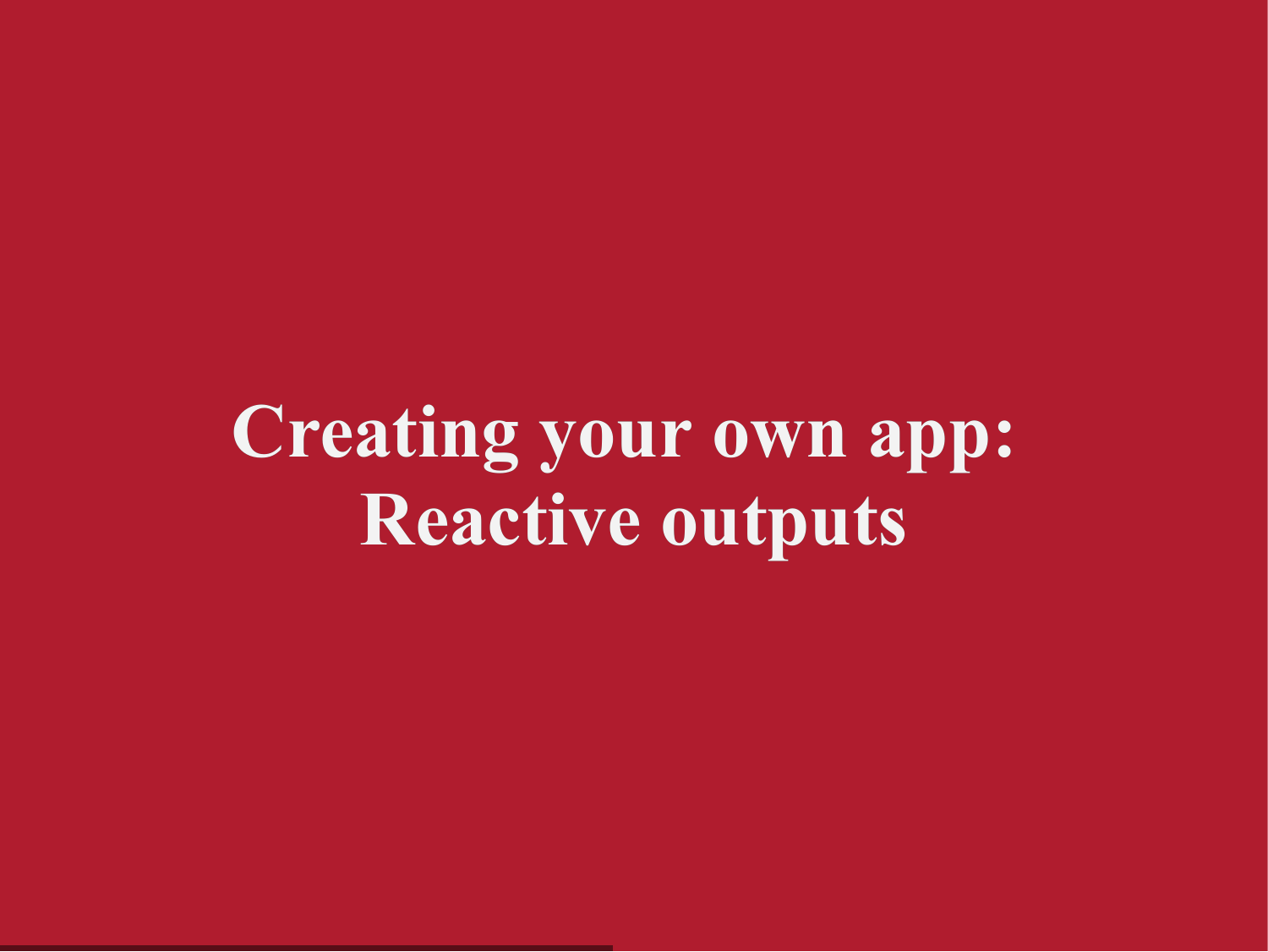### **Creating outputs - the basics**

```
# Define UI
ui <- fluidPage(
   textOutput("textout")
\sum_{i=1}^{n}# Define server
server <- function(input, output) {
     output$textout <- renderText({
          "This is the best app ever!"
     })
}
# Run the application 
shinyApp(ui = ui, server = server)
```
Two steps:

• Add the code to render the object to the server function using a **render**\*() function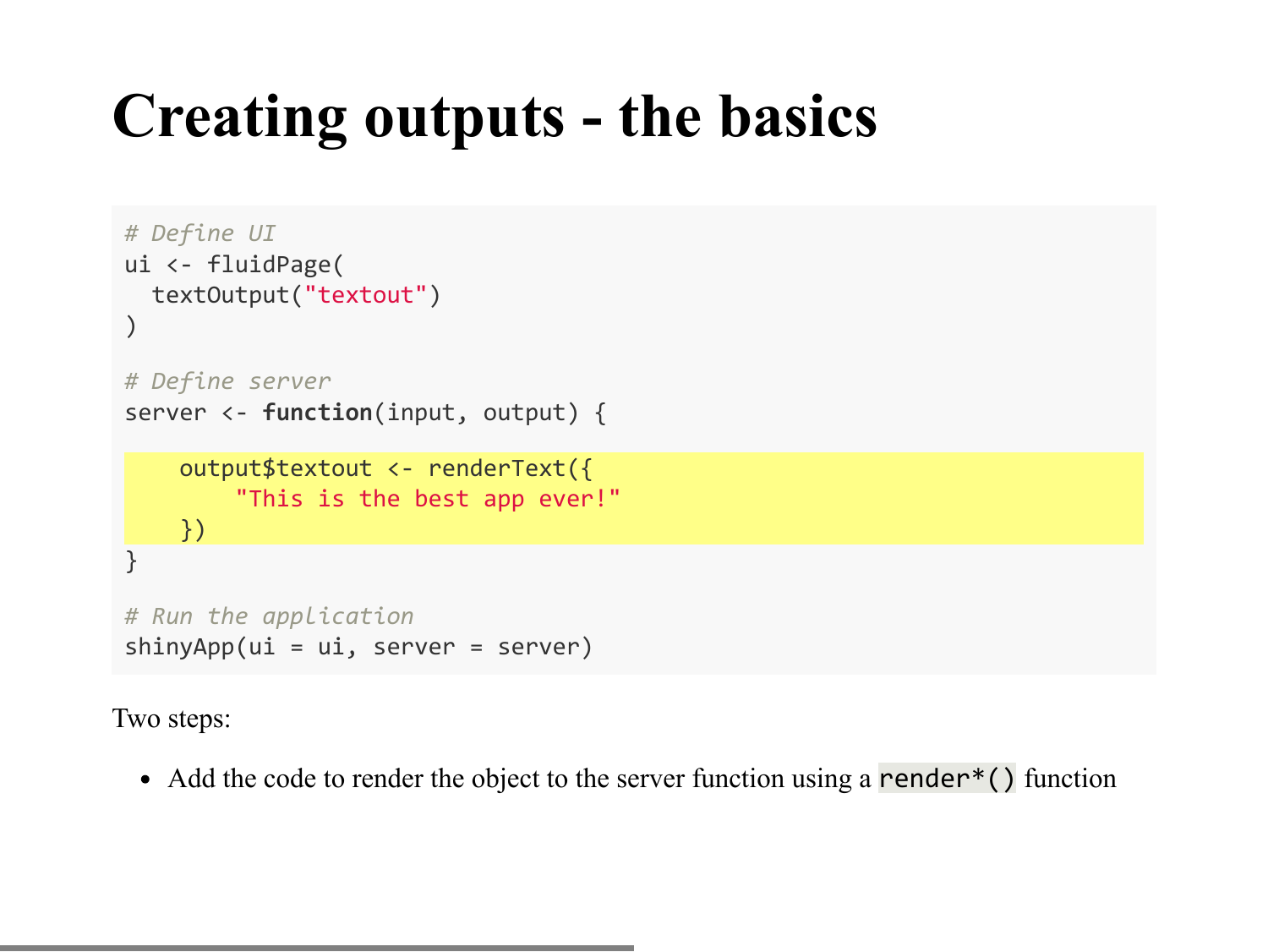### **Creating outputs - the basics**

```
# Define UI 
ui <- fluidPage(
   textOutput("textout")
\sum_{i=1}^{n}# Define server
server <- function(input, output) {
     output$textout <- renderText({
          "This is the best app ever!"
     })
}
# Run the application 
shinyApp(ui = ui, server = server)
```
Two steps:

- Add the code to render the object to the server function using a **render**\*() function
- Add the resulting object to the user interface using the corresponding \*Output() function.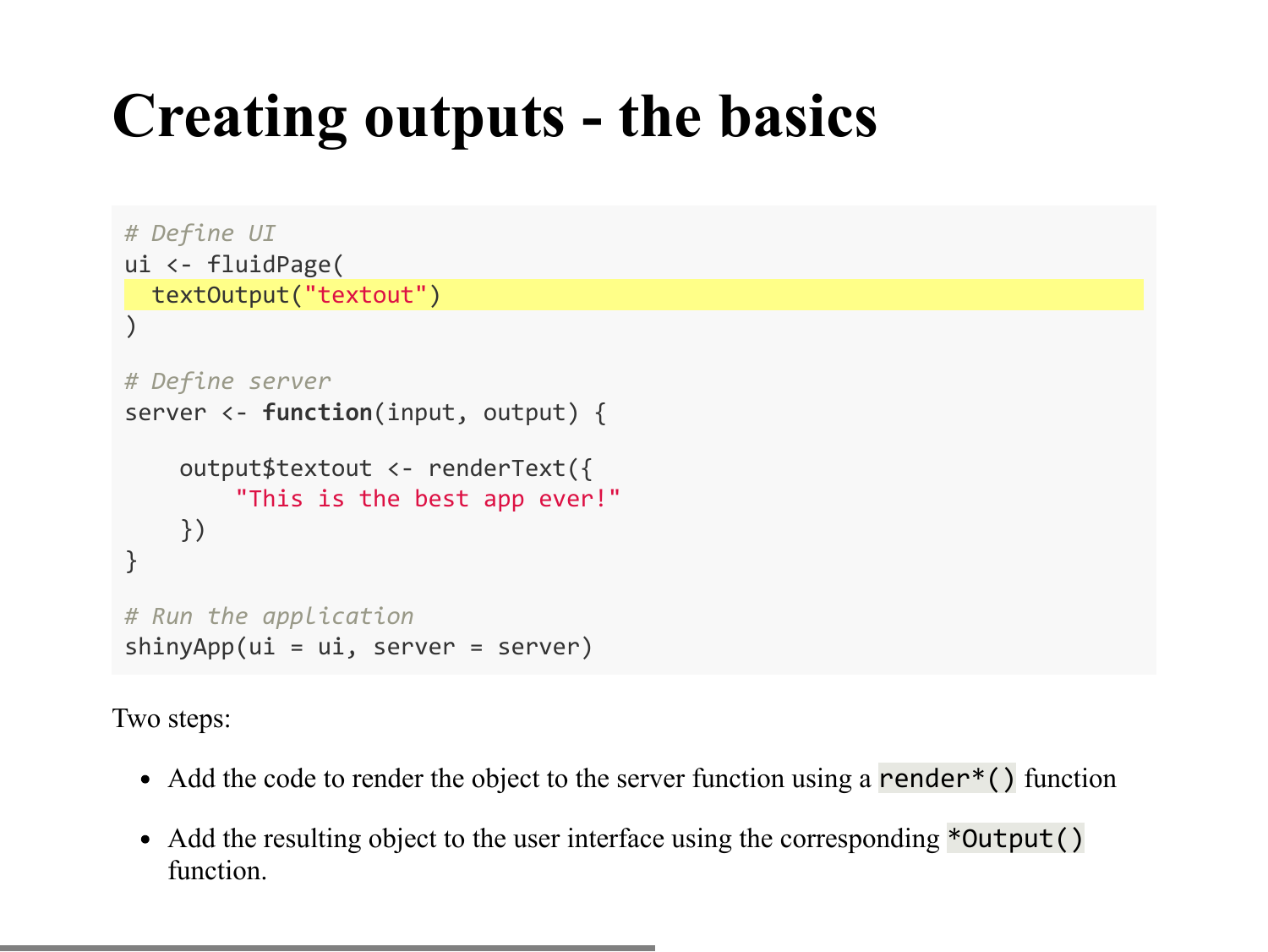## **Rendering the output**

Similar to inputs, there are different render\*()/\*Output() function pairs for different types of output:



Image sourced from the shiny Rstudio [cheatsheet](https://shiny.rstudio.com/images/shiny-cheatsheet.pdf)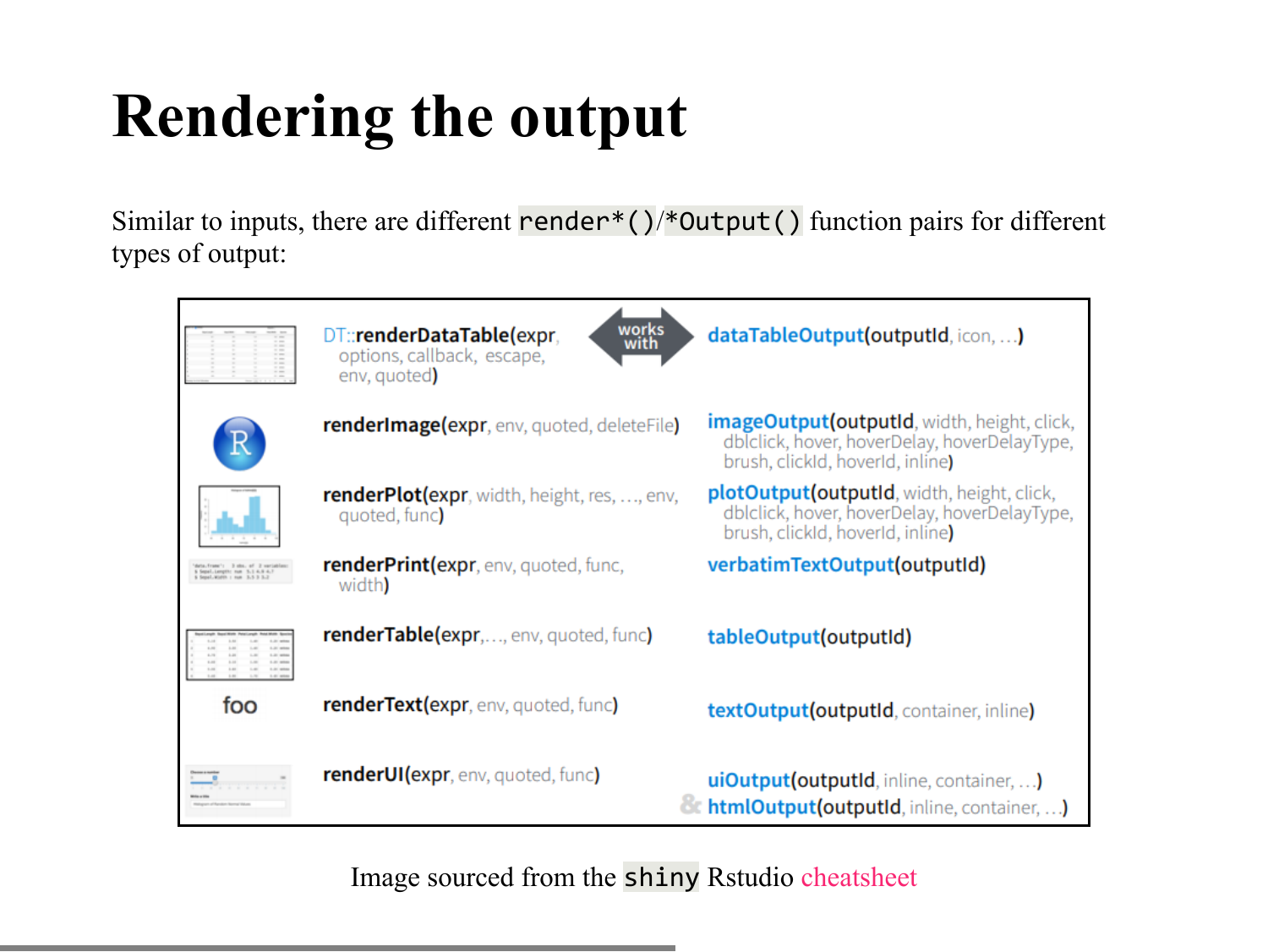### **Static vs reactive outputs**

So far, the graphical outputs we have created are not fully reactive

Remember in the last practical, changing the value of the selectInput widget from "sex" to "diet" had no effect

Reactive outputs are those that make use of the value of a control widget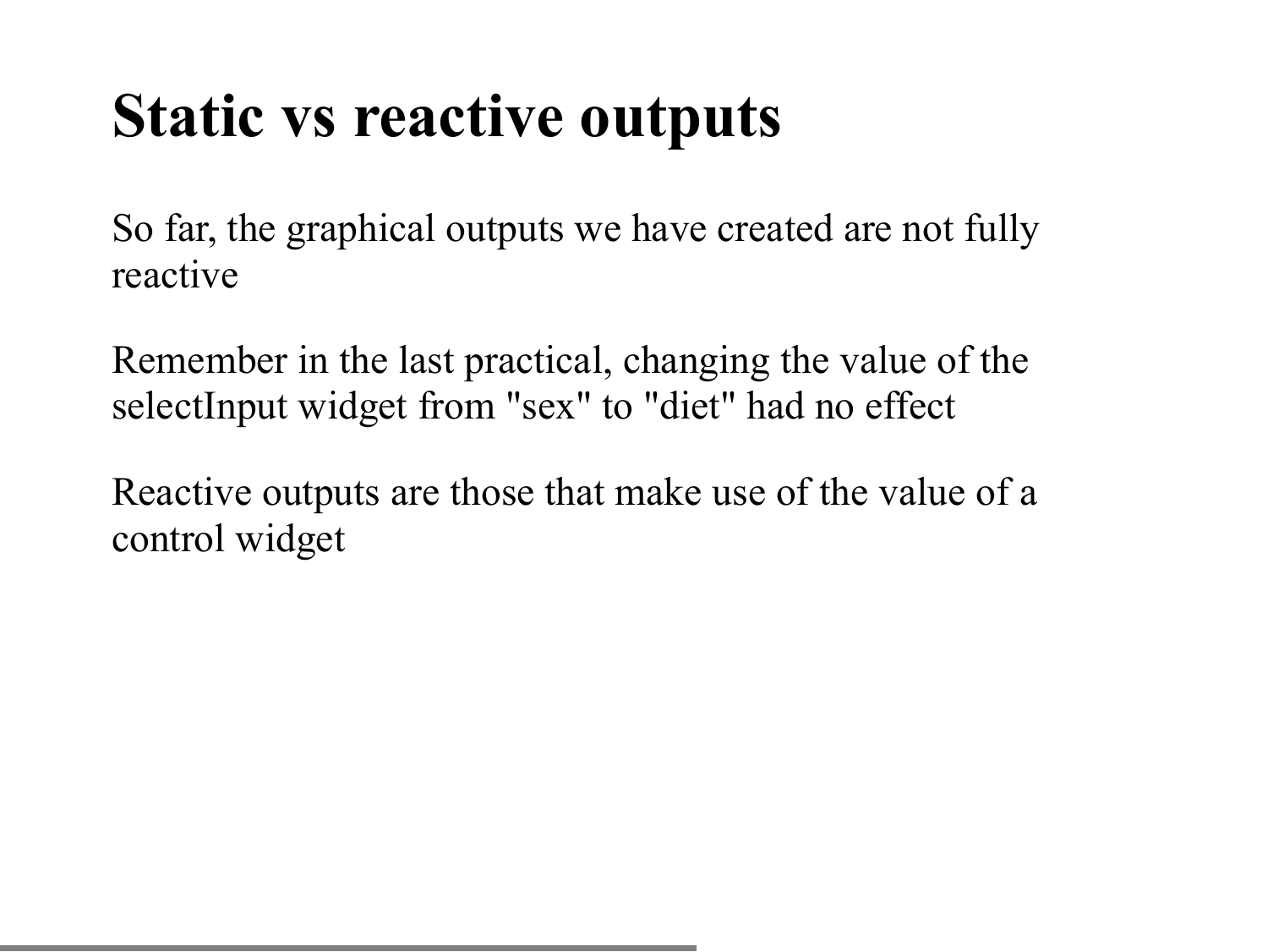### **Accessing widget values**

The inputId of the widget is important

Remember the server function:

```
server <- function(input, output) {
   . . . 
}
```
Reads in a list-like object containing the value of each widget, identified by its inputId

For the following widget:

textInput(inputId = "textboxinput",  $label = "")$ 

its value is defined by

input\$textboxinput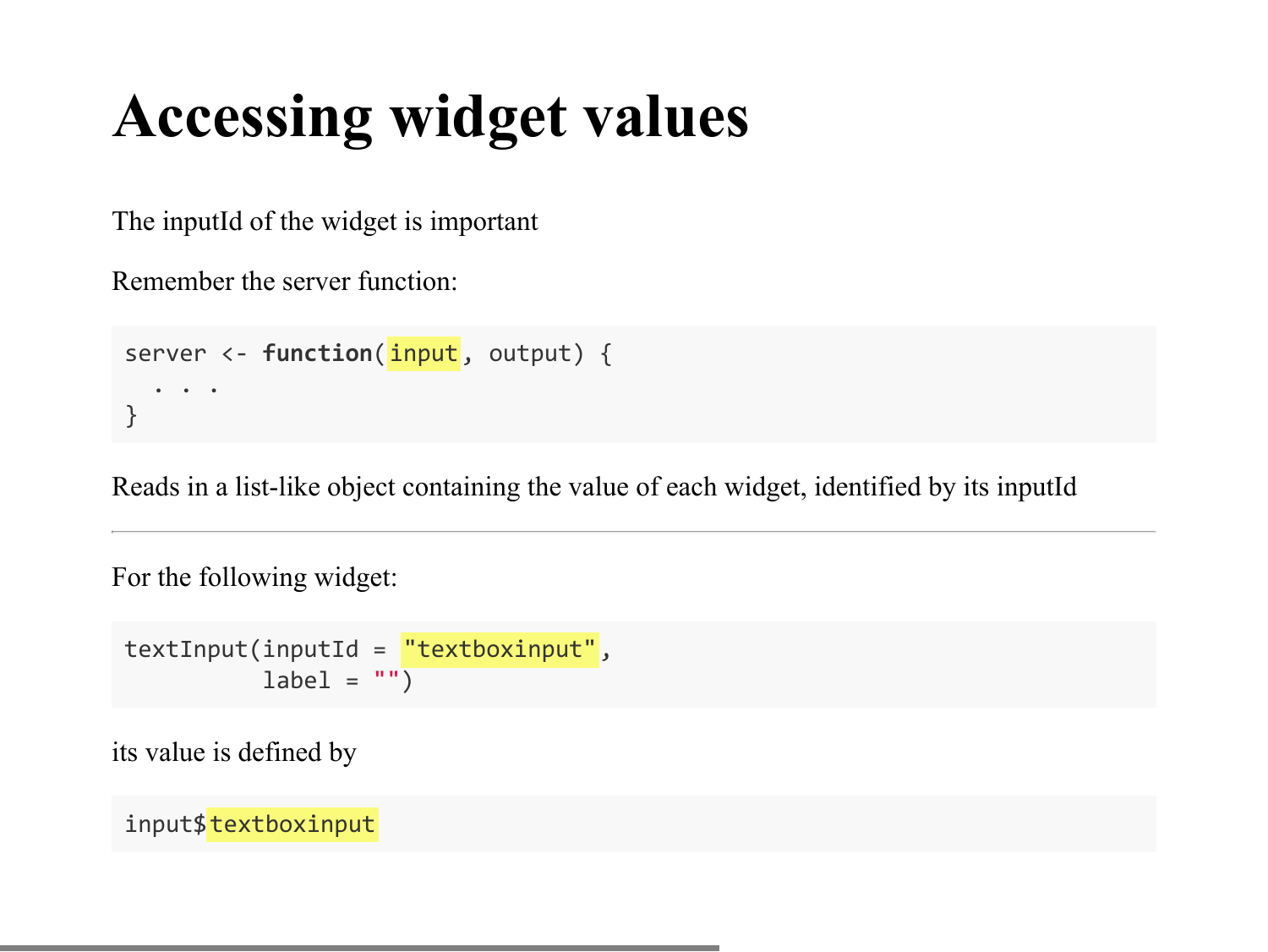### **Using the value of the control widgets**

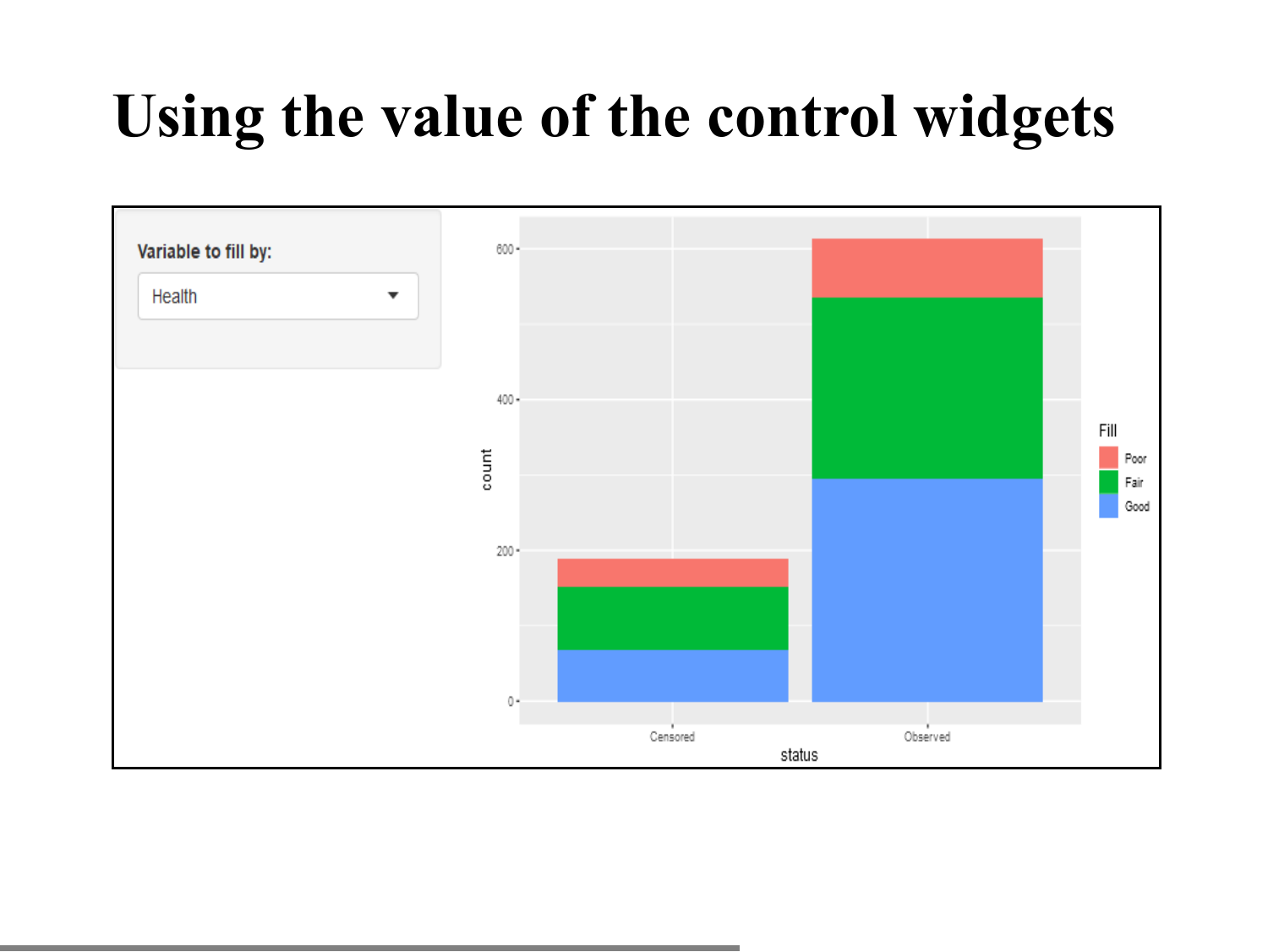### **Using the value of the control widgets**

**renderPlot() function in the server**

```
output$barPlot <- renderPlot({
       ggplot(data = med, aes string(fill = input$fill)) +geom histogram(aes(x = status), stat = "count")
        })
```
**Changes based on value selected by user in UI**

```
When input$fill = health:
```

```
ggplot(data = med, aes string(fill = "health")) +
   geom histogram(aes(x = status), stat = "count")
```
When *input\$fill = treatment*:

```
ggplot(data = med, aes string(fill = "treatment")) +geom histogram(aes(x = status), stat = "count")
```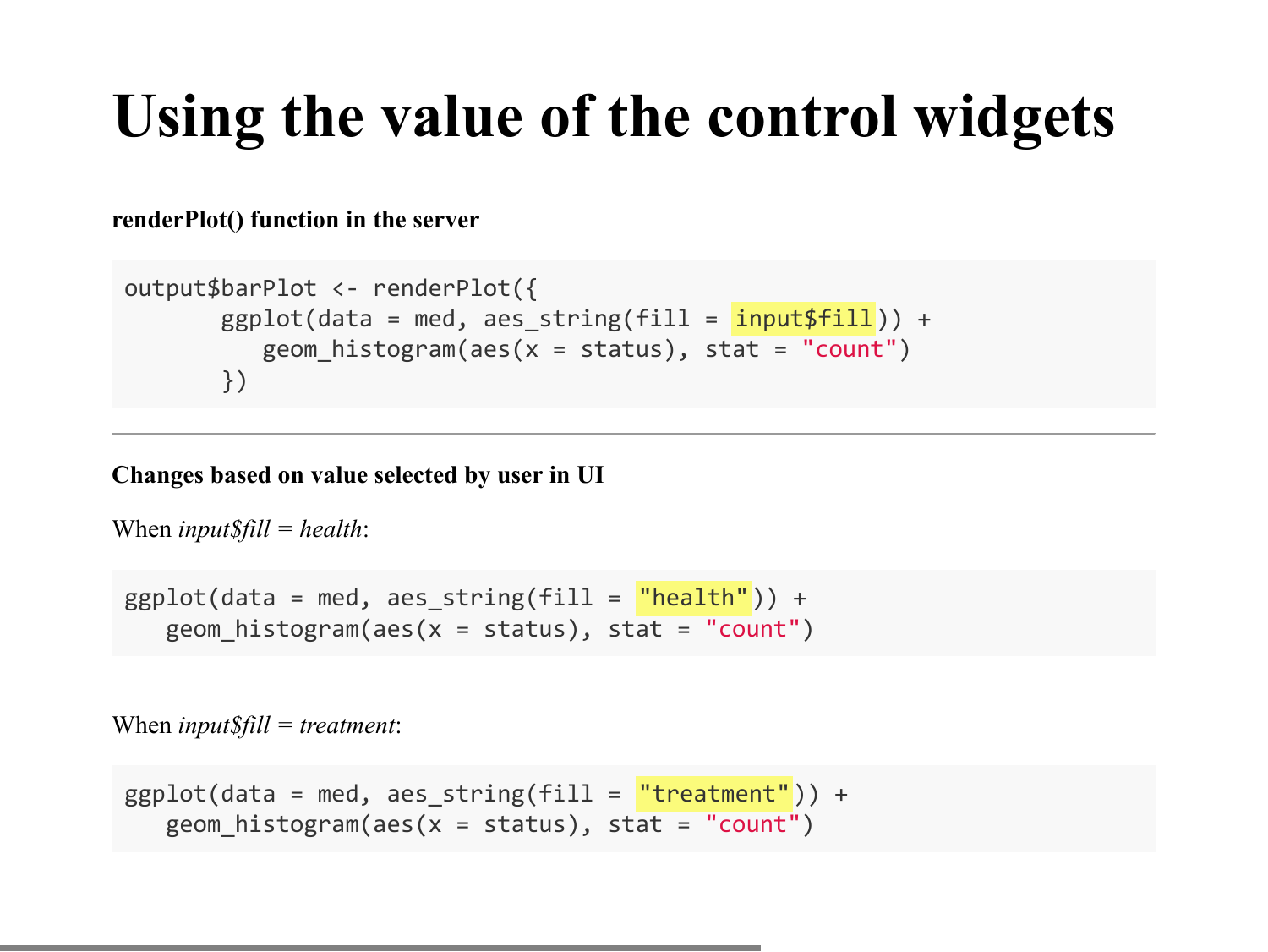### **. . . and switch!**

In the previous example, we used the aes string() function to get around the fact that the value of input\$fill was in quotes

The switch function converts the value of input \$<id> from a selectInput() box into anything you like.

```
server <- function(input, output) {
 output$barPlot <- renderPlot({
     fill <- switch(input$fill,
                       "treatment" = med$treatment,
                       "health" = med$health)
    ggplot(data = med, <u>aes</u>(fill = <u>fill</u>)) +geom histogram(aes(x = status), stat = "count")
  })
}
```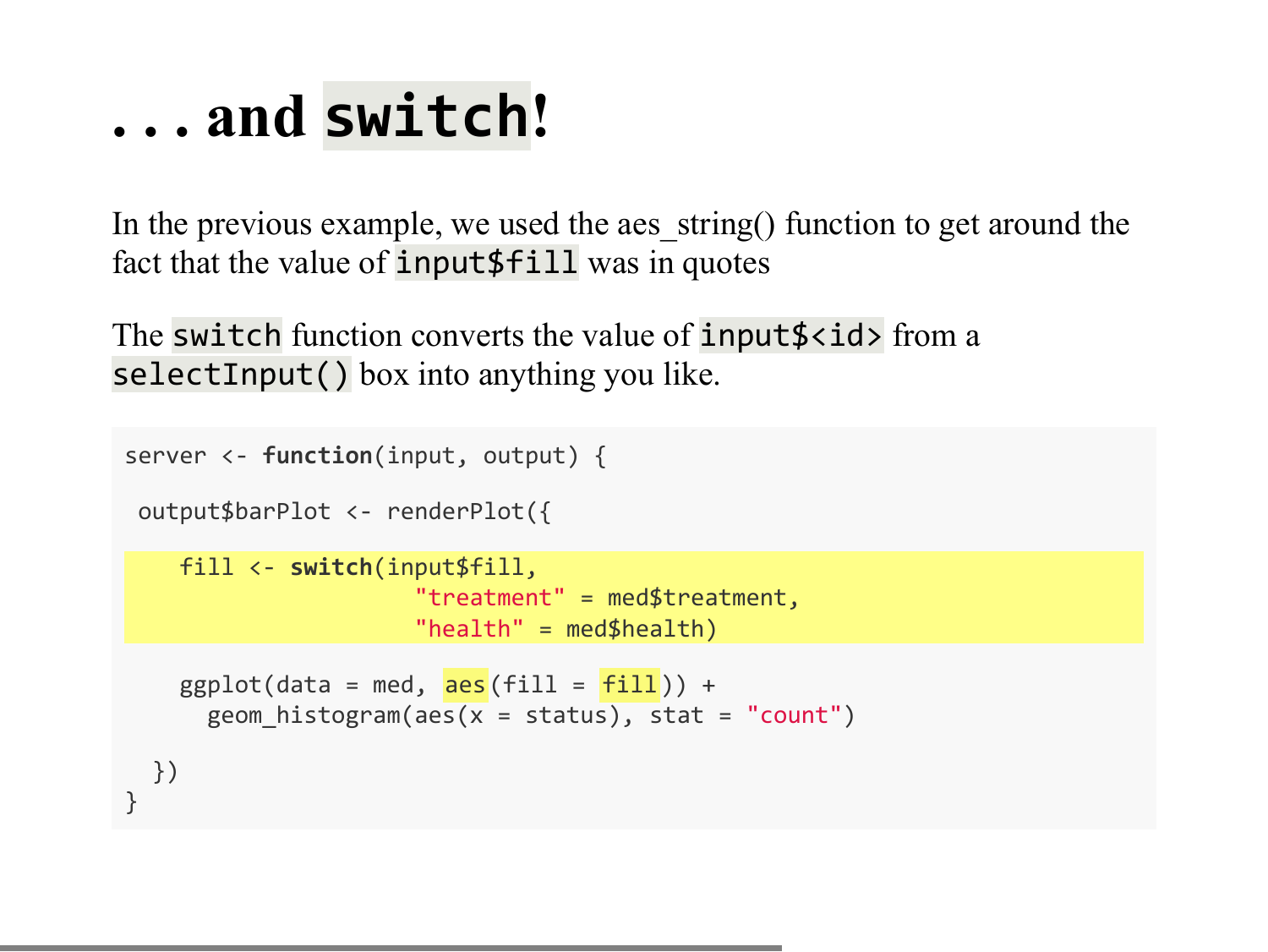### **A comment on brackets**

Note the difference between:

```
renderPlot({})
```

```
renderPlot()
```
Whenever you have a function argument that's more than just a single expression, you need to use curly braces

Good practice to use  $\{\}$  all the time, so that you don't get errors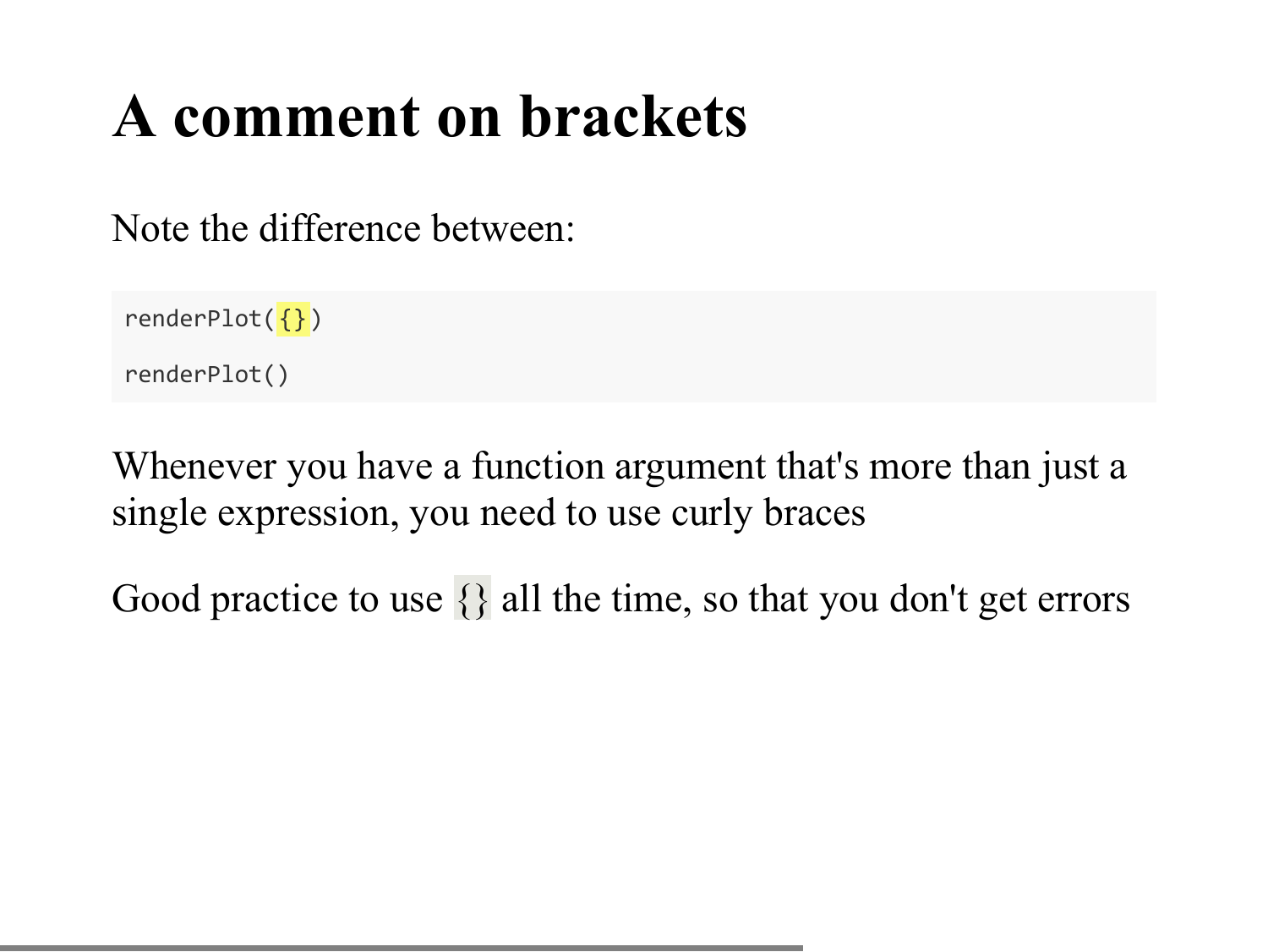### **Your Turn: Create reactive content**

• Open the "prac2 shiny" vignette, and copy the code into an empty R file

vignette("prac2\_shiny", package = "BristolVis")

- Run the app to familarise yourself with it
- Examine the code used to produce the table in the UI/server
	- Why is the table not being displayed in the app?
	- Fix the code in the UI so that the table is displayed in the mainPanel
- Examine the code used to produce the plot in the UI/server
	- Update the code so that the colour is set by the value of input\$pointcolour
	- Update the code so that the title of the plot is defined by the value of the input from the inputTextbox widget
- Re-run the app to ensure that the changes have worked

# 10:00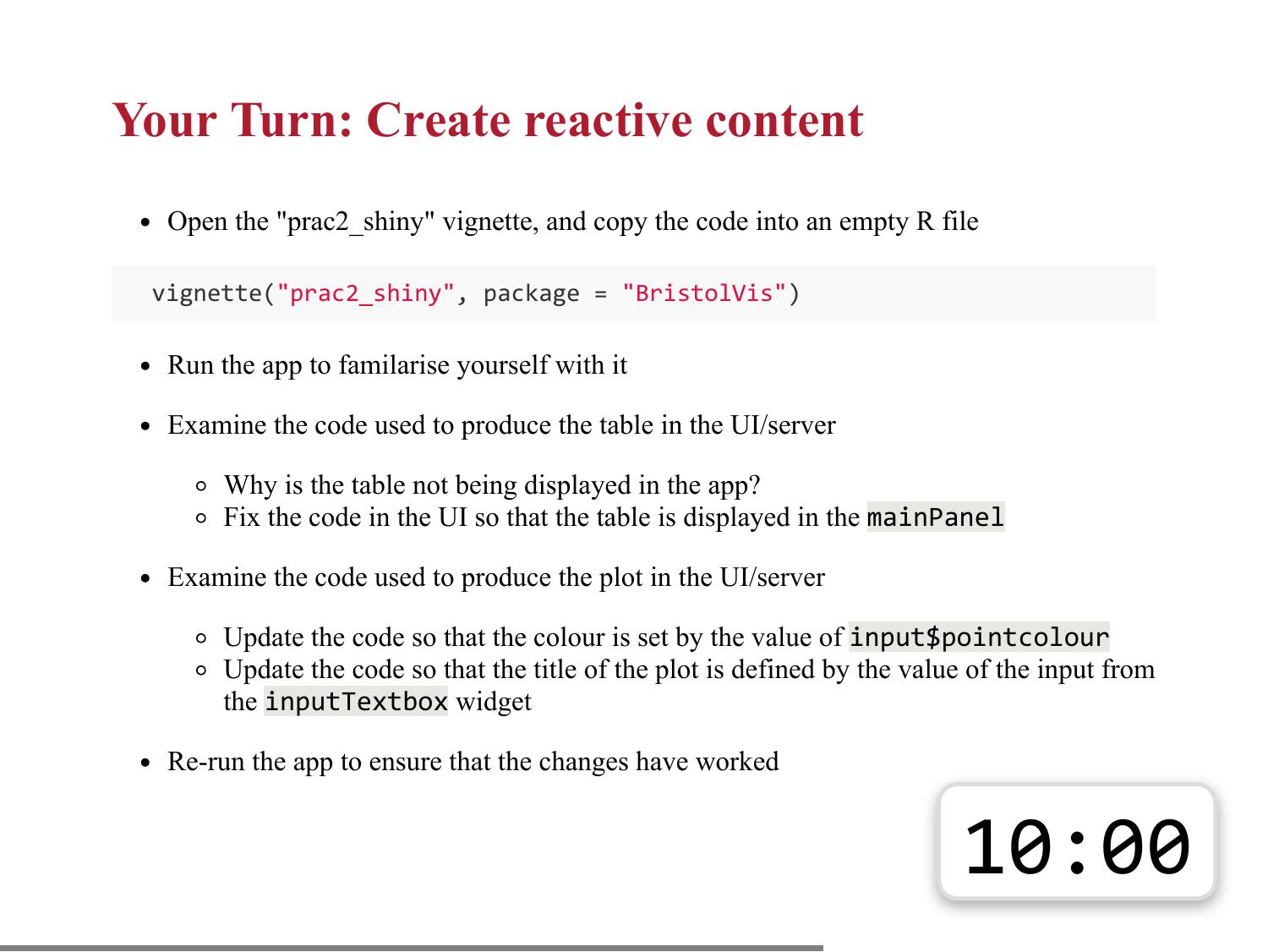# **Getting more from shiny: Execution**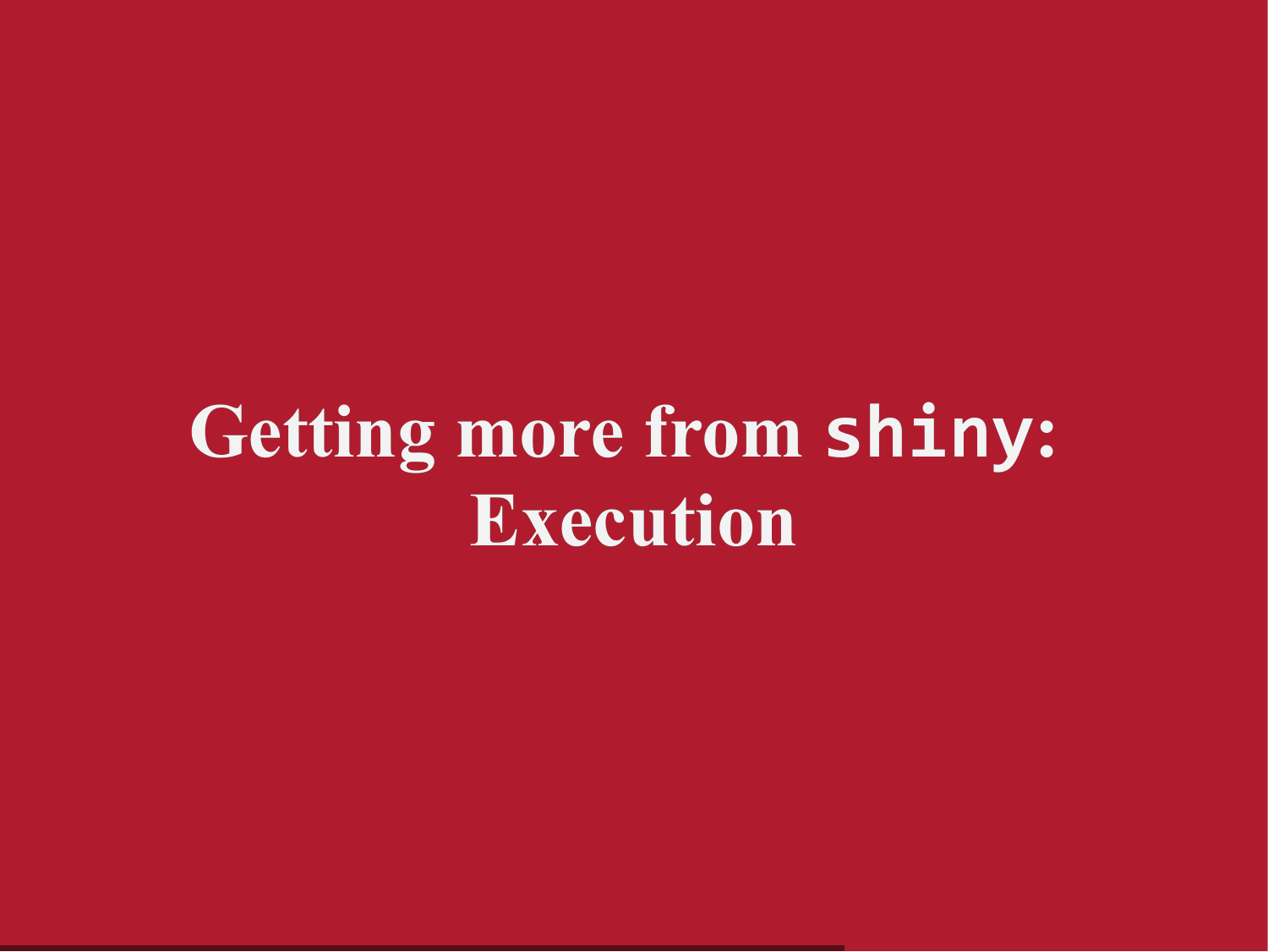### **Where you put your code is important**

In "prac2\_shiny", we loaded the shiny, BristolVis and ggplot2 packages using:

**library**(shiny) **library**(ggplot2) **library**(BristolVis)

Due to the way your app is executed, it is important that this is put outside both the user interface container and the server

If you are source()-ing additional .R files, these commands should also go here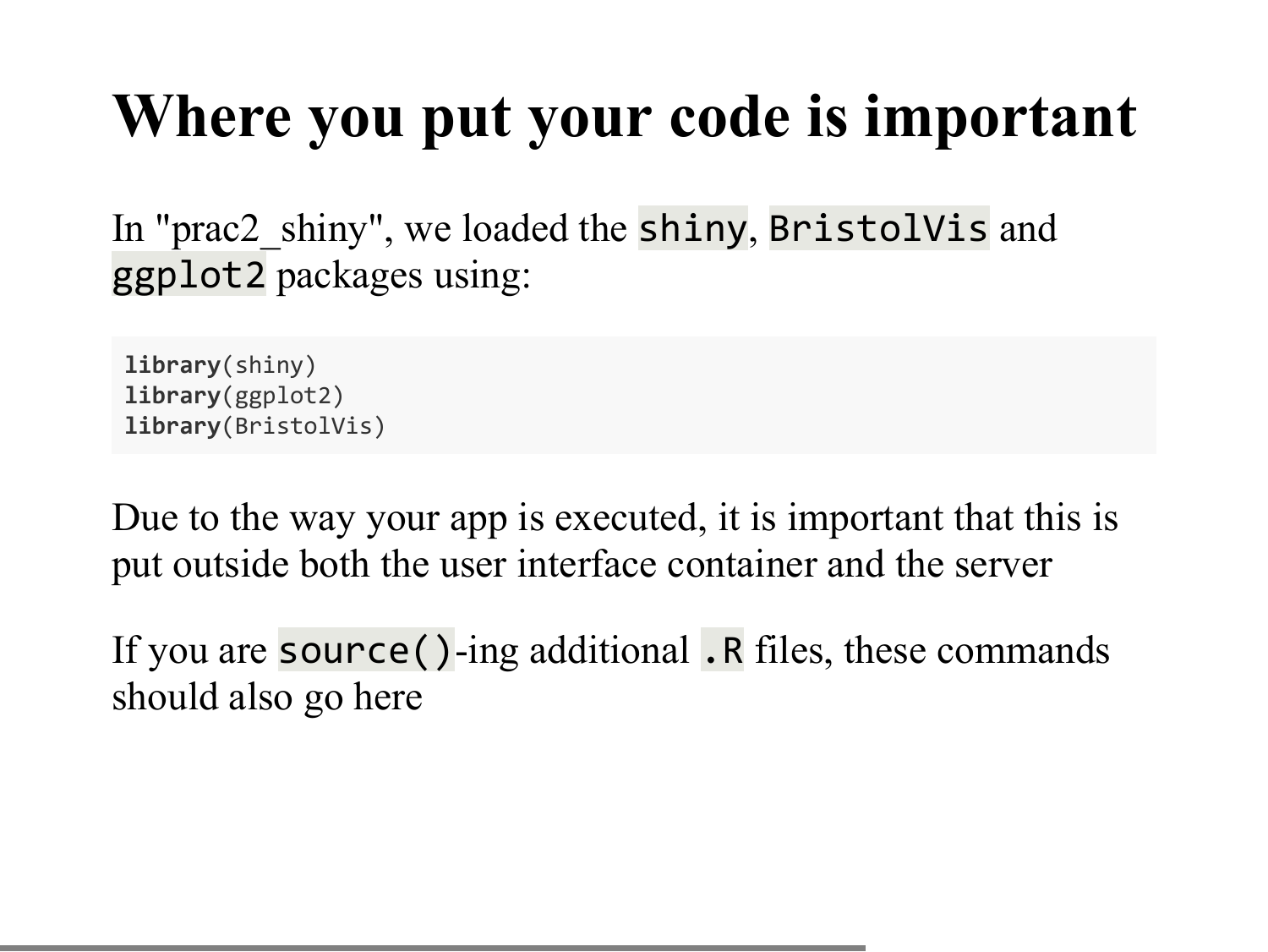# **When is your code run?**

Only ever once, when the app is launched

```
library(shiny)
library(BristolVis)
library(ggplot2)
ui <- fluidPage(
      selectInput(inputId = "fill",
                           label = "Variable to fill by:",
                           choices = c("health","treatment")),
       plotOutput("barPlot")
\sum_{i=1}^{n}server <- function(input, output) {
    output$barPlot <- renderPlot({
      ggplot(data = med, aes_string(fill = input$fill)) +geom histogram(aes(x = status), stat = "count")
       })
}
shinyApp(ui = ui, server = server)
```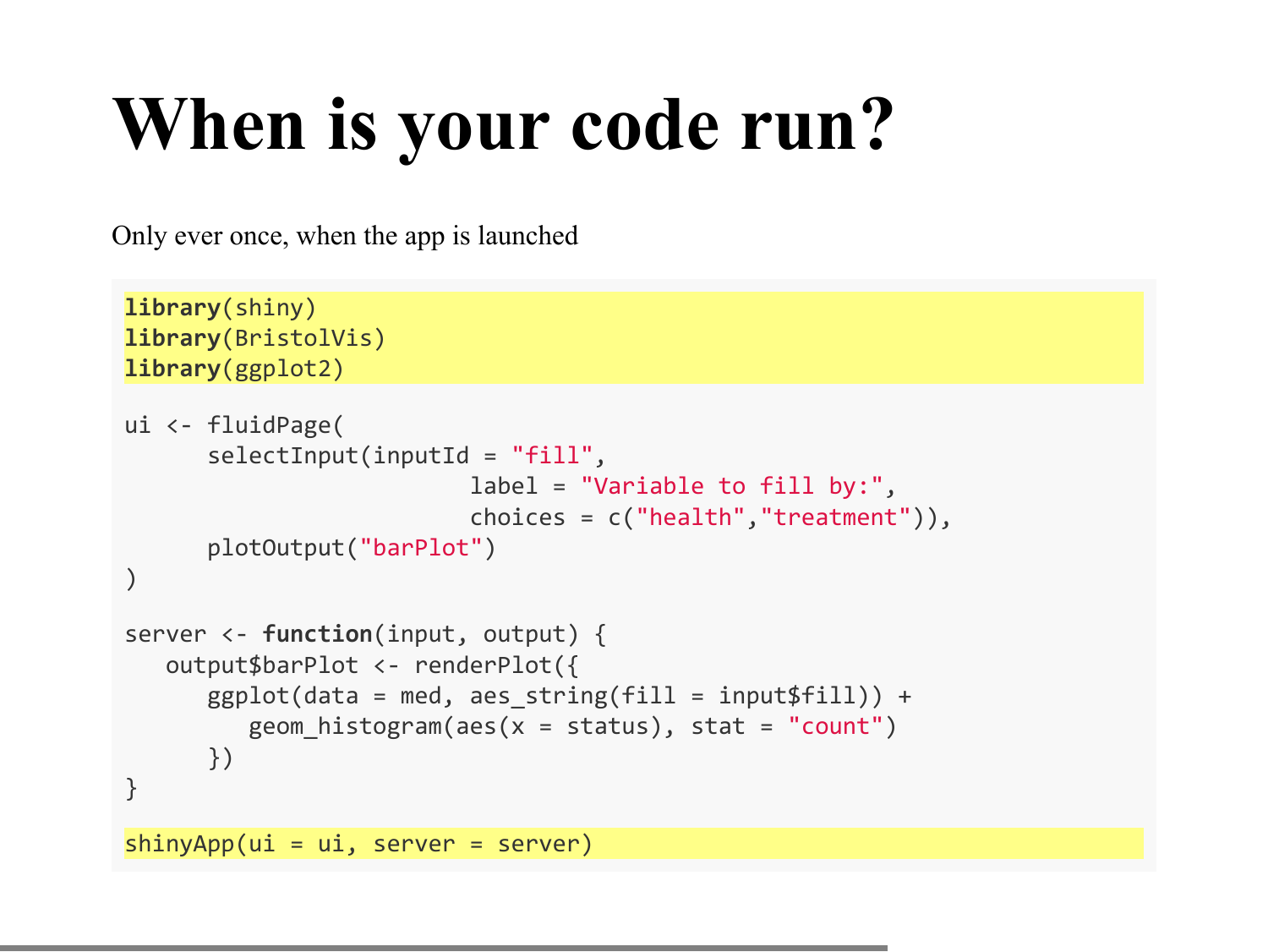# **When is your code run?**

Once each time a new user visits

```
library(shiny)
library(BristolVis)
library(ggplot2)
ui <- fluidPage(
      selectInput(inputId = "fill",
                           label = "Variable to fill by:",
                           choices = c("health","treatment")),
       plotOutput("barPlot")
\sum_{i=1}^{n}server <- function(input, output) {
    output$barPlot <- renderPlot({
      ggplot(data = med, aes_string(fill = input$fill)) +geom\_histogram(aes(x = status), stat = "count") })
}
```

```
shinyApp(ui = ui, server = server)
```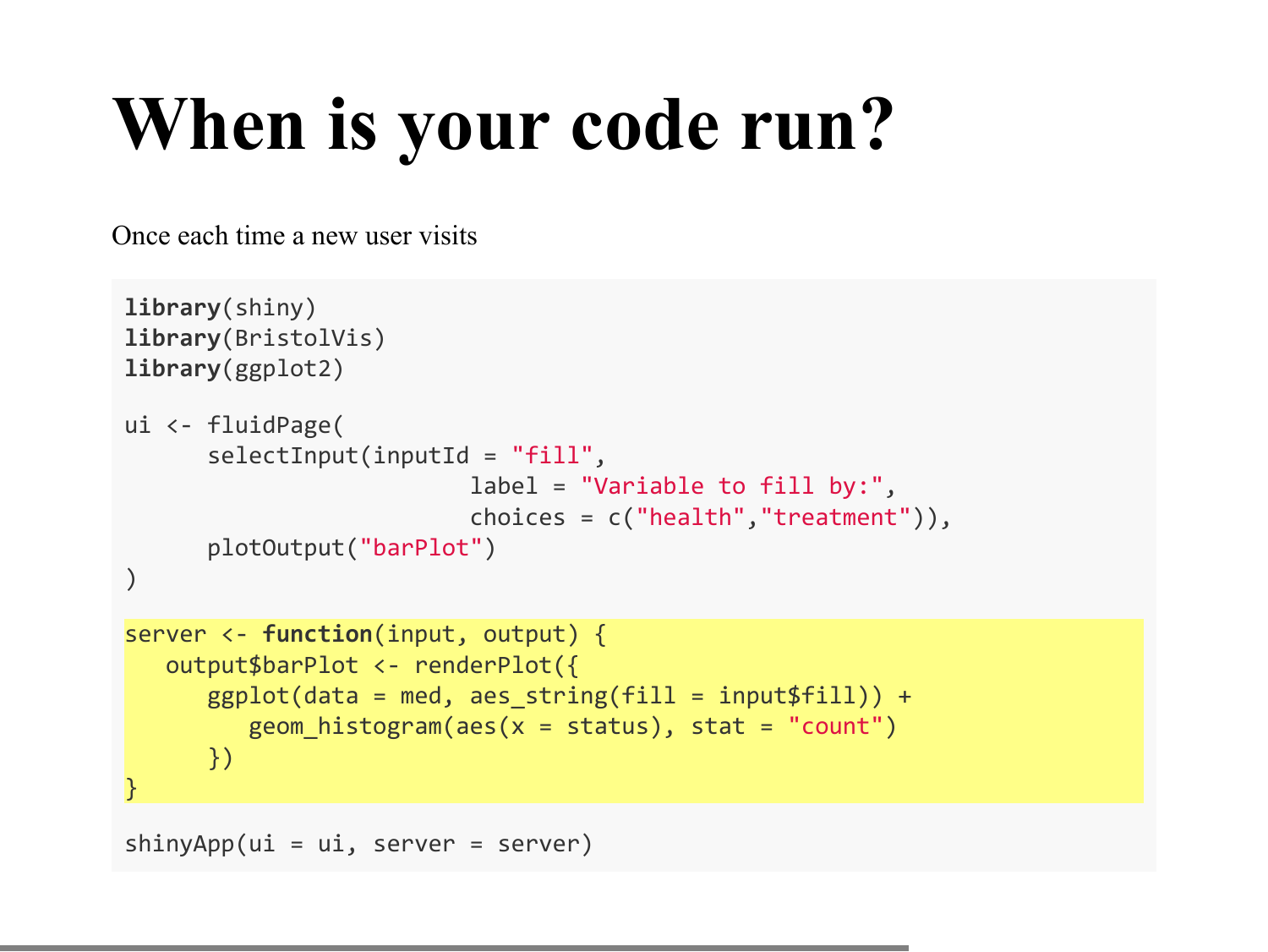# **When is your code run?**

Each time the value of input\$fill changes

```
library(shiny)
library(BristolVis)
library(ggplot2)
ui <- fluidPage(
      selectInput(inputId = "fill",
                           label = "Variable to fill by:",
                           choices = c("health","treatment")),
       plotOutput("barPlot")
\sum_{i=1}^{n}server <- function(input, output) {
    output$barPlot <- renderPlot({
      ggplot(data = med, aes_string(fill = input$fill)) +geom\_histogram(aes(x = status), stat = "count") })
}
shinyApp(ui = ui, server = server)
```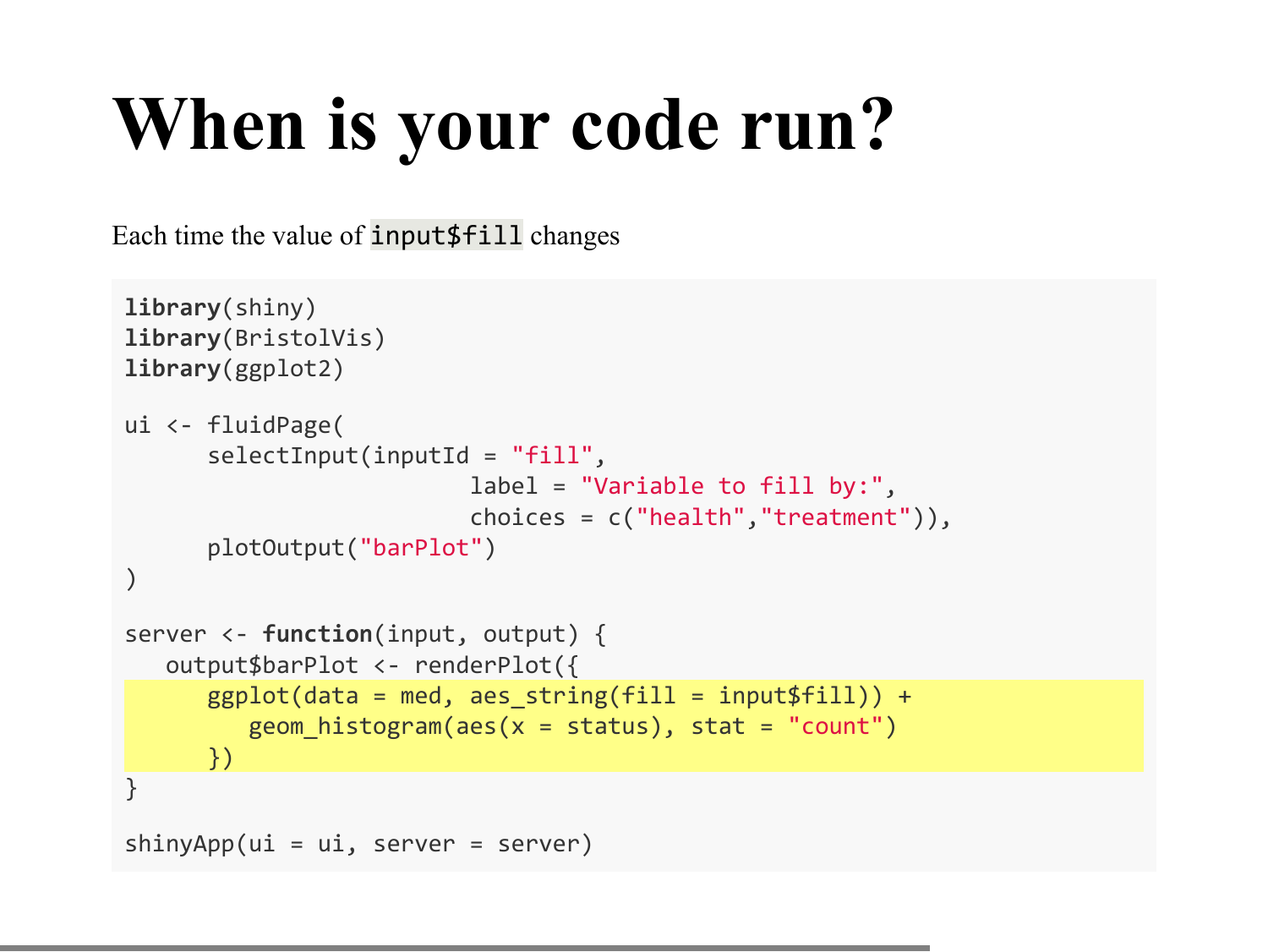# **Getting more from shiny: Page layout**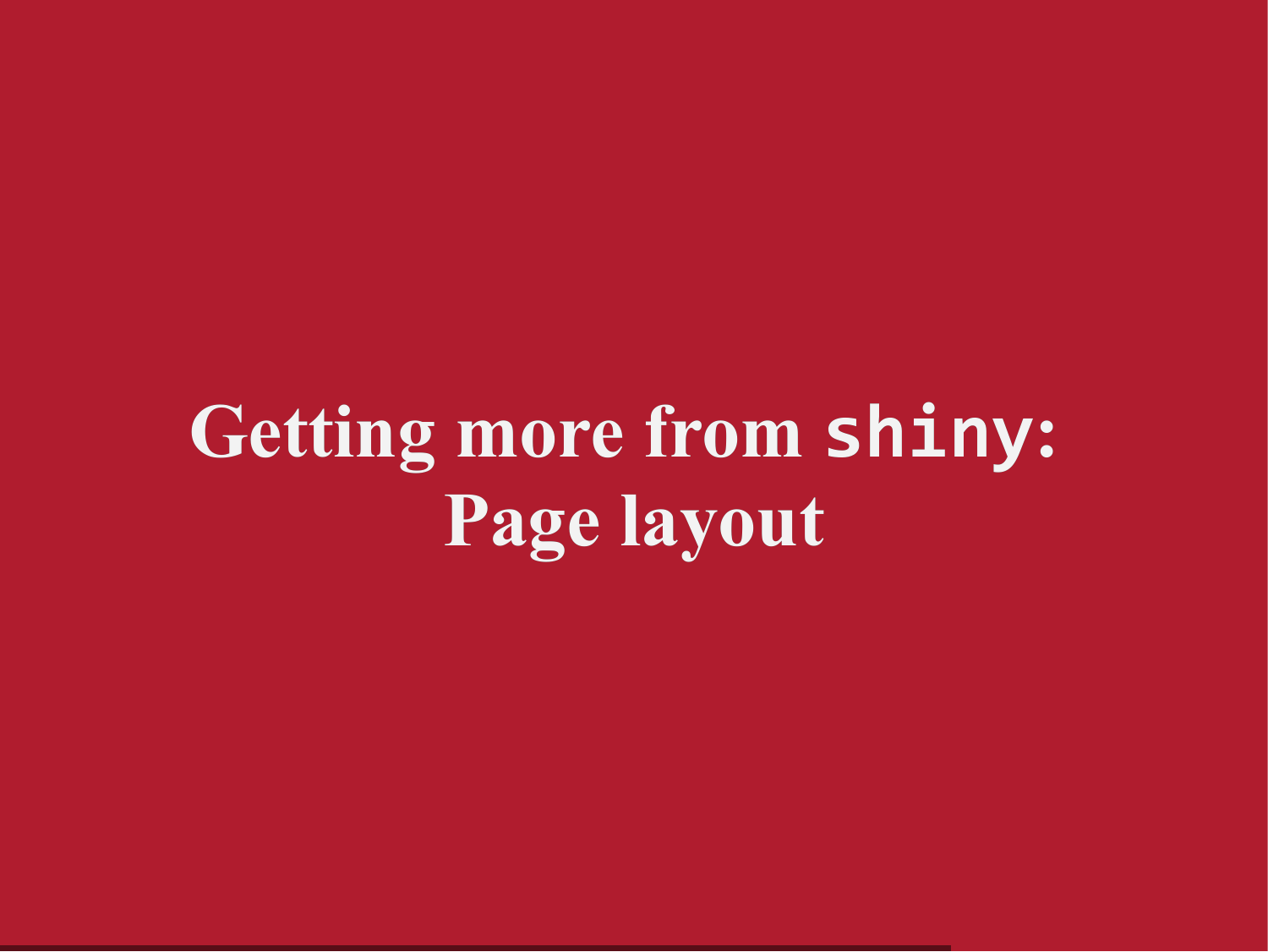## **Alternatives to sidebarLayout()**

### **fluidRow()**

```
ui <- fluidPage(
 fluidRow(column(width= 4),
           column(width= 2), offset= 3),
 fluidRow(column(width= 12))
  )
```
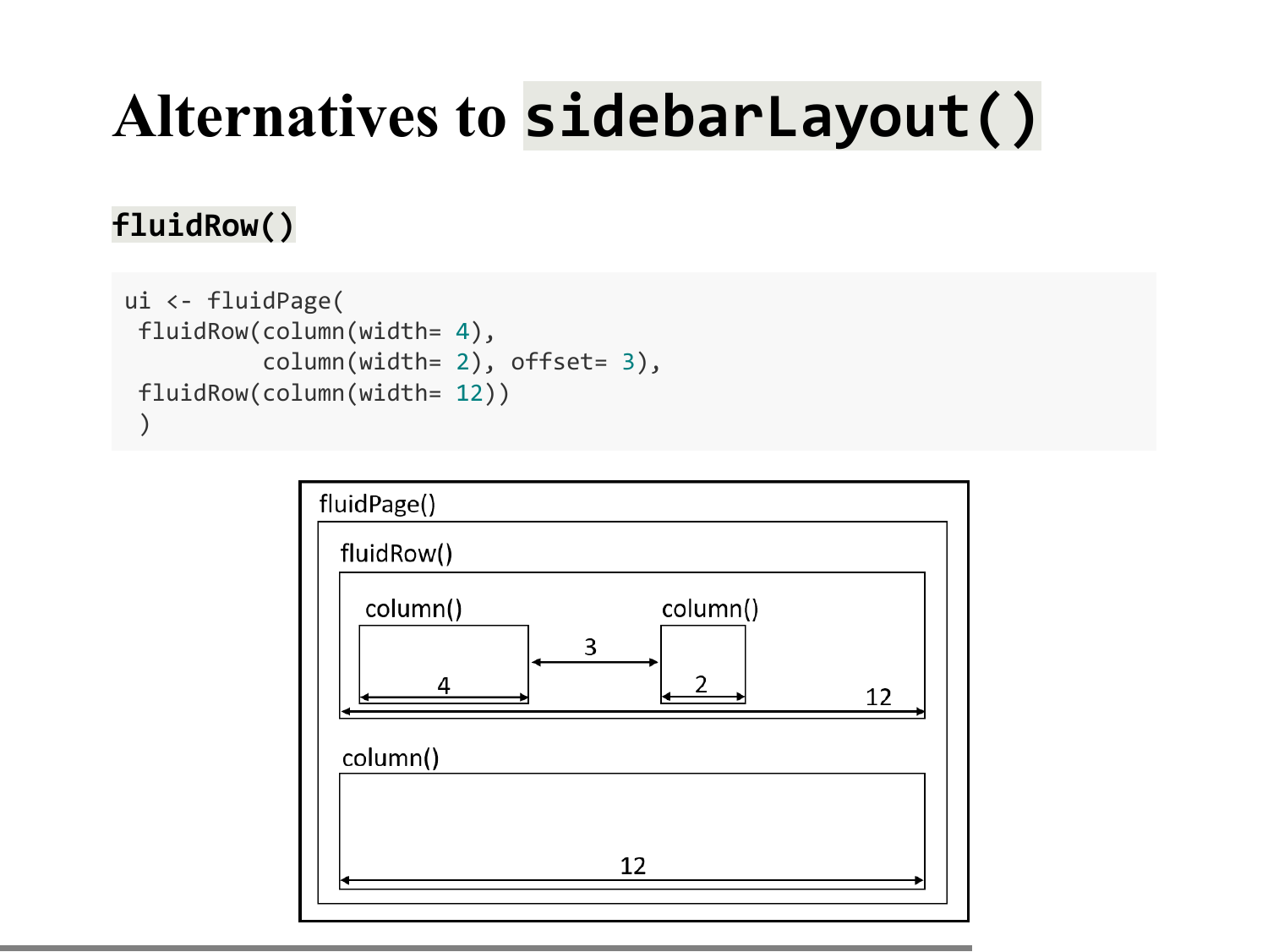### **Alternatives to sidebarLayout()**

### **splitLayout()**

```
ui <- fluidPage(
  splitLayout( 
     # object 1,
     # object 2
 )
)
```

| fluidPage()   |            |  |  |  |  |
|---------------|------------|--|--|--|--|
| splitLayout() |            |  |  |  |  |
| # object 1    | # object 2 |  |  |  |  |
|               |            |  |  |  |  |
|               |            |  |  |  |  |
|               |            |  |  |  |  |
|               |            |  |  |  |  |
|               |            |  |  |  |  |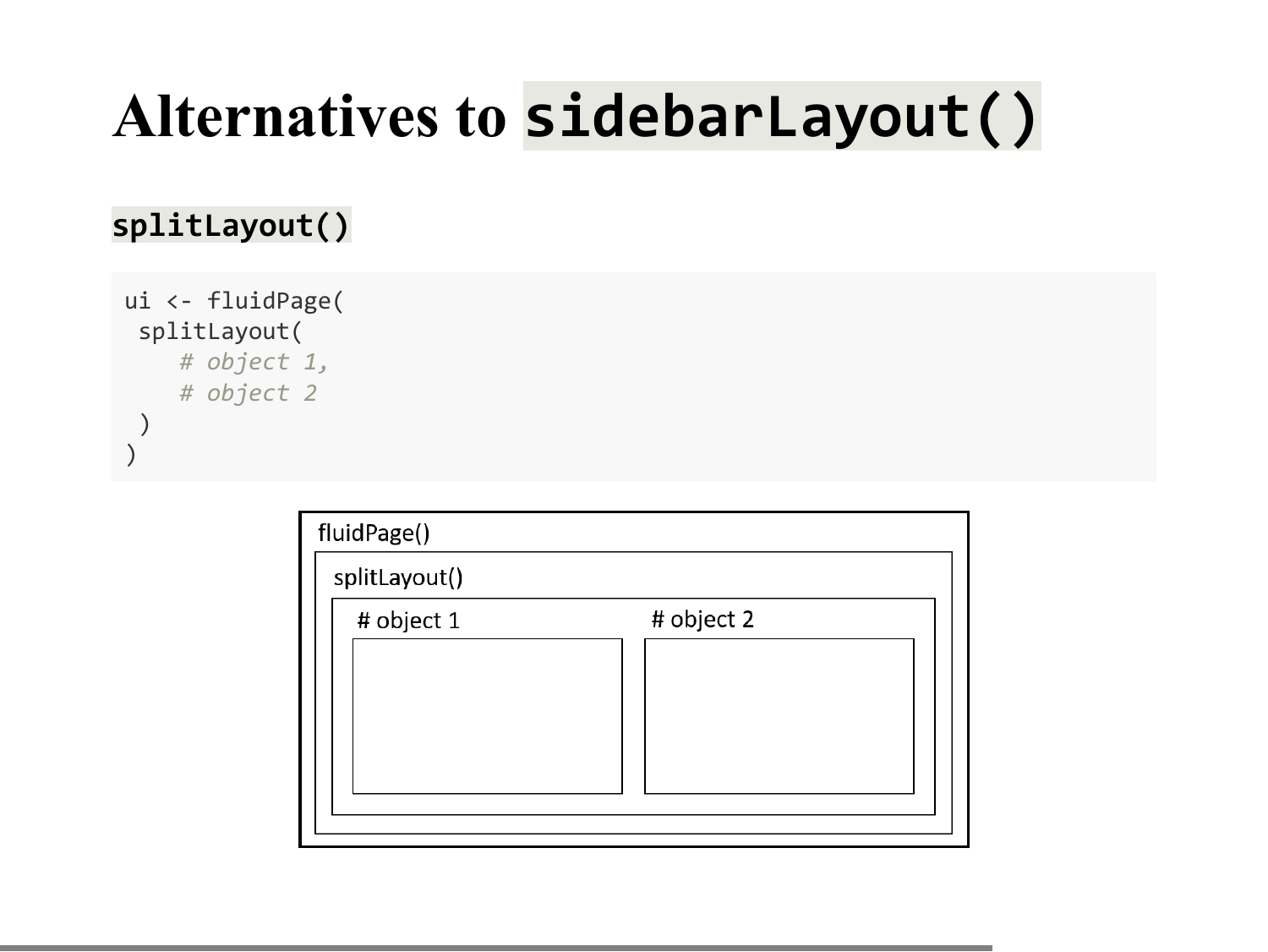**Getting more from shiny: Making shiny sparkle**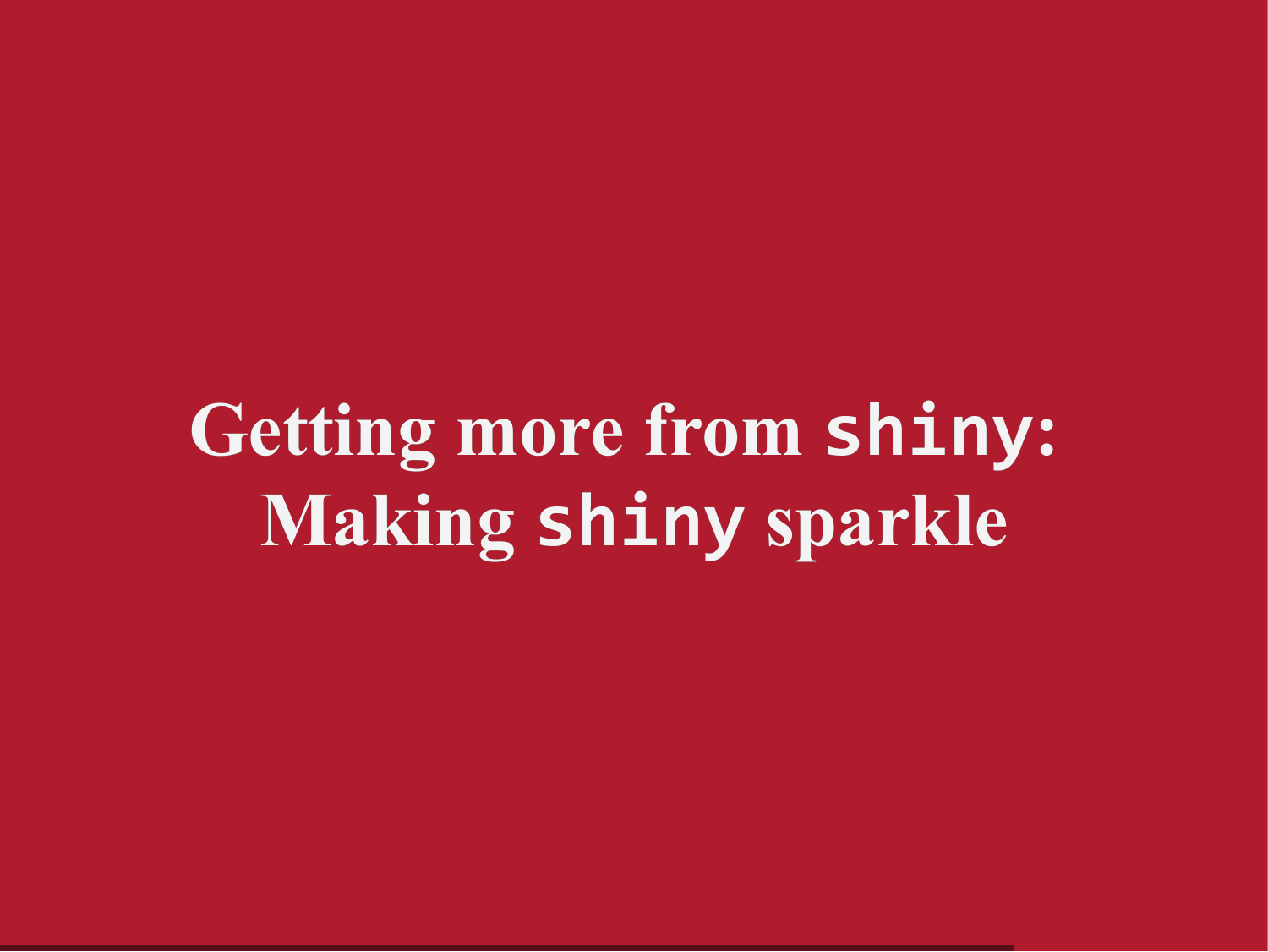## **A shiny UI is a HTML document**

Can use HTML *tags* to add static elements (such as text) to your app.

For example, in the user interface:

```
ui <- fluidPage(
  h2("Please complete the options below."),
   p("This information will be used to update the graph"),
  selectInput(intId = "fill", label = "Variable to fill by:",
               choices = c("health","treatment"))
)
```
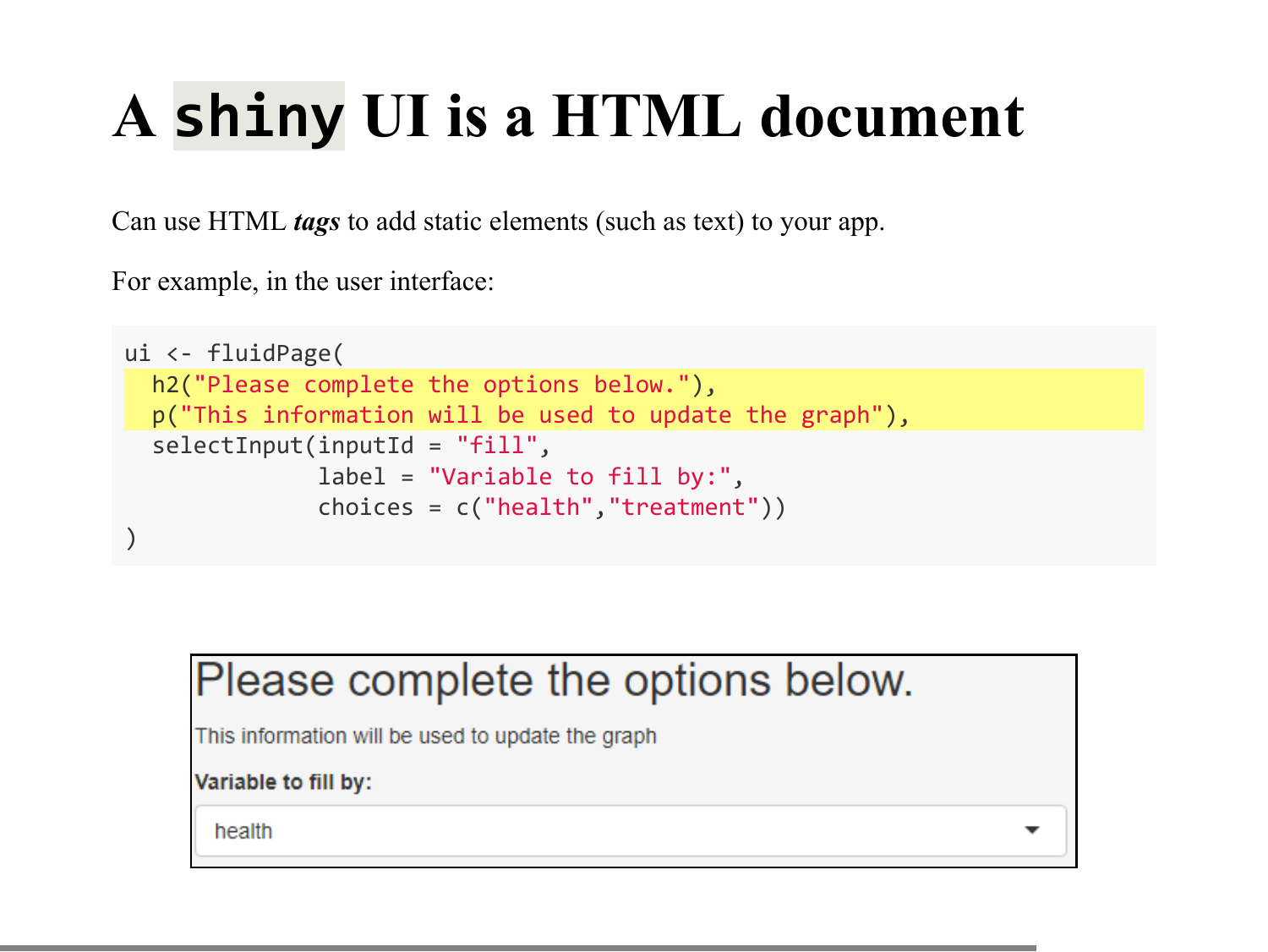## **Adding HTML** *tags*

The most common tags have wrapper functions to make them easier to use:

```
ui <- fluidPage( 
 h1("Header 1"), # header (can be h1-h6)
 hr(), # horizontal rule
 br(), # line break
 p("Text"), # paragraph text
 p(strong("bold")), # bold
 p(em("italic")), # italics 
 p(code("code")), # code highlighting 
 a(href="", "link"), # Hyperlink 
 HTML("<p>Raw html</p>") # Raw html 
\sum_{i=1}^{n}
```
Some tags, e.g.  $em()$  and strong() must be nested within a paragraph tag,  $p()$ 

Similar to the control widgets, all tags are followed by a comma, except for the last element in the user interface container

A full list of tags is available on the shiny Rstudio [cheatsheet](https://shiny.rstudio.com/images/shiny-cheatsheet.pdf)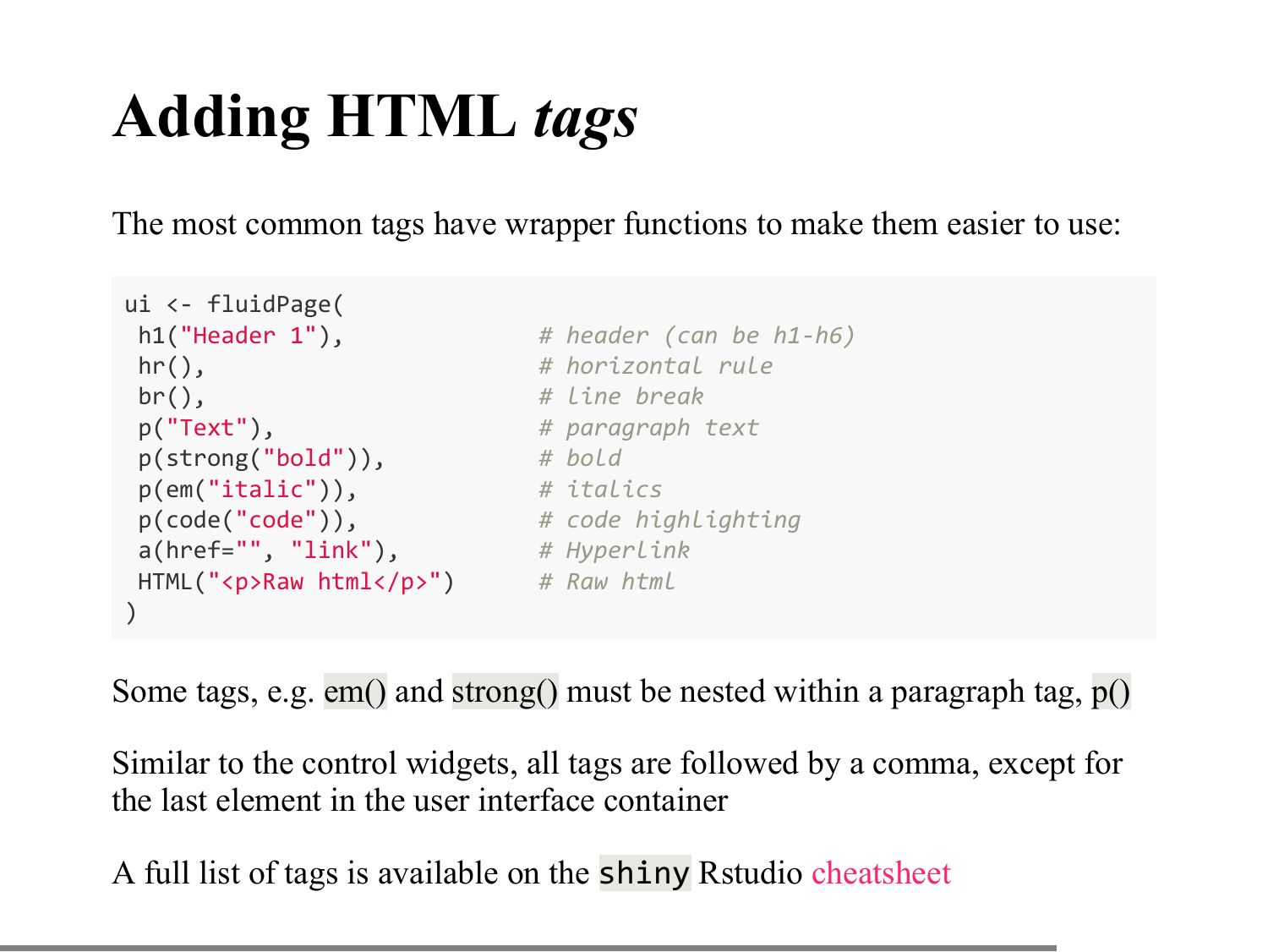**Getting more from shiny: Reactive programming**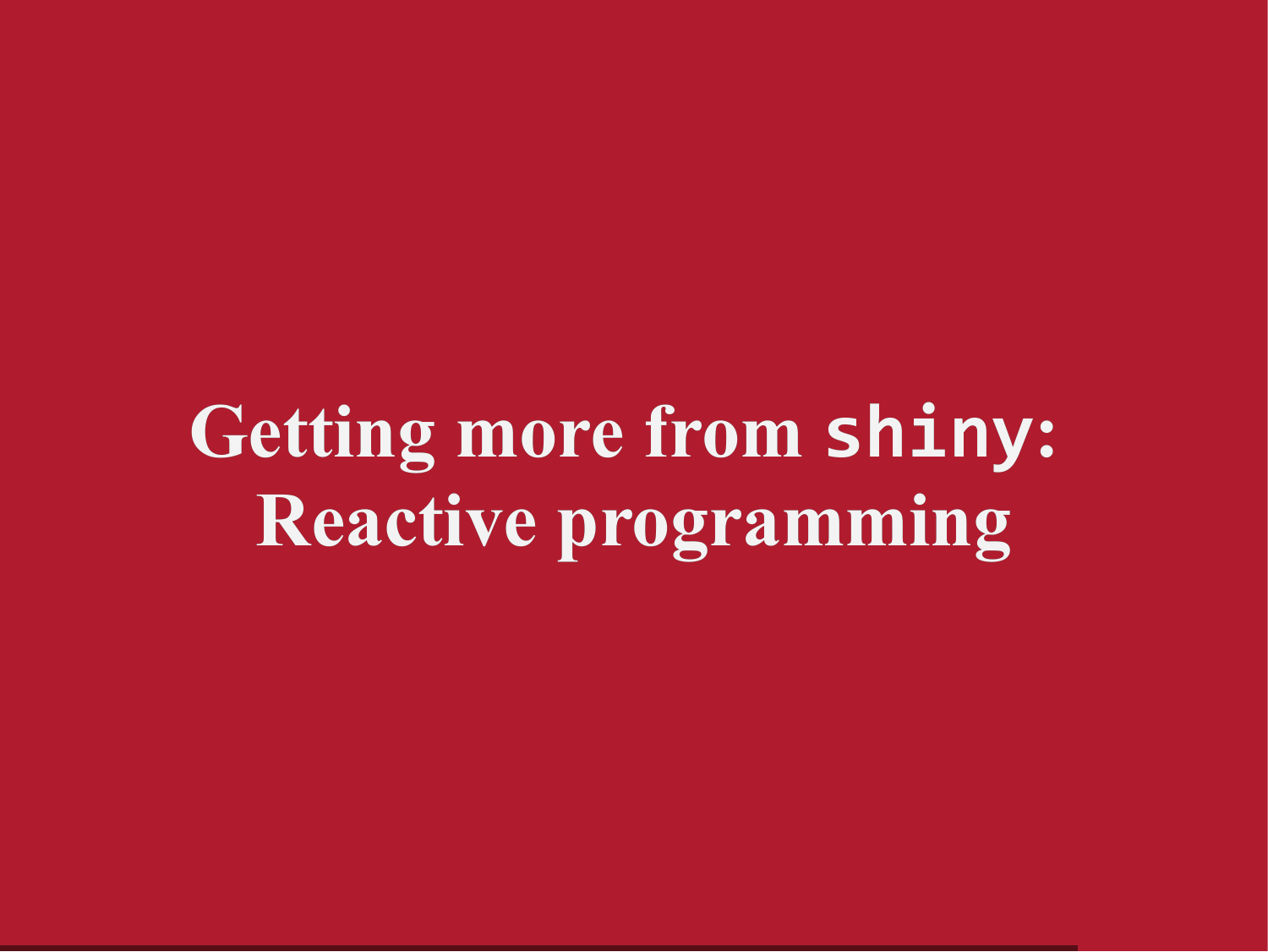### **Shiny is reactive . . .**

As discussed, output\$barplot below depends on the value of **both** input\$slider and input\$fill:

```
server <- function(input, output) {
 output$barPlot <- renderPlot({
      data \langle- head(med, n = input$slider)
      ggplot(data = data, aes string(fill = input$fill)) +geom histogram(aes(x = status), stat = "count")
   })
}
```
When either input\$slider and input\$fill changes, all the code contain within the renderPlot() function will run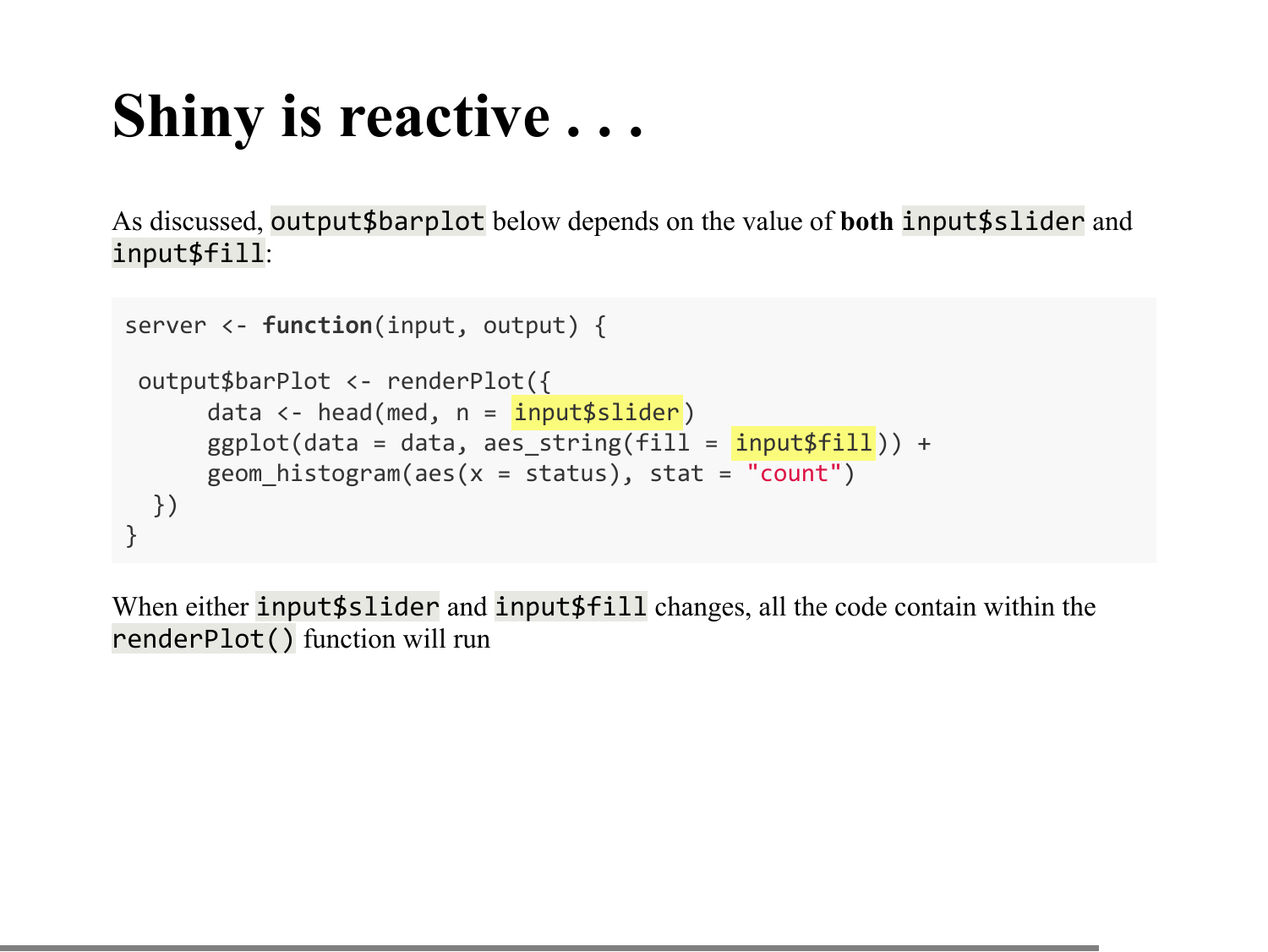### **. . . but in a lazy way**

02:00

Compare what happens when we change input\$fill in the following:

```
server <- function(input, output) {
 output$barPlot <- renderPlot({
      data < - head(med, n = input $slider)
      ggplot(data = data, aes string(fill = input$fill)) +
      geom histogram(aes(x = status), stat = "count")
  })}
```
versus:

```
server <- function(input, output) {
  data < - reactive({
        head(med, n = input$slicer) })
 output$barPlot <- renderPlot({
   ggplot(data = data(), aes string(fill = input$fill)) +
      geom_histogram(aes(x =status), stat = "count")
  })}
```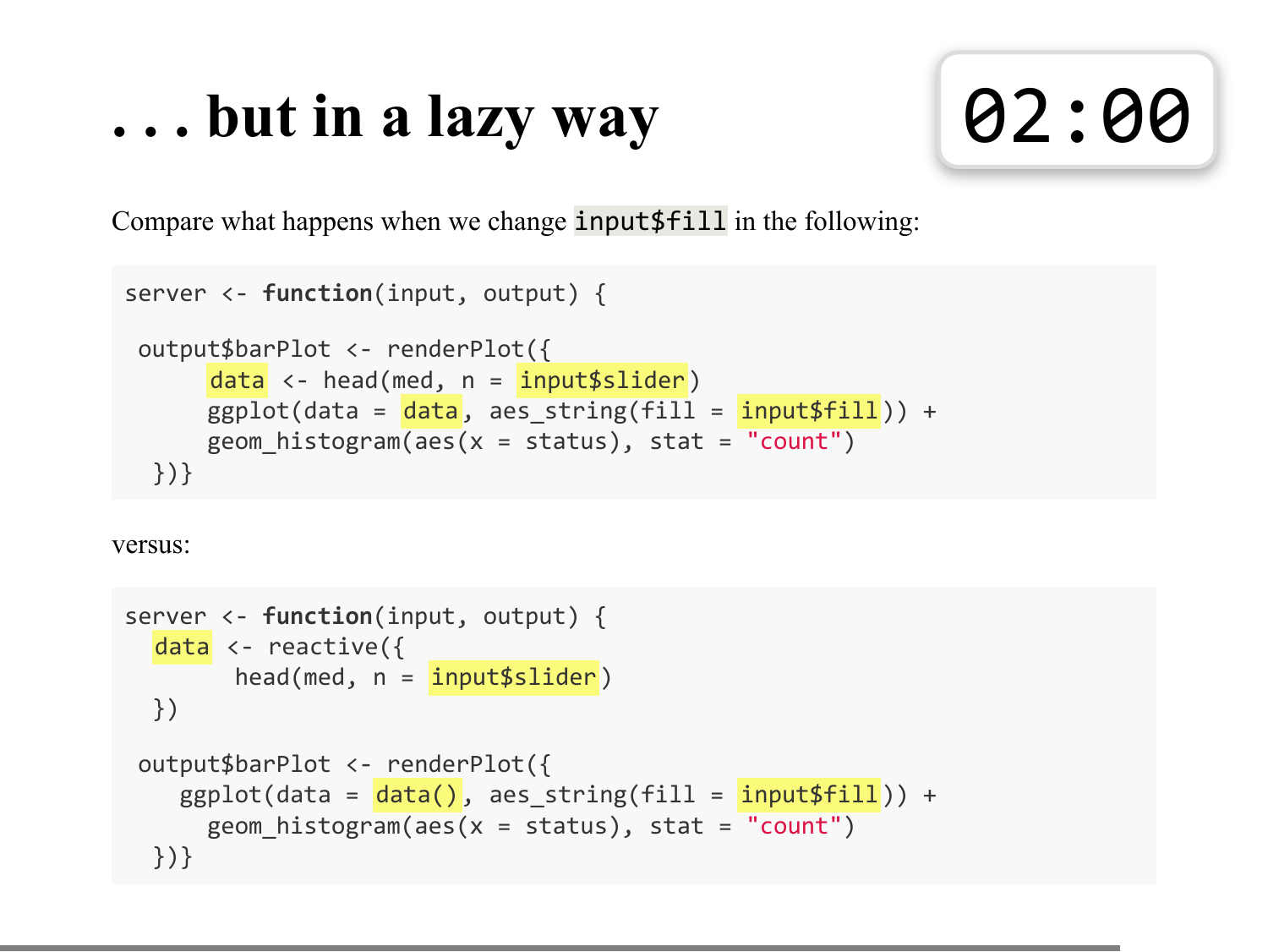## **The reactive({ }) function**

The difference: changing the value of **input** \$fill in the second example does not require the data to be re-calculated:

• renderPlot calls data()

data  $\langle -$  reactive({ head(med, n = input\$slider) })

- data() will check that the value of **input** \$slider has not changed
- data() will return its saved data *without* re-subsetting the *med* dataset
- renderPlot will re-draw the histogram with the correct fill.

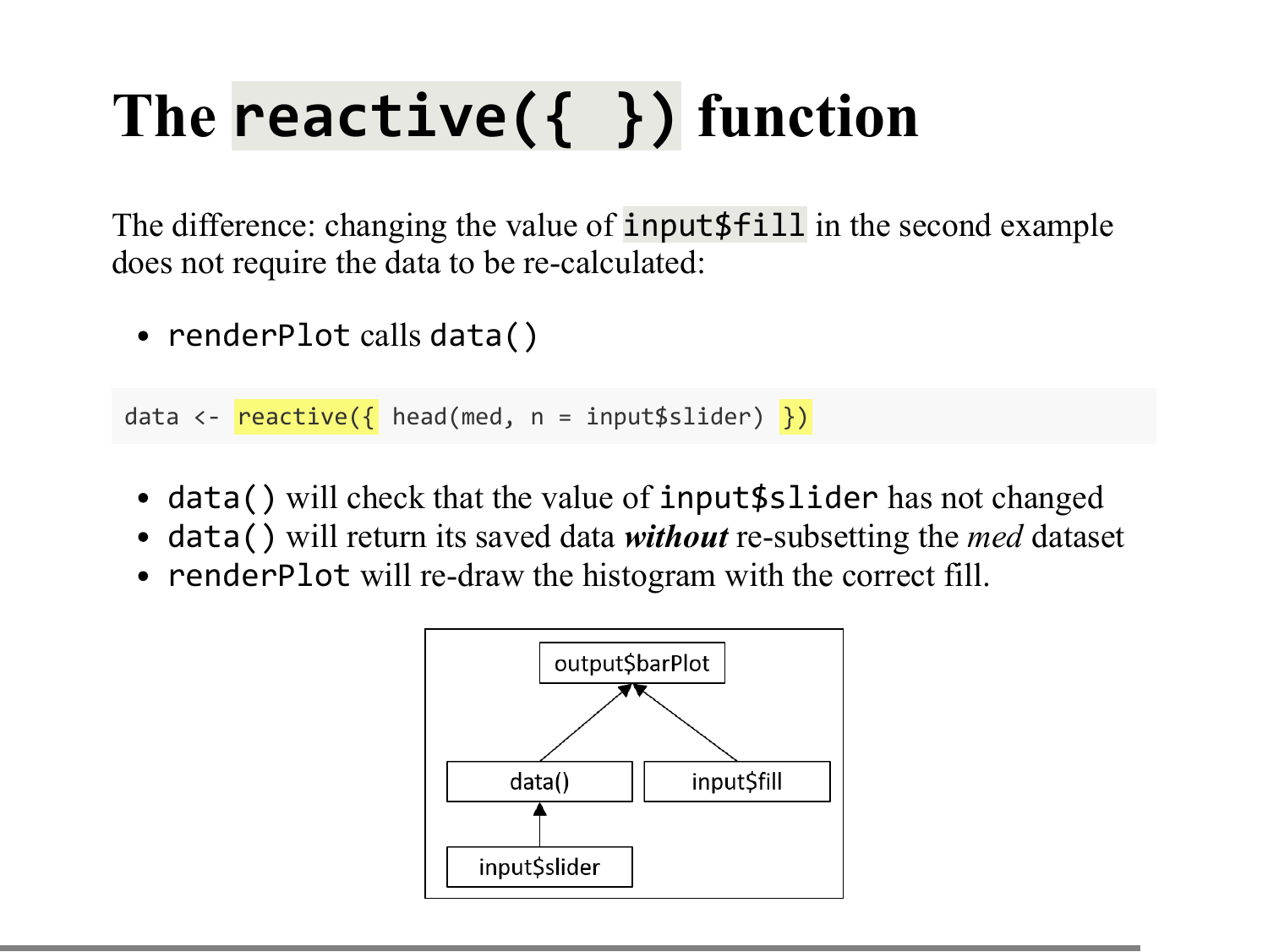### **Your Turn: Reactive expressions & HTML tags**

• Open the "prac3 shiny" vignette, and copy the code into an empty R file

vignette("prac3\_shiny", package = "BristolVis")

- Run the app to see what it does
- Add some text to the end of the sidebar to describe the dataset used
- Add some text to the mainPanel() e.g. between the plot and the table
- Create a reactive expression so that the data does not have to be imported everytime the title is changed
- Re-run your app to ensure that it works as expected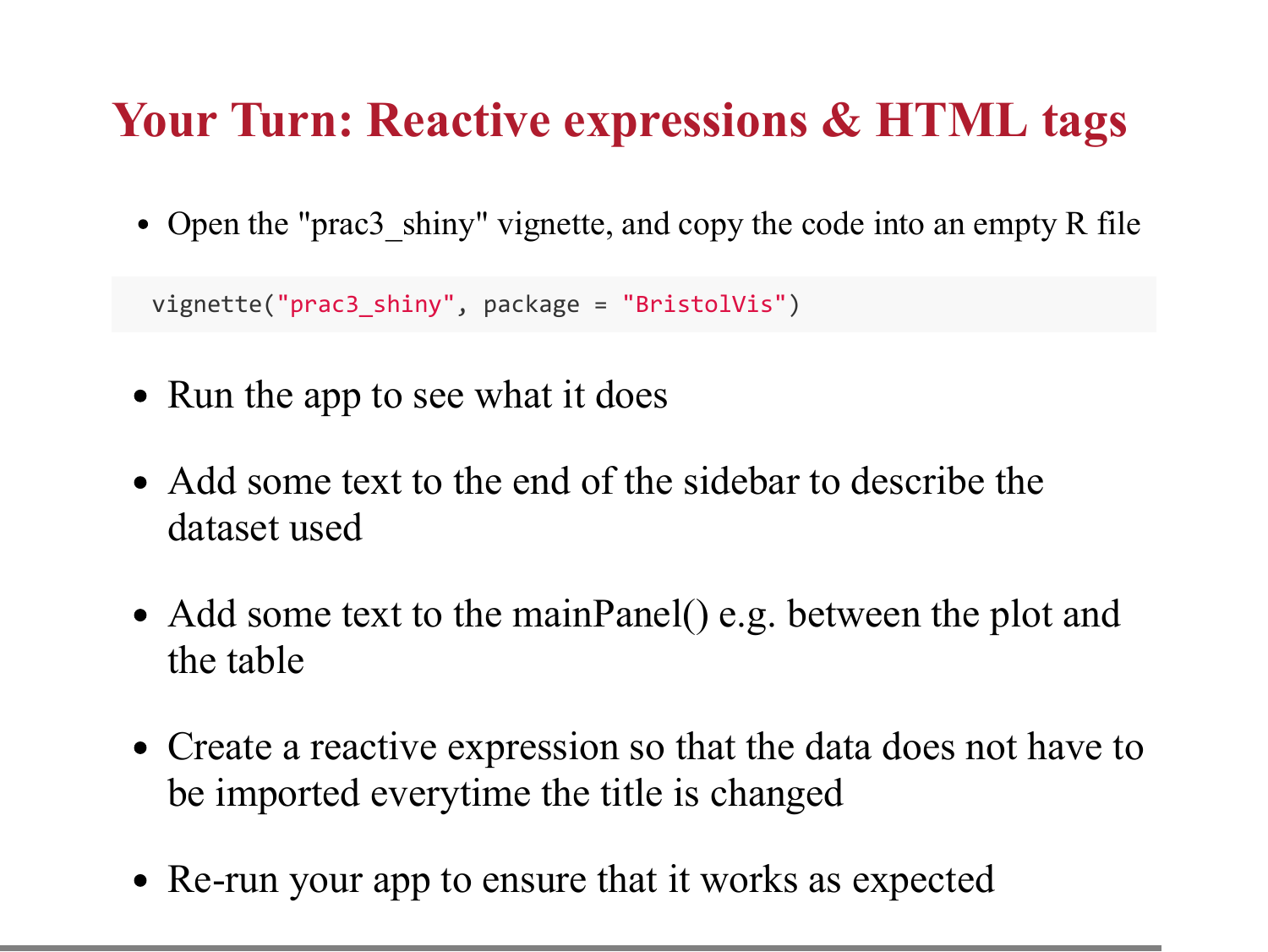### **Your Turn: Build an app from scratch**

Open a new Shiny app (File -> New File -> Shiny Web App. . .)

Develop an app to create reactive graph

- Use one of the layouts we discussed as part of this workshop
- Load shiny, BristolVis and ggplot2 packages
- Use one of the other datsets included with the BristolVis package
- Add some text to the app to describe the dataset used
- Add at least one widget to the **sidebarPanel** (but feel free to add as many as you like!)
- Add a plot to the mainPanel that makes use of the input from your widget

Run the app to ensure that it works as expected, and compare your finished app/code with a neighbour

# 30:00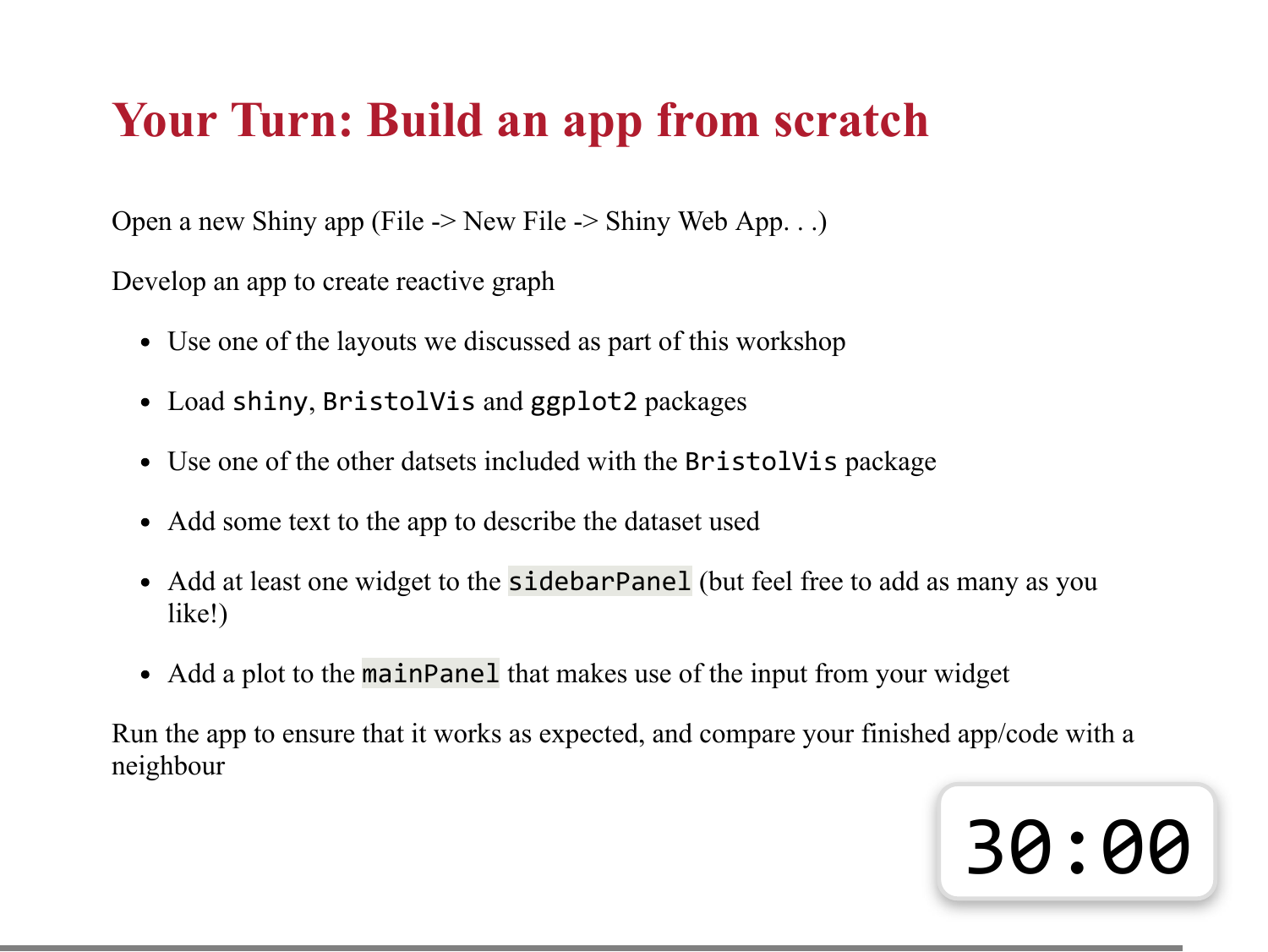**Getting more from shiny: Sharing/publishing your app**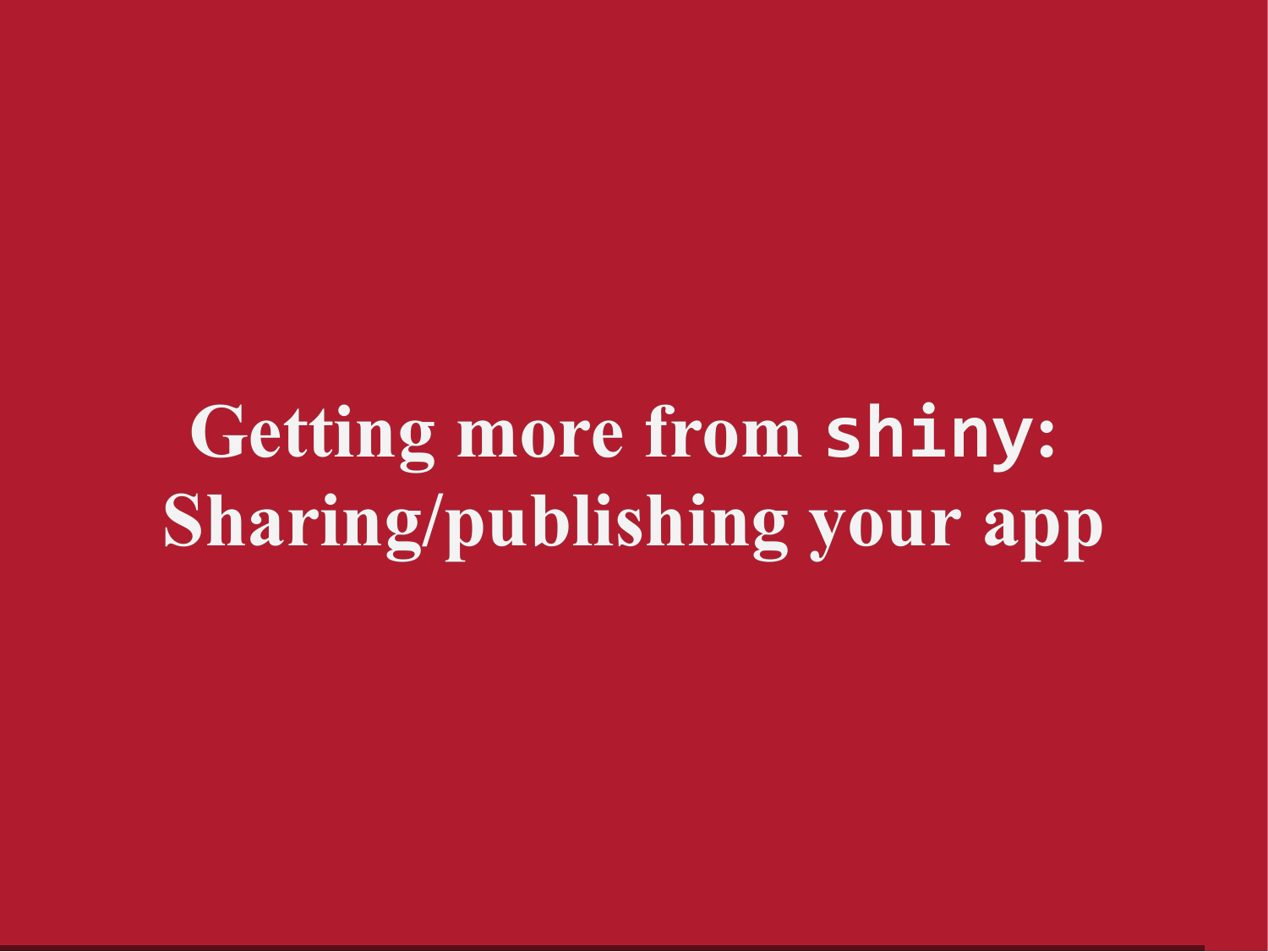### **Your Turn: Publish your app**

- Ensure that your app. R file is contained within its own folder
- Deploy your app online
	- $\circ$  Go to shinyapps.io
	- Follow the instructions there to publish your app
	- $\circ$  Send the link to your new app, plus a brief description of what it does, to us here:

10:00

[forms.gle/vR1MfqsfWNU4GBGj7](https://forms.gle/vR1MfqsfWNU4GBGj7)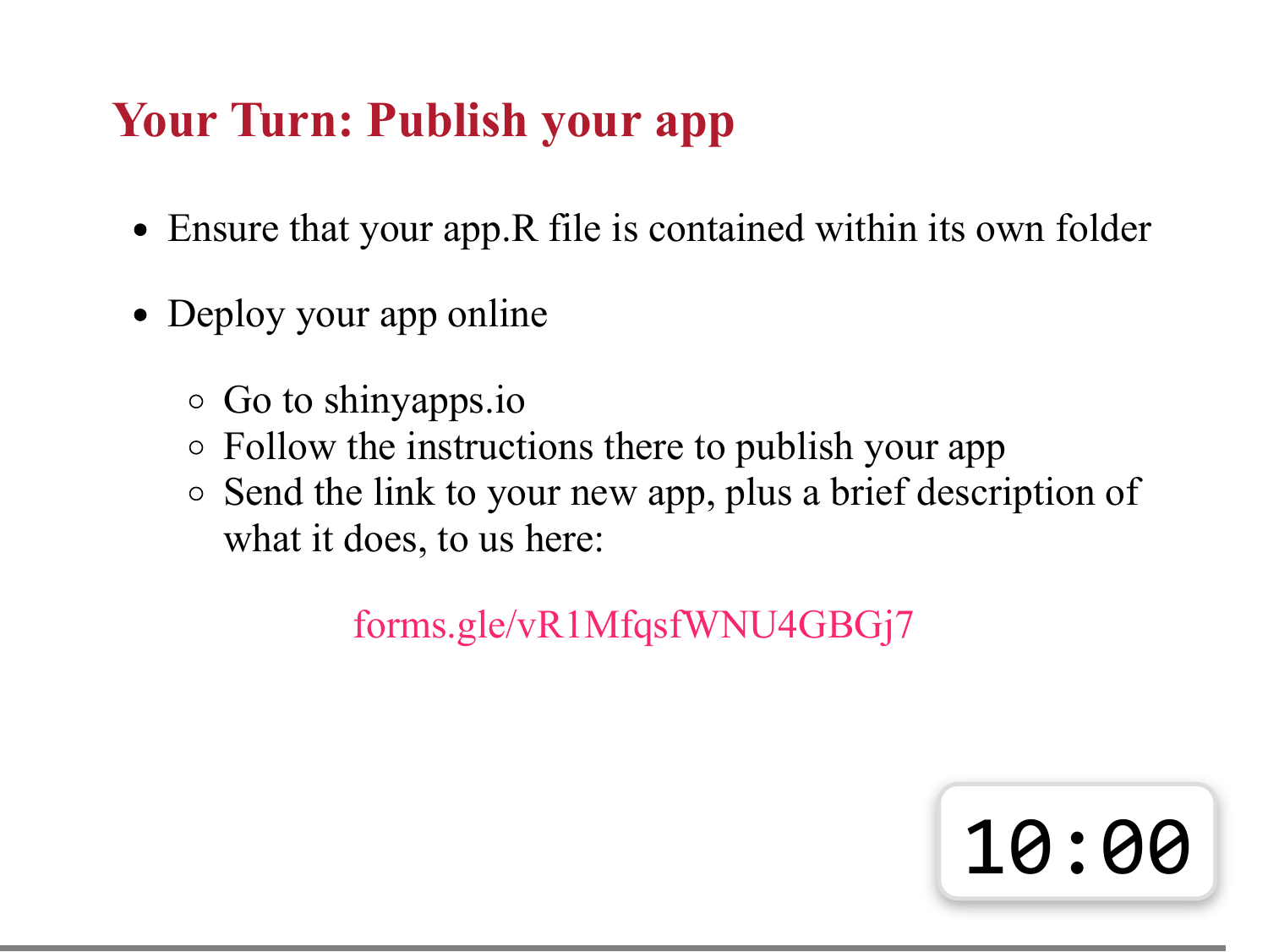## **Wrapping up**

While the apps we built today are quite simple, the possibilities with shiny are endless:

[Example](https://committedtotape.shinyapps.io/sixtyninelovesongs/) 1 Example 2

Please do get in touch if I can be of help:

- Email: [luke.mcguinness@bristol.ac.uk](mailto:luke.mcguinness@bristol.ac.uk)
- Twitter: [@mcguinlu](https://twitter.com/mcguinlu)